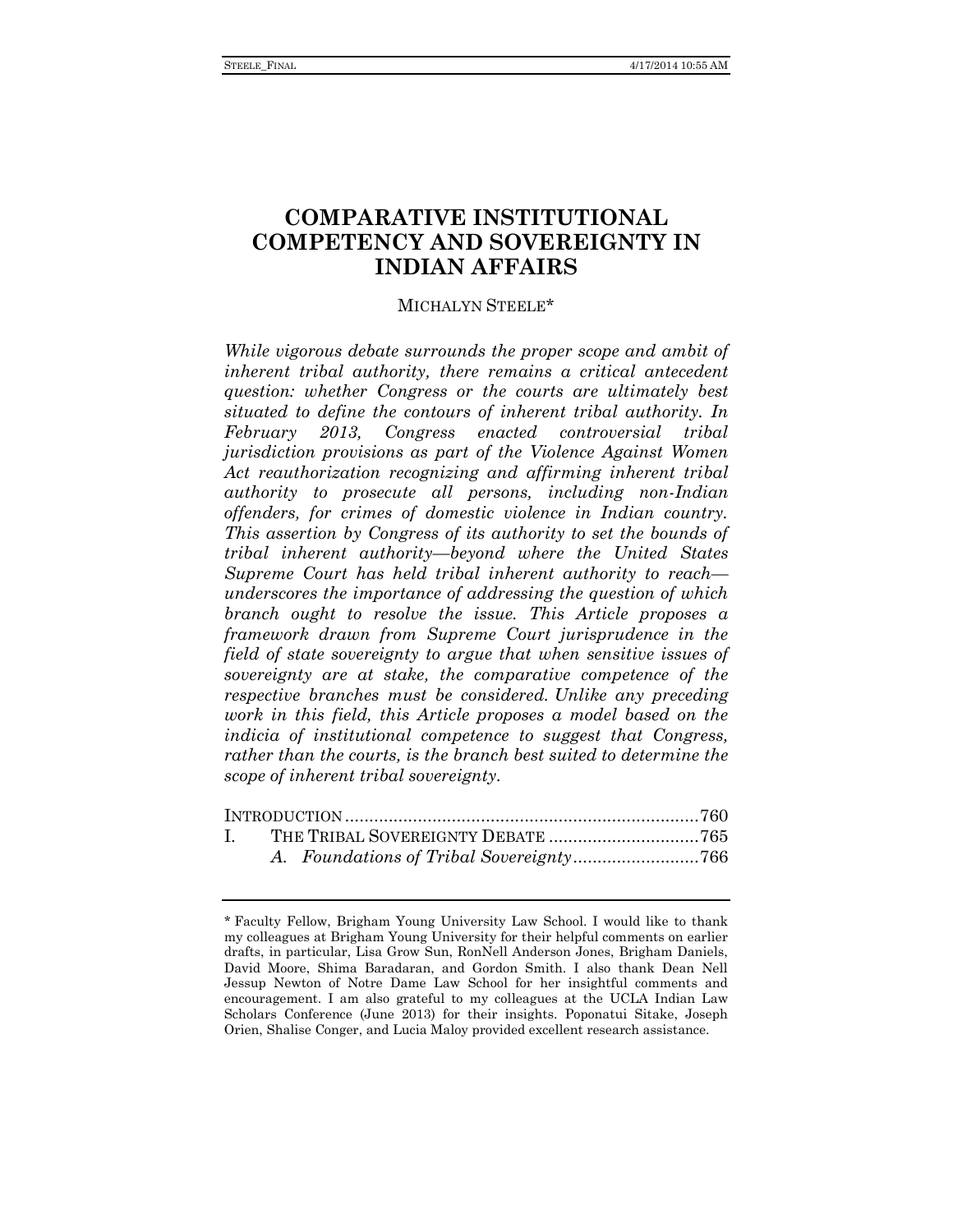|   | B. The Contested Contours of Tribal Sovereignty769         |  |
|---|------------------------------------------------------------|--|
| Π | THE COMPARATIVE INSTITUTIONAL COMPETENCY                   |  |
|   | MODEL FOR DEFINING SOVEREIGNTY779                          |  |
|   |                                                            |  |
|   | <b>B.</b> Application of the Model: Indicia of Comparative |  |
|   |                                                            |  |
|   | 1. Constitutional Commitment of the Relevant               |  |
|   |                                                            |  |
|   | 2. Judicially Discoverable, Objective Standards  792       |  |
|   |                                                            |  |
|   | 4. Tailoring Solutions to Balance Competing                |  |
|   |                                                            |  |
|   |                                                            |  |
|   | 6. The Prominence of Resource Allocation Issues .812       |  |
|   |                                                            |  |
|   |                                                            |  |
|   |                                                            |  |

#### INTRODUCTION

<span id="page-1-0"></span>The statistics tell a grim tale of the consequences of a jurisdictional gap. Native American and Alaska Native women are victims of violent crime at a rate two-and-a-half times the national average.1 Non-Indians are estimated to commit at least 70 percent of the violent crimes against Native Americans and Alaska Natives.2 Less than 50 percent of crimes of domestic violence against Native American women are prosecuted.3 In July 2011, the Senate Indian Affairs Committee held a hearing on the crisis of violence against Native women.<sup>4</sup>

<span id="page-1-1"></span><sup>1</sup>. Lawrence A. Greenfield & Steven K. Smith, *American Indians and Crime*, U.S. DEP'T OF JUSTICE 2 (Feb. 1999), bjs.ojp.usdoj.gov/content/ pub/pdf/aic.pdf; Steven W. Perry, *American Indians and Crime: A BJS Statistical Profile, 1992-2002*, U.S. DEP'T OF JUSTICE 33–34 (Dec. 2004), http://www.bjs.gov/ content/pub/pdf/aic02.pdf. The Justice Department estimates that "one in three Native American women are raped during their lifetimes—two-and-a-half times the likelihood for any average American woman." Sierra Crane-Murdock, *On Indian Land, Criminals Can Get Away with Almost Anything*, ATLANTIC (Feb. 22, 2013, 9:16 AM), http://www.theatlantic.com/national/archive/2013/02/on-indianland-criminals-can-get-away-with-almost-anything/273391.

<sup>2</sup>. Greenfield & Smith, *supra* note [1,](#page-1-0) at v–vi (noting that the study included Alaska Natives and Aleuts in the category of "American Indians" for purposes of the statistical report).

<sup>3</sup>. 159 CONG. REC. S571, 579 (daily ed. Feb. 11, 2013) (statement of Senator Maria Cantwell).

<sup>4</sup>*. Native Women: Protecting, Shielding, and Safeguarding Our Sisters, Mothers, and Daughters: Hearing Before the S. Comm. on Indian Affairs*, 112th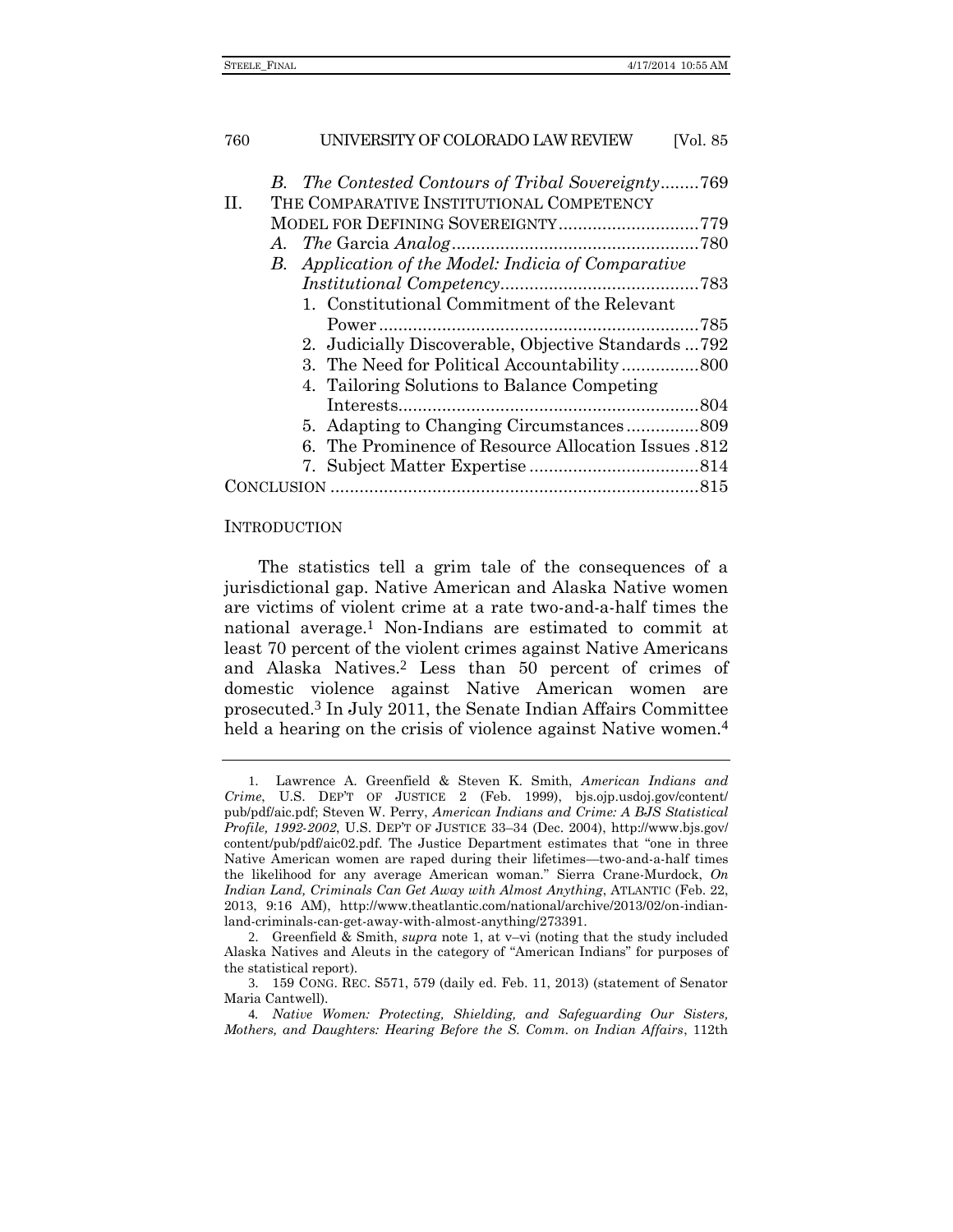The Committee examined a University of Oklahoma study that had found that three out of five Native women had been assaulted by their spouses or intimate partners.5 Associate Attorney General Thomas J. Perrelli testified that violence against Native women too often "goes unaddressed, with beating after beating, each more severe than the last, ultimately leading to death or severe physical injury." 6 Amnesty International's scathing report about the crisis of violence against Native women in the United States recounts the stories of two Native American women raped in Oklahoma in 2005.7 In separate but similar crimes, a group of three non-Indian men abducted women, blindfolded them, and raped them.8 In the aftermath of the crimes, support workers were concerned that, because the women had been blindfolded and abducted, they would not be able to say whether the rapes had occurred on federal, state, or tribal land.9

Tribes have been hamstrung in their efforts to curb this tide of violence in Indian country by a judicially-crafted limitation on tribal inherent authority that denies Indian tribes criminal jurisdiction over non-Indians who commit crimes against Indians in tribal territory.10 As a result of this

Cong. 1–2 (2011) [hereinafter *Native Women*].

<sup>5</sup>*. Id.* at 7 (statement of Thomas J. Perrelli, Associate Attorney General, U.S. Department of Justice).

<sup>6</sup>*. Id.*

<sup>7</sup>*. Maze of Injustice: The Failure to Protect Indigenous Women from Sexual Violence in the USA*, AMNESTY INT'L 27 (2007), http://www.amnestyusa. org/pdfs/MazeOfInjustice.pdf.

<sup>8</sup>*. Id.*

<sup>9</sup>*. Id.* The jurisdictional gap also has devastating consequences for non-Indian women. In June 2012, a non-Indian girl, only sixteen years old, was found by a tribal officer on the Fort Berthold Indian Reservation in western North Dakota. Crane-Murdock, *supra* note [1.](#page-1-0) She had been raped by non-Indians, which meant that the tribal officer had no jurisdiction. *Id.* Furthermore, although there has been a noticeable rise in non-Indian perpetrators of violence against women on the Fort Berthold reservation, the tribe has been unable to prosecute such crimes. *Id.*

<sup>10</sup>*. See* Oliphant v. Suquamish Indian Tribe, 435 U.S. 191, 212 (1978) (holding that inherent authority of tribes to exercise criminal jurisdiction over non-Indians had been implicitly divested as inconsistent with the superior sovereignty of the United States); Rebecca A. Hart, *No Exceptions Made: Sexual Assault Against Native American Women and the Denial of Reproductive Healthcare Services*, 25 WIS. J. L. GENDER & SOC'Y 209, 257 (2010) ("Currently, tribal law enforcement and tribal courts are hamstrung because of the jurisdictional maze that makes prosecution of non-Indian offenders impossible unless undertaken by the federal government and hampers prosecution of Native American offenders.").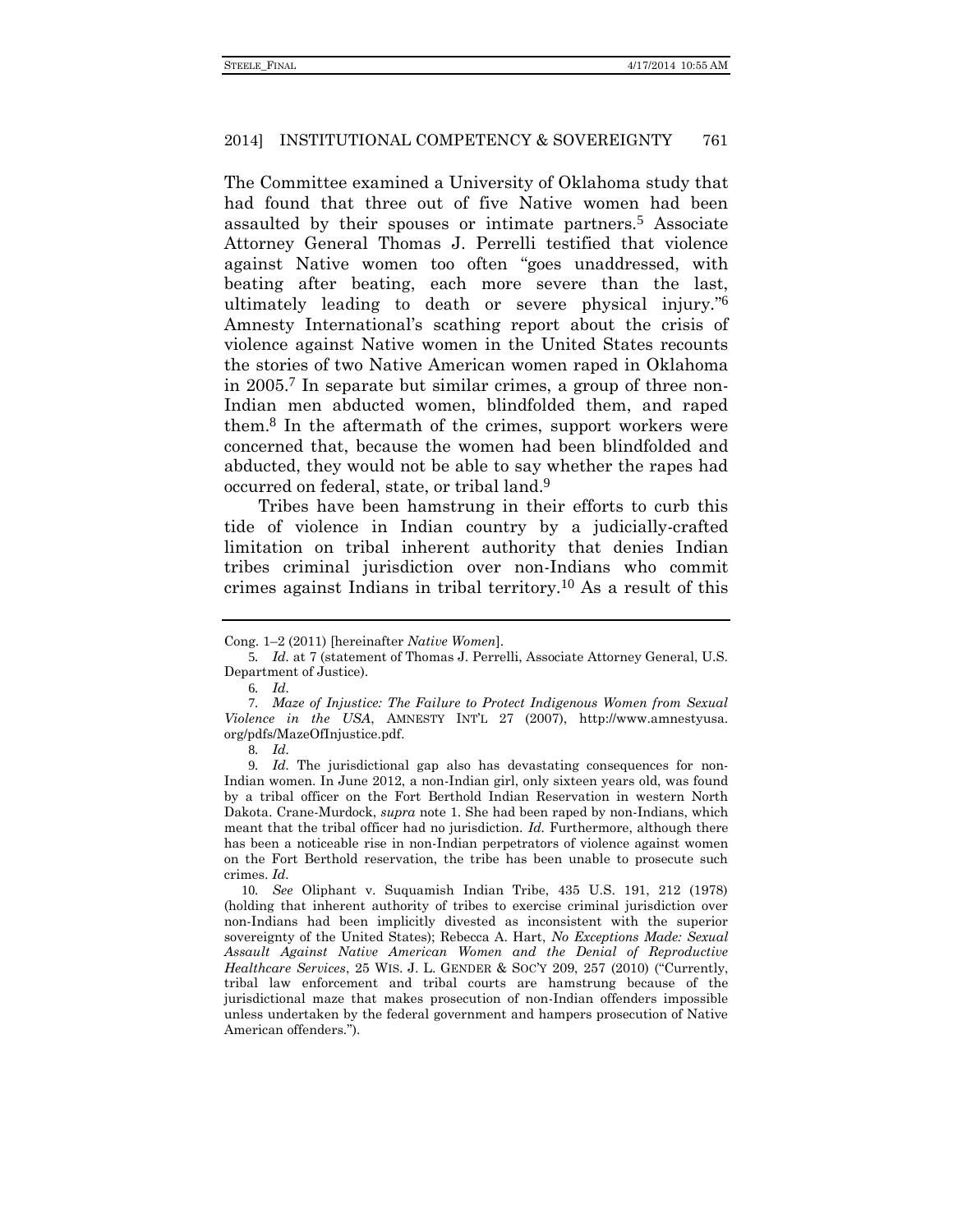jurisdictional gap, many crimes—especially crimes of violence against Native American women—go unpunished.11

<span id="page-3-1"></span>The problem is a product of the modern United States Supreme Court's tendency to treat tribal authority as suspect and anachronistic.12 The Supreme Court has repeatedly diminished tribal sovereignty. By contrast, since the 1960's, Congress has pursued a policy of enhanced tribal selfdetermination and self-government, including fortifying tribal courts and other tribal institutions.13 Congress recently enacted a modest but controversial modification of the policy against tribal criminal jurisdiction over non-Indians in the reauthorization of the Violence Against Women Act (VAWA).14

<span id="page-3-0"></span>The tribal jurisdiction provisions affirmed the inherent authority of tribes to prosecute all persons, including non-Indians, for crimes of domestic violence against Indians in

13*. See, e.g*., Tribal Law and Order Act of 2010, Pub. L. No. 111-211, 124 Stat. 2261 (codified as amended in scattered sections of 25 U.S.C.). In enacting the law, Congress found that "tribal justice systems are often the most appropriate institutions for maintaining law and order in Indian country" and that "the complicated jurisdictional scheme that exists in Indian country has a significant negative impact on the ability to provide public safety to Indian communities." 25 U.S.C.  $\S$  202(a)(2)(B), (4)(A). Among the purposes Congress identified for this Act is to "empower tribal governments with the authority, resources, and information necessary to safely and effectively provide public safety in Indian country." *Id*. § 202(b)(3).

14. 159 CONG. REC. S571, 571–86 (daily ed. Feb. 11, 2013) (debating the Coburn Amendment seeking to strip the tribal jurisdiction amendments from the Senate bill reauthorizing the Violence Against Women Act); Jonathan Weisman, *Measure to Protect Women Stuck on Tribal Land Issue,* N.Y. TIMES, Feb. 10, 2013, http://www.nytimes.com/2013/02/11/us/politics/violence-against-women-act-heldup-by-tribal-land-issue.html. Violence Against Women Reauthorization Act of 2013, Pub. L. No. 113-4, 127 Stat. 54 (codified as amended in scattered sections 42, 25, 22, and 18 U.S.C.), passed the Senate on February 12, 2013, and passed the House on February 28, 2013. Ashley Parker, *House Renews Violence Against Women Measure*, N.Y. TIMES, Feb. 28, 2013, http://www.nytimes.com/2013/03/01/ us/politics/congress-passes-reauthorization-of-violence-against-women-act.html.

<sup>11</sup>. Amanda M.K. Pacheco, *Broken Traditions: Overcoming the Jurisdictional Maze to Protect Native American Women from Sexual Violence*, 11 J. L. & SOC. CHALLENGES 1, 2 (2009).

<sup>12</sup>*. See, e.g.*, David H. Getches, *Conquering the Cultural Frontier: The New Subjectivism of the Supreme Court in Indian Law*, 84 CAL. L. REV. 1573, 1573–74 (1996) ("The right of Indians to tribal self-government has always been vulnerable to abrogation by acts of Congress. But the Courts have generally served as the conscience of federal Indian law, protecting tribal powers and rights. . . . The Supreme Court has recently begun to depart from this traditional standard, abandoning entrenched principles of Indian law in favor of an approach that bends tribal sovereignty to fit the Court's perceptions of non-Indian interests.").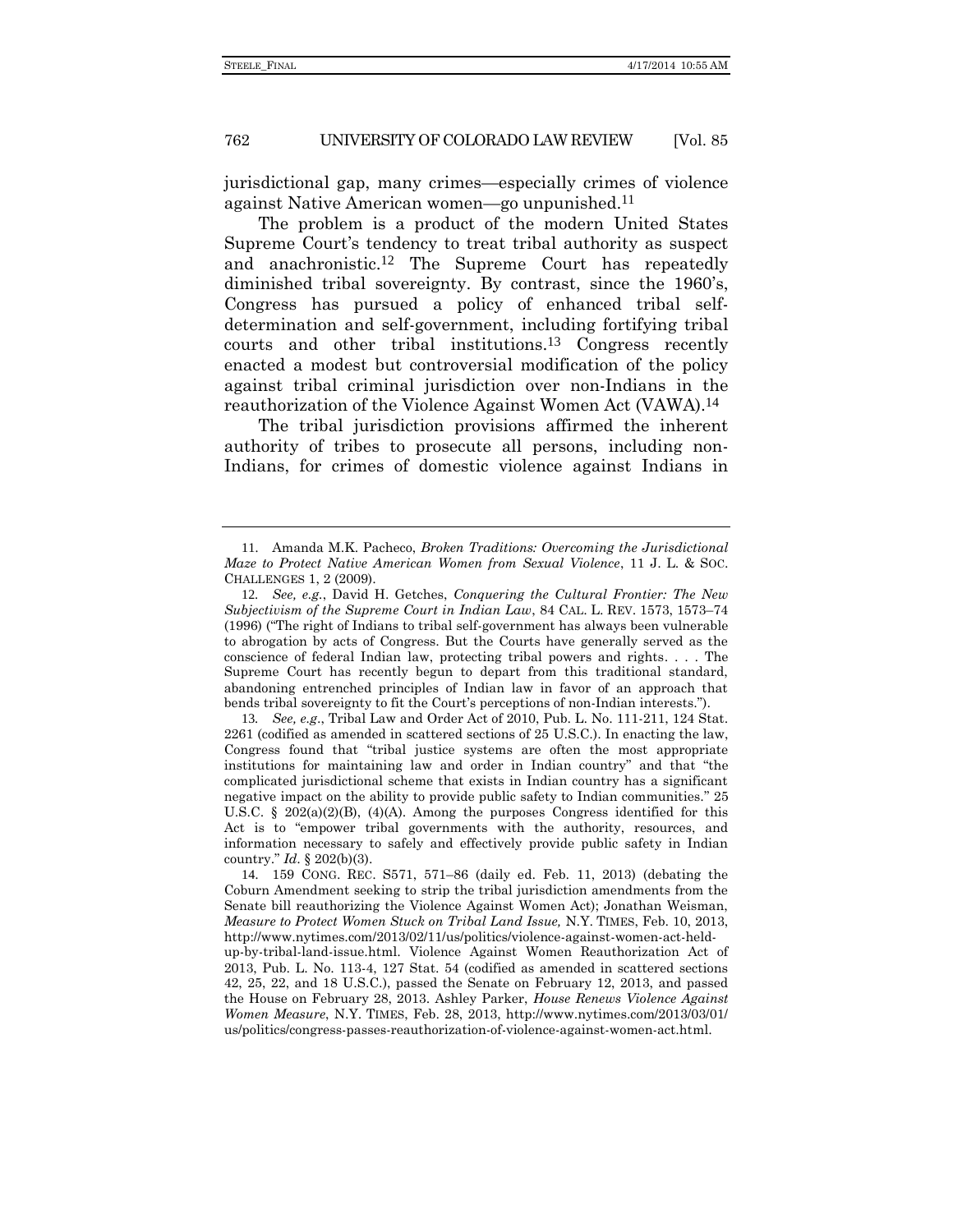tribal territory.15 A key issue in the congressional debate was whether Congress had the constitutional authority to recognize and affirm the inherent authority of tribes to exercise limited criminal jurisdiction over non-Indians, given the Supreme Court precedent that such authority is not within the retained inherent authority of tribes.16 In enacting the VAWA provisions, Congress has asserted its own authority to weigh the constitutional and policy considerations regarding the boundaries of inherent tribal authority. The tribal domestic violence provision of VAWA has recognized and affirmed a limited inherent criminal jurisdiction over non-Indians notwithstanding Supreme Court precedent to the contrary.<sup>17</sup>

The VAWA debate is but the latest salvo in the ongoing struggle between the Supreme Court and Congress about which branch will set the limits of inherent tribal authority—a debate that spans not only questions of tribal criminal jurisdiction but also questions of tribal civil authority.18 Yet, while there has been a great deal of heated debate in both judicial opinions<sup>19</sup> and scholarly commentary<sup>20</sup> on the question

17. Parker, *supra* note [14.](#page-3-0)

<sup>15</sup>. The tribal jurisdiction provisions of VAWA amended the Indian Civil Rights Act to clarify that "the powers of self-government of a participating tribe include the inherent power of that tribe, which is hereby *recognized and affirmed*, to exercise special domestic violence criminal jurisdiction over all persons." Violence Against Women Reauthorization Act of 2013, Pub. L. No. 113-4, 127 Stat. 54 (codified as amended at U.S.C. § 1304(b)(1)) (emphasis added).

<sup>16</sup>*. See* Oliphant v. Suquamish Indian Tribe, 435 U.S. 191, 212 (1978), *superseded by statute on other grounds as stated in* United States v. Lara, 541 U.S. 193, 205–07 (2004) (holding that inherent authority of tribes to exercise criminal jurisdiction over non-Indians had been implicitly divested as inconsistent with the superior sovereignty of the United States).

<sup>18</sup>*. See, e.g.*, Montana v. United States, 450 U.S. 544 (1981) (finding tribal inherent authority over non-Indian activities on non-Indian owned fee land within the reservation impliedly divested in civil regulatory context).

<sup>19</sup>*. See, e.g.*, *Lara*, 541 U.S. at 210 (upholding Congress's power to allow tribes to exercise criminal jurisdiction over nonmember Indians); Duro v. Reina, 495 U.S. 676, 688 (1990), *superseded by statute on other grounds as stated in Lara*, 541 U.S. at 205–07 (holding that tribal criminal jurisdiction does not extend to nonmember Indians); *Montana*, 450 U.S. at 564–65 (holding that the Crow Tribe did not have civil jurisdiction to regulate hunting and fishing by nonmembers of a tribe on land within a reservation but no longer owned by the tribe).

<sup>20</sup>*. See, e.g.*, Sarah Krakoff, *A Narrative of Sovereignty: Illuminating the Paradox of the Domestic Dependent Nation*, 83 OR. L. REV. 1109 (2004) (examining the effects of tribal jurisdiction law on the Navajo Nation); Getches, *supra* not[e 12](#page-3-1) (discussing the Court's subjectivist approach to Indian jurisdiction); L. Scott Gould, *Tough Love for Tribes: Rethinking Sovereignty After* Atkinson *and* Hicks, 37 NEW ENG. L. REV. 669, 670 (2003) (analyzing the effects of the Court's decision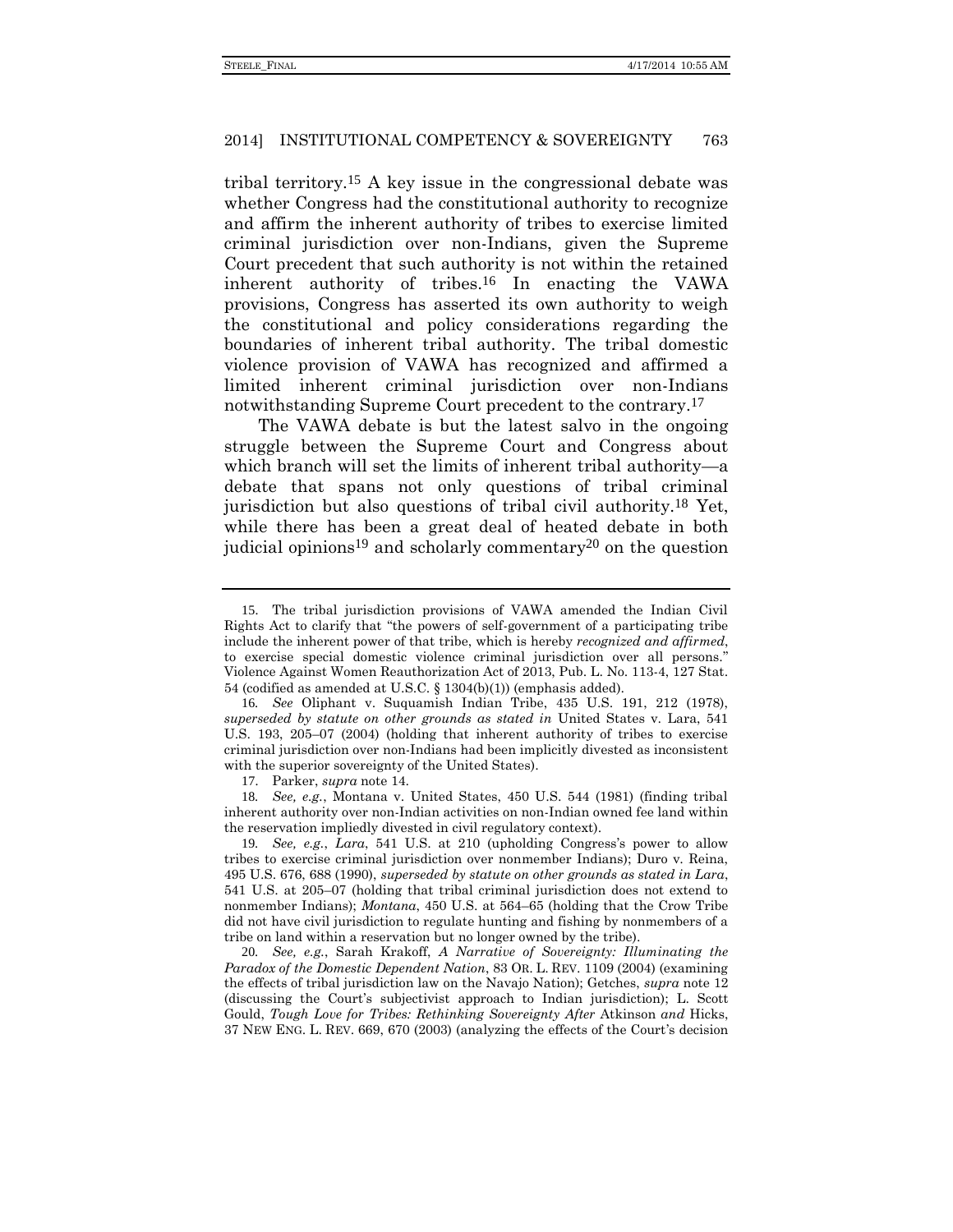<span id="page-5-0"></span>of the scope and ambit of inherent tribal authority, no one has set forth a coherent framework for answering the critical antecedent question: whether the courts or Congress should be empowered to define the contours of inherent tribal authority.21 This Article proposes such a framework, drawn from Supreme Court jurisprudence in the analogous field of state sovereignty. In the pivotal case of *Garcia v. San Antonio Metropolitan Transit Authority*, 22 the Court held that the judiciary was not well suited to appraise what state functions were "traditional governmental functions" that must be immunized from federal regulation.23 The *Garcia* Court determined that it was for the political process rather than the judiciary to determine "where the frontier between state and federal power lies." 24 In other words, because of the comparative institutional competence of the legislature to address sensitive and difficult questions of allocating sovereignty, and the "elusiveness of objective criteria" for judicial resolution of the issues, the judiciary should defer to the political branches on the question of inviolable state sovereignty.<sup>25</sup> This Article urges the adoption of this

22. 469 U.S. 528, 540–43 (1985), *superseded by statute on other grounds as stated in* Acton v. City of Columbia, Mo., 436 F.3d 969 (8th Cir. 2006).

23*. Id.*

24*. Id.* at 550.

[W]hen courts defer to other decisionmakers on epistemic grounds related to comparative institutional competence, they are actually doing

<span id="page-5-1"></span>that "the Navajo Tribe lacked authority to impose an occupancy tax on guests of a hotel located on fee land within the reservation"); Nicole E. Ducheneaux, Note, Smith v. Salish Kootenai College*: Self Determination as Governing Principle or Afterthought in Tribal Civil Jurisdiction Jurisprudence?*, 68 MONT. L. REV. 211 (2007) (examining the effects of a Ninth Circuit decision on tribal civil jurisdiction).

<sup>21</sup>. In recent decades, federal Indian law scholars and tribal advocates have perceived the Supreme Court as too intrusive of Congress's role as policymaker in Indian affairs. *See, e.g.*, Philip S. Deloria & Nell Jessup Newton, *The Criminal Jurisdiction of Tribal Courts Over Non-Member Indians: An Examination of the Basic Framework of Inherent Tribal Sovereignty Before and After* Duro v. Reina, 38 FED. B. NEWS & J. 70, 72–73 (1991); Charles Wilkinson, *"Peoples Distinct From Others": The Making of Modern Indian Law*, 2006 UTAH L. REV. 379, 384–85. However, this scholarly concern has not produced a coherent framework for assessing why decisions about inherent tribal sovereignty should rest with the courts or Congress.

<sup>25</sup>*. Id.* at 548–50. "Comparative institutional competence" refers to the process of determining which decisionmakers among the federal branches are best suited to render a judgment or formulate a policy. Describing comparative institutional competence as a motivation for judicial deference, Professor Paul Horwitz wrote: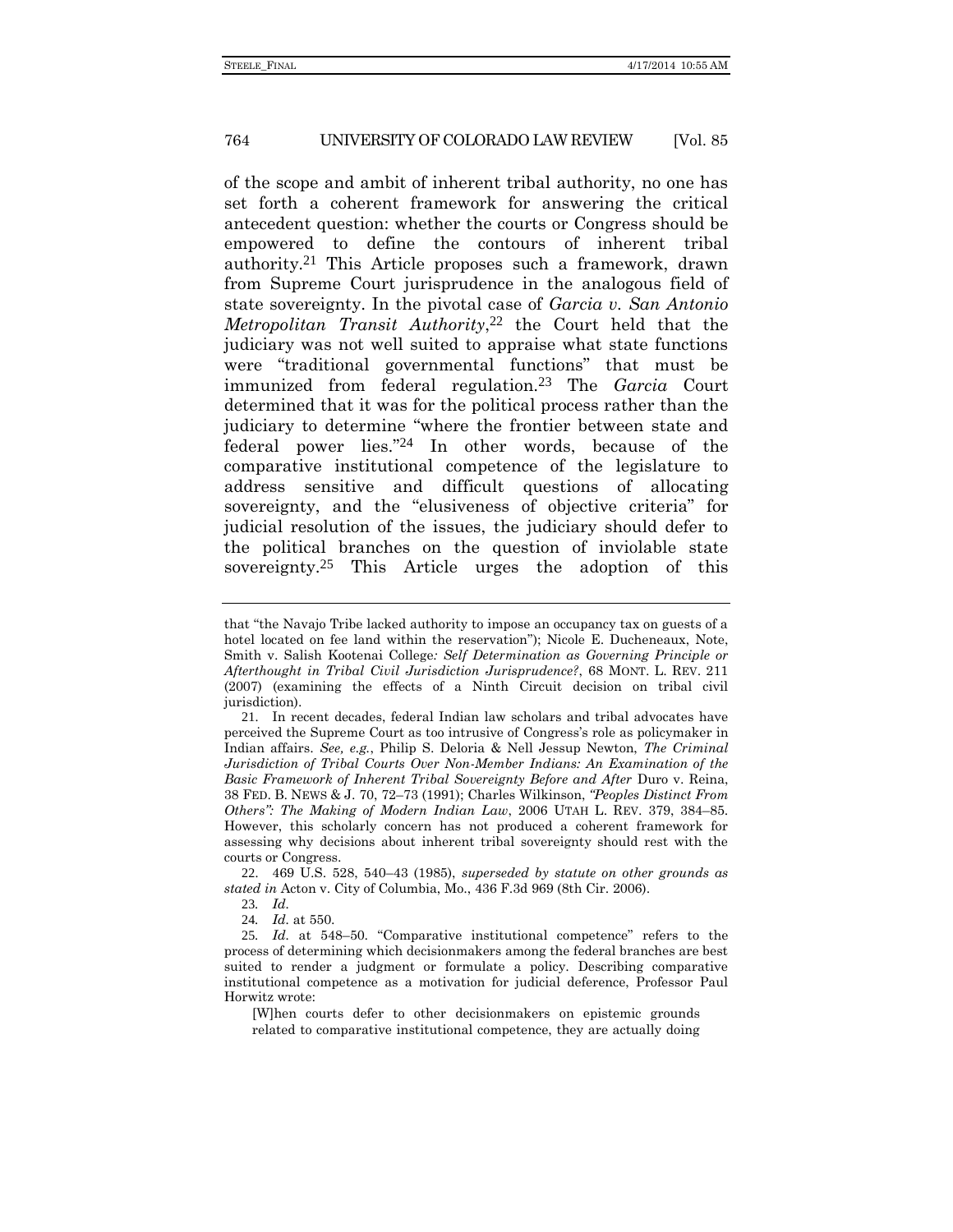comparative institutional competency model for sovereignty questions in the realm of Indian affairs and argues that application of this model demonstrates that the Court should defer to Congress as the branch best suited to resolve the complex policy considerations involved in setting the limits of inherent tribal authority.

Part I of this Article outlines the contours of the problem of defining tribal inherent authority, exploring the fundamental role that issues of tribal sovereignty have played in federal Indian law jurisprudence and tracing the Supreme Court precedent attempting to delineate both the boundaries of inherent tribal authority and the respective roles of Congress and the Court in determining those boundaries. Part II explains the *Garcia* analogue to the tribal sovereignty determination; sets forth the comparative institutional competency model for determining which branch should resolve questions about the limits of tribal inherent authority; and applies that model to determine that Congress, rather than the Courts, should be the final arbiter of the boundaries of inherent tribal authority. Throughout, the tribal jurisdiction provisions of the VAWA are used as an illustrative example to test arguments about the comparative institutional advantage of Congress to resolve these matters.

# I. THE TRIBAL SOVEREIGNTY DEBATE

This Part lays out the terms of the debate over the status of tribal sovereignty today. Part I.A establishes the doctrinal foundation, in constitutional text and Supreme Court authority, for the quasi-sovereign nature of Indian tribes in the American constitutional scheme and argues that sensitive and thorny issues stemming from the interplay of tribal and United States sovereignty lie at the heart of federal Indian law jurisprudence. Part I.B expands on this theme by tracing the key Supreme Court decisions that frame the current debate

two things. First, they are suggesting that some other decisionmaker actually possesses important information, experience, and skills that will help it decide some relevant question correctly. Second, they are suggesting that the other decisionmaker is not just a good one: it is also a superior decisionmaker, relative to the court.

Paul Horwitz, *Three Faces of Deference*, 83 NOTRE DAME L. REV. 1061, 1085–86 (2008).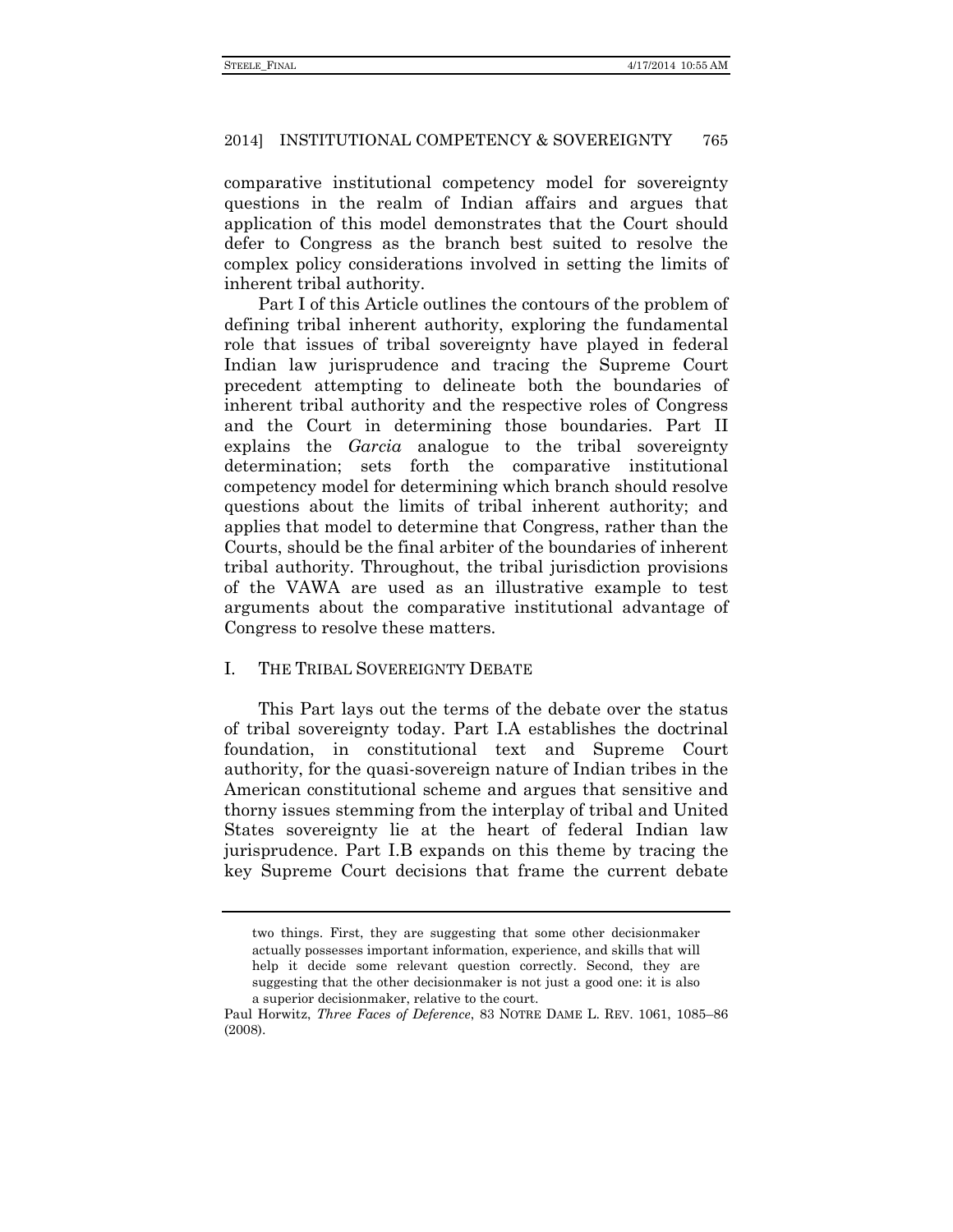766 UNIVERSITY OF COLORADO LAW REVIEW [Vol. 85

about the proper locus of power for defining the scope of inherent tribal authority.

### *A. Foundations of Tribal Sovereignty*

At the heart of almost every debate in federal Indian law is the question of tribal sovereignty and the extent to which tribes retain aspects of the sovereignty they possessed before the United States came into being. Both the Constitution and longstanding Supreme Court precedent acknowledge that Indian tribes are not mere membership organizations that assert internal governance only over matters of membership and internal relationships.26 Instead, they exercise some degree of sovereignty over people and territory.27

<span id="page-7-0"></span>The authority to exercise that sovereignty—so-called inherent tribal authority—originates with the aboriginal power of tribes to govern people and territory.28 The inherent powers of tribal self-government do not derive from a delegation of

27*. Mazurie*, 419 U.S. at 557.

<sup>26</sup>. "[Tribes] are a good deal more than 'private, voluntary organizations,'" United States v. Mazurie, 419 U.S. 544, 557 (1975). *See also* Philip P. Frickey, *(Native) American Exceptionalism in Federal Public Law*, 119 HARV. L. REV. 431, 479 (2005) (taking issue with the Court's conception in Duro v. Reina, 495 U.S. 676 (1990), that tribes are viewed as membership organizations: "If a tribe is a sovereign, of course, citizenship, membership, or actual consent should not matter to its authority to sanction breaches of the peace. If it is not a sovereign, membership can matter, but not enough to make a difference in these contexts. . . . So it is completely unclear why a tribe—if analogized to a private association rather than a sovereign—is allowed to incarcerate a member. . . ."); Deloria & Newton, *supra* note [21,](#page-5-0) at 70–71 (Indian tribes are not "arms of the federal or of the state governments. They exercise their own inherent sovereign powers.  $\ldots$ .").

<sup>28</sup>. The federal common law doctrine recognizing the inherent governing authority of tribes as distinct political communities entitled to self-government traces its roots to the European theorists seeking to build a legal framework for dealing with the inconvenient inhabitants of "discovered" lands, to which they asserted the Pope had ultimate legal dominion. *See* Steven T. Newcomb, *The Evidence of Christian Nationalism in Federal Indian Law: The Doctrine of Discovery,* Johnson v. McIntosh*, and Plenary Power*, 20 N.Y.U. REV. L. & SOC. CHANGE 303 (1993). As Felix Cohen, the leading early scholar in the field of Indian law, notes, the European legal community's theoretical debate about the sovereign rights, if any, of tribes was marked by sharp disagreements and colored by the scholars' "preference for governments and land use patterns in the European mold." FELIX COHEN, COHEN'S HANDBOOK OF FEDERAL INDIAN LAW § 4.01[1][a], at 207 (Nell Jessup Newton ed., 2012). Still, some enduring principles emerged from those debates that would prove useful, both for crass pecuniary purposes and to assuage the moral qualms, first of the English colonists and then the newly independent States.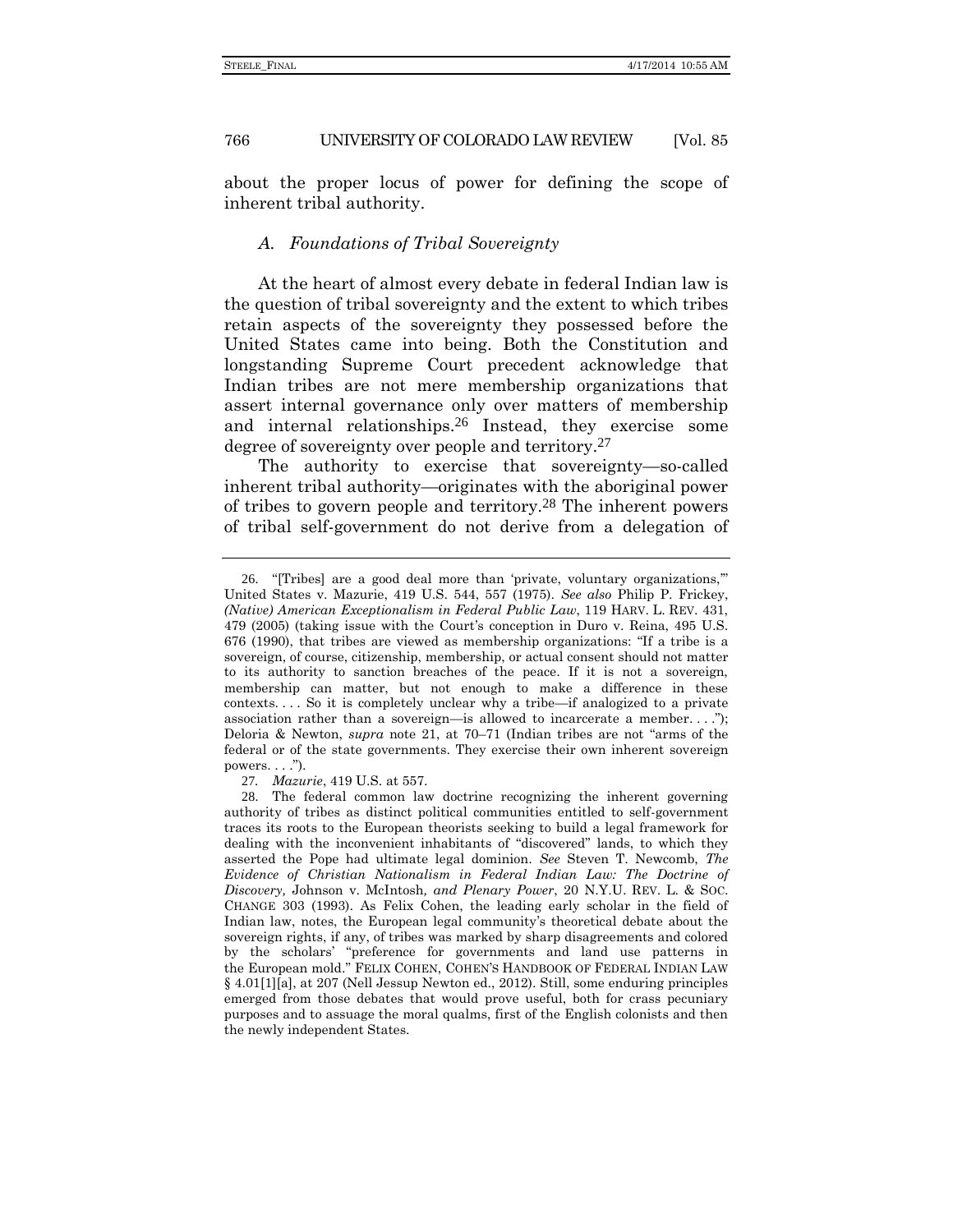power by the United States or from the Constitution. Rather, these powers predate the Constitution and are acknowledged, at least implicitly, in the Constitution itself.29 The Indian Commerce Clause, for example, presumes some degree of sovereignty in Indian tribes when it enumerates the power of Congress to regulate commerce "with foreign Nations, and among the several States, and with the Indian Tribes." 30 This Clause treats Indian tribes as sovereigns, in some ways like states and foreign nations. In other words, tribes are governmental entities with whom Congress may regulate commerce.

Similarly, the well-settled and longstanding recognition that Indian tribes are proper partners for treaty-making suggests that tribes are sovereign entities with whom the United States can negotiate and execute sovereign-to-sovereign agreements.31 Indeed, in *Worcester v. Georgia*, Justice Marshall argued that the Constitution itself accepts the sovereignty of tribes and recognizes their inherent powers of self-government as it

[A]dmits [tribes'] rank among those powers who are capable of making treaties. The words "treaty" and "nation" are words of our own language, selected in our diplomatic and legislative proceedings, by ourselves, having each a definite and well understood meaning. We have applied them to Indians, as we have applied them to the other nations of the earth. They are applied to all in the same sense.  $32$ 

Moreover, the *sui generis* character of Congress's dealings with Indian tribes is also indicative of the sovereign status of tribes: the relationship between the United States and Indian tribes is not a relationship based on the race of Indian people so much as it is on the political identity of tribes as governments.33 As a consequence, the many enactments of Congress for the regulation and benefit—and sometimes to the

<sup>29</sup>. United States v. Lara, 541 U.S. 193, 200–02 (2004).

<sup>30</sup>. U.S. CONST. art. I, § 8, cl. 3.

<sup>31</sup>. Worcester v. Georgia, 31 U.S. 515, 519 (1832), *abrogated on other grounds as recognized by* Nevada v. Hicks, 553 U.S. 353, 361–62 (2001).

<sup>32</sup>*. Id.* at 559–60.

<sup>33</sup>*. See* Morton v. Mancari, 417 U.S. 535, 551 (1974) (holding tribes have a "unique legal status . . . under federal law . . . based on a history of treaties and the assumption of a 'guardian-ward' status").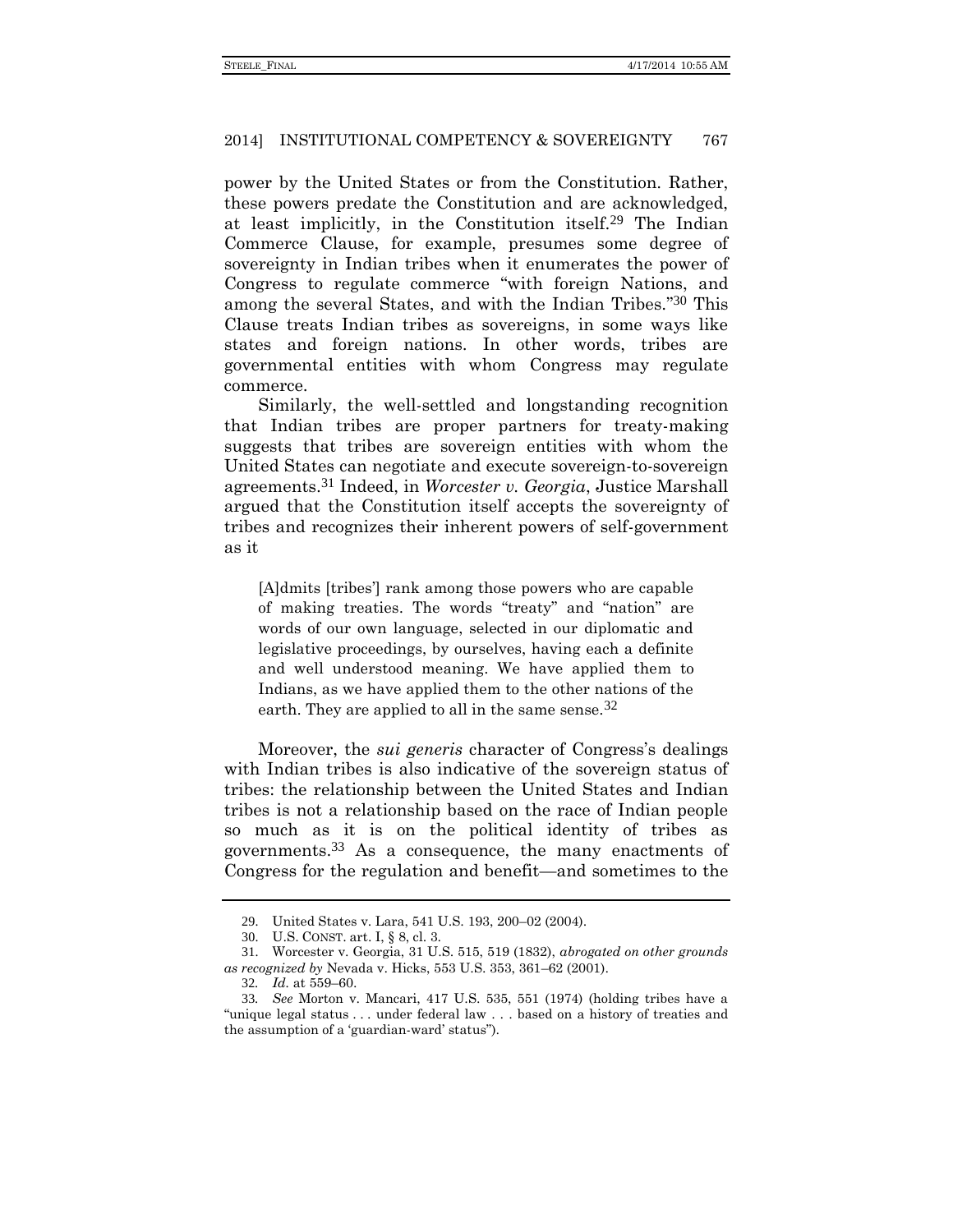detriment—of Indian tribes are shielded from the scrutiny that normally attaches to a race-based enactment because they carry out government-to-government obligations and fulfill the sovereign-to-sovereign relationship.34

<span id="page-9-0"></span>Despite these indicia of retained tribal sovereignty, the United States asserts that the sovereignty of tribes is necessarily limited by the sovereign power of the federal government.35 Under federal common law, the sovereignty of tribes is subordinate to the sovereignty of the United States, and some inherent powers of tribal sovereignty have been divested as a result.36 Within federal Indian jurisprudence, the sovereign nature of tribes derives in large part from Justice Marshall's early strivings with the nature and authority of Indian tribes in the nascent democracy.37

Justice Marshall described tribes as "domestic dependent nations" in the earliest cases involving Indian tribes as entities before the Supreme Court.<sup>38</sup> This legal construct, acknowledged by the Court and implemented by Congress, envisions self-governing, quasi-sovereign tribal nations exercising their own inherent governmental powers, even while subject to the superior sovereignty of the United States.<sup>39</sup> Under this view, tribes retain their aboriginal sovereignty over matters of internal self-government, but the powers of external relations are "necessarily diminished" by the superior sovereignty asserted by the United States.<sup>40</sup> In many respects,

<sup>34</sup>*. See, e.g.*, Philip P. Frickey, *Doctrine, Context, Institutional Relationships,*  and Commentary: The Malaise of Federal Indian Law Through the Lens of Lone Wolf, 38 TULSA L. REV. 5, 5–9 (2002) [hereinafter Frickey, *Malaise of Federal Indian Law*] (noting the racist undercurrents of both Lone Wolf v. Hitchcock, 187 U.S. 553 (1903), and Dred Scott v. Sandford, 60 U.S. 393 (1857)); *see also Morton*, 417 U.S. at 551–53.

<sup>35</sup>*. See, e.g.*, United States v. Wheeler, 435 U.S. 313, 323 (1978), *superseded by statute on other grounds as stated in* United States v. Lara, 541 U.S. 193, 193 (2004); Oliphant v. Suquamish Indian Tribe, 435 U.S. 191, 209 (1978), *superseded by statute on other grounds as stated in* United States v. Lara, 541 U.S. 193, 205– 07 (2004).

<sup>36</sup>*. See, e.g.*, *Wheeler*, 435 U.S. at 323; *Oliphant*, 435 U.S. at 209.

<sup>37</sup>. The so-called "Marshall Trilogy" includes three key early cases involving tribes before the Supreme Court. The trilogy includes: Johnson v. M'Intosh, 21 U.S. 543 (1823); Cherokee Nation v. Georgia, 30 U.S. 1 (1831); and Worcester v. Georgia, 31 U.S. 515 (1832).

<sup>38</sup>*. See e.g.*, *Cherokee Nation*, 30 U.S. at 17.

<sup>39</sup>*. See, e.g.*, *Wheeler*, 435 U.S. at 323.

<sup>40</sup>. The key sovereign traits thought to be diminished by the Marshall Trilogy were the power to alienate lands to any entity other than the federal government and the power to form alliances and treaties with foreign powers. Williams v. Lee,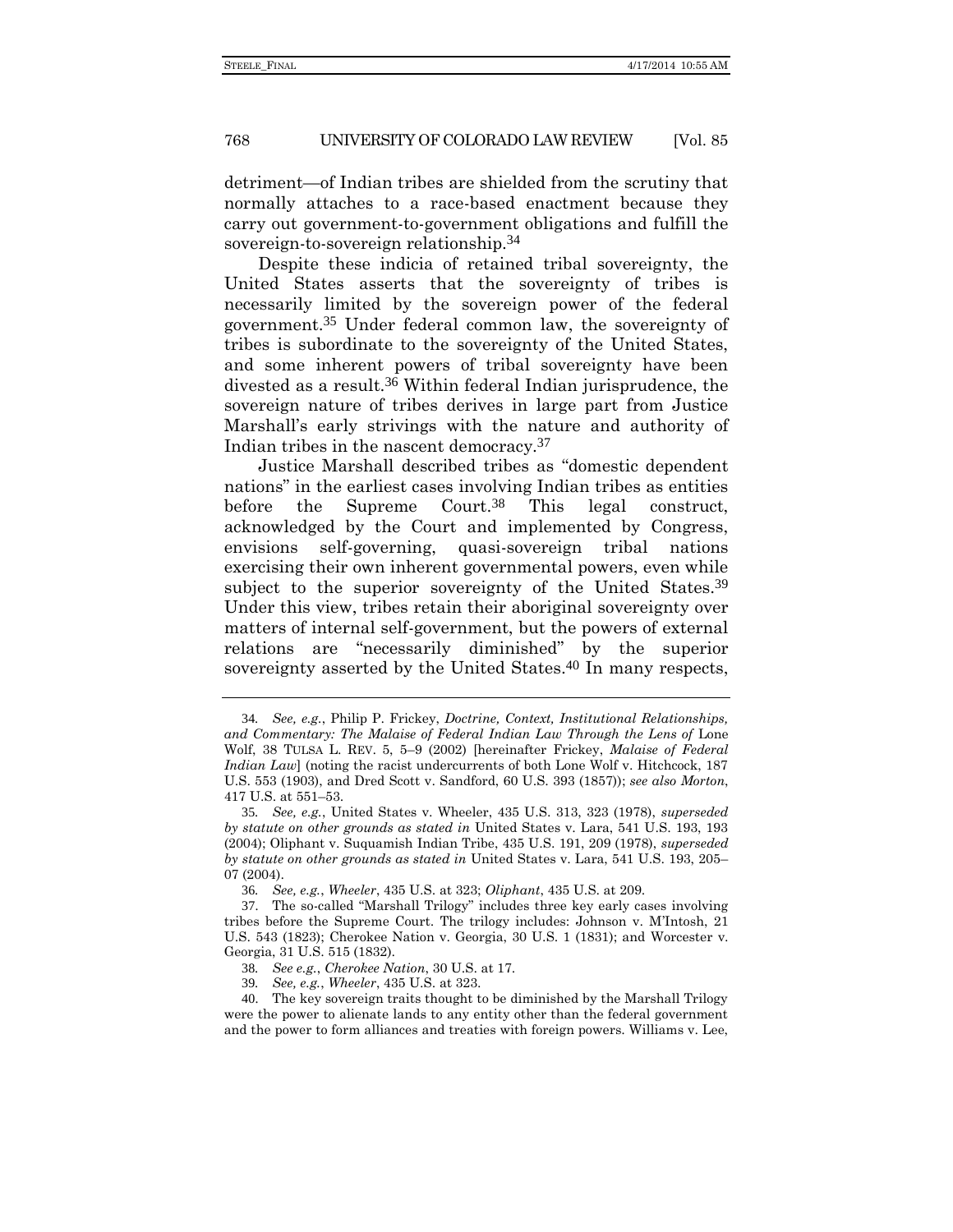of course, labeling tribes as "domestic dependent nations" simply restates the question about the extent of retained tribal sovereignty, rather than answers it. The ongoing challenge is to define the powers of an entity that is sovereign, but not fully so, within the American polity.

# *B. The Contested Contours of Tribal Sovereignty*

The history of federal Indian law is, in large part, the story of this struggle to determine which powers of tribal sovereignty endure, to define the reach of those powers, and to decide over whom those retained powers may be exercised. As tribal governments and institutions have developed, both Congress and the courts have struggled to identify the reach of tribes' inherent powers over people and territory.41 Tribes asserting authority to tax or regulate activities within their borders, adjudicate disputes arising in their territory, and punish criminal offenses against tribal members have frequently been stymied by the Supreme Court's shifting pronouncements about the extent of inherent authority in criminal and civil matters and the seemingly ad hoc rationales of the judicial struggle to find objective criteria for resolving such questions.<sup>42</sup>

In early cases considering the scope of inherent tribal authority, the Supreme Court developed a presumption in favor of recognizing tribal authority, so long as Congress had not expressly divested that authority.43 Felix Cohen summarized what he called "the whole course of judicial decision on the nature of Indian tribal powers" as being

<sup>358</sup> U.S. 217, 218 (1959).

<sup>41</sup>*. See, e.g.*, *Oliphant*, 435 U.S. at 196–202; Duro v. Reina, 495 U.S. 676 (1990), *superseded by statute on other grounds as stated in* United States v. Lara, 541 U.S. 193, 205–07 (2004); *Lara*, 541 U.S. at 196; 25 U.S.C. § 1301(2), (4) (2012).

<sup>42</sup>*. See, e.g.*, Montana v. United States, 450 U.S. 544, 564 (1981); *see also* Nevada v. Hicks, 533 U.S. 353, 358–59 (2001) (tribal ownership of land is not sufficient to assert tribal regulatory jurisdiction over nonmembers); *Duro*, 495 U.S. at 685–86 (applying the implicit divestiture doctrine to tribal regulation of nonmembers); *Oliphant*, 435 U.S. at 195 (Indian tribes do not have criminal jurisdiction over non-Indians absent express delegation from Congress); Strate v. A-1 Contractors, 520 U.S. 438, 442 (1997) (tribe did not have adjudicatory jurisdiction over a vehicle accident on tribal land); Atkinson Trading Co. v. Shirley, 532 U.S. 645, 653 (2001) ("An Indian tribe's sovereign power to tax whatever its derivation—reaches no further than tribal land.").

<sup>43</sup>. Talton v. Mayes, 163 U.S. 376, 382–85 (1896).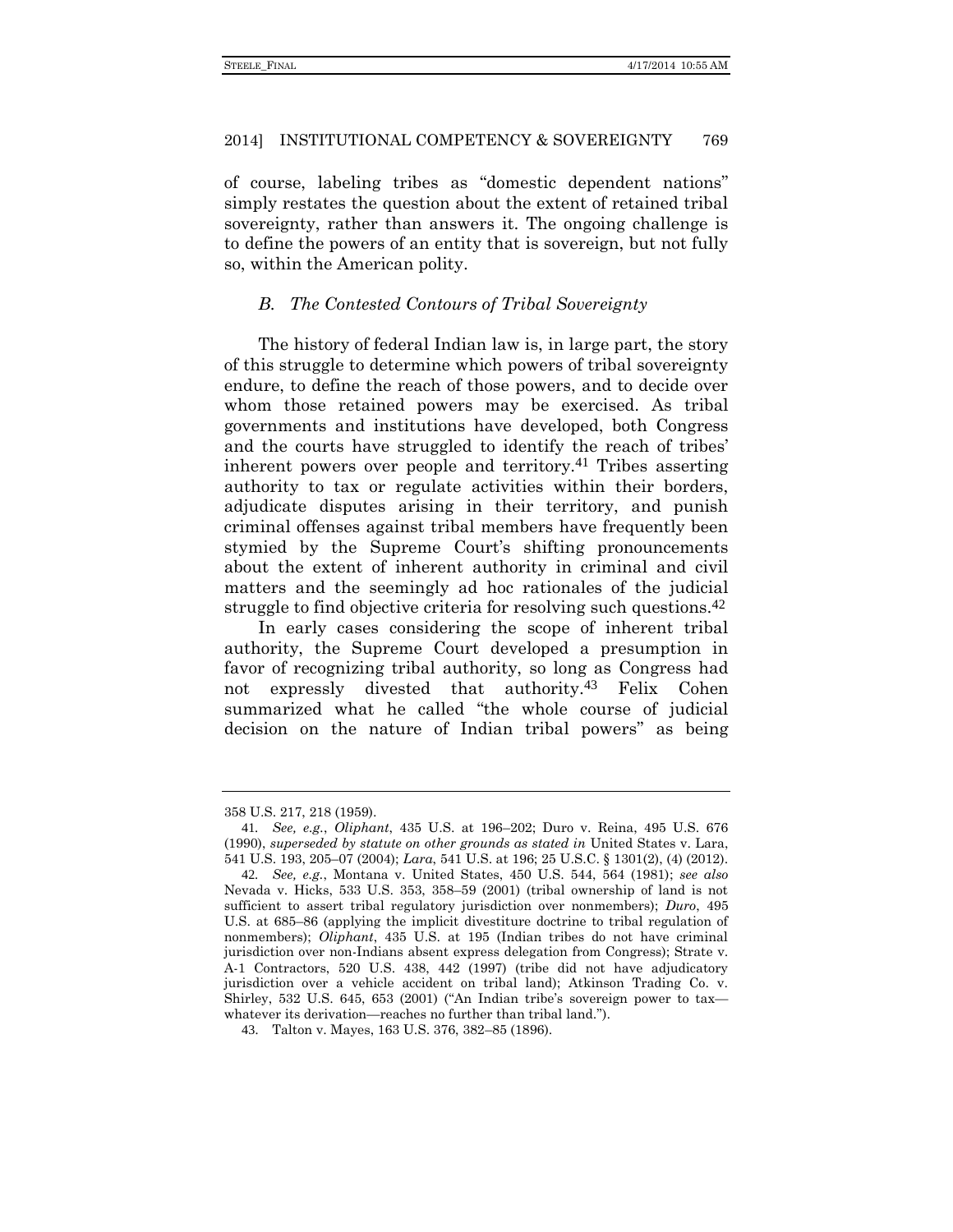"marked by adherence to three fundamental principles."<sup>44</sup> Those "fundamental principles" include: first, that an Indian tribe possesses the powers of any sovereign state; second, that having been "conquered," tribes are subject to the legislative power of the United States and that their external powers of sovereignty have been terminated, though the local powers of self-government endure; and third, the powers of selfgovernment are subject to qualification by express legislation of Congress and treaties.45 However, except as "expressly qualified, full powers of internal sovereignty are vested in the Indian tribes and their duly constituted organs of government." 46

For a period, the modern Supreme Court appeared ready to uphold the principles of tribal sovereignty rooted in the Marshall Trilogy.47 The Supreme Court abruptly abandoned these fundamental principles in 1978 when, in a key decision about the scope of inherent tribal authority, it weighed in decisively against inherent tribal criminal jurisdiction over non-Indians.48 In *Oliphant v. Suquamish Indian Tribe*, the Court held that tribes did not have "inherent jurisdiction to try and to punish non-Indians" because such jurisdiction was "inconsistent with" tribes' status as diminished sovereigns.<sup>49</sup> *Oliphant* involved the consolidated cases of two non-Indian residents of the Port Madison Reservation of the Suquamish Tribe in Washington.<sup>50</sup> The defendants were charged, respectively, with assaulting tribal officers and evading tribal police during a car chase that ended when the suspects crashed into a tribal police vehicle.51 The petitioners challenged the tribe's criminal jurisdiction over them in the U.S. district court and subsequently appealed to the Ninth Circuit. Both courts

<sup>44</sup>. FELIX COHEN, HANDBOOK OF FEDERAL INDIAN LAW 123 (1942) (citations omitted).

<sup>45</sup>*. Id.*

<sup>46</sup>*. Id.*

<sup>47</sup>*. See, e.g.*, Williams v. Lee, 358 U.S. 217 (1959) (recognizing exclusive jurisdiction of tribal courts in matters arising on reservations against Indian defendants); Menominee Tribe of Indians v. United States, 391 U.S. 404 (1968) (upholding treaty rights of terminated tribe); *see also* Matthew L.M. Fletcher, *The Supreme Court and the Rule of Law: Case Studies in Indian Law*, 55 APR FED. LAW. 26, 28 (2008).

<sup>48</sup>. Oliphant v. Suquamish Indian Tribe, 435 U.S. 191, 212 (1978).

<sup>49</sup>*. Id.* at 199, 212.

<sup>50</sup>*. Id.* at 194.

<sup>51</sup>*. Id.*

<span id="page-11-0"></span>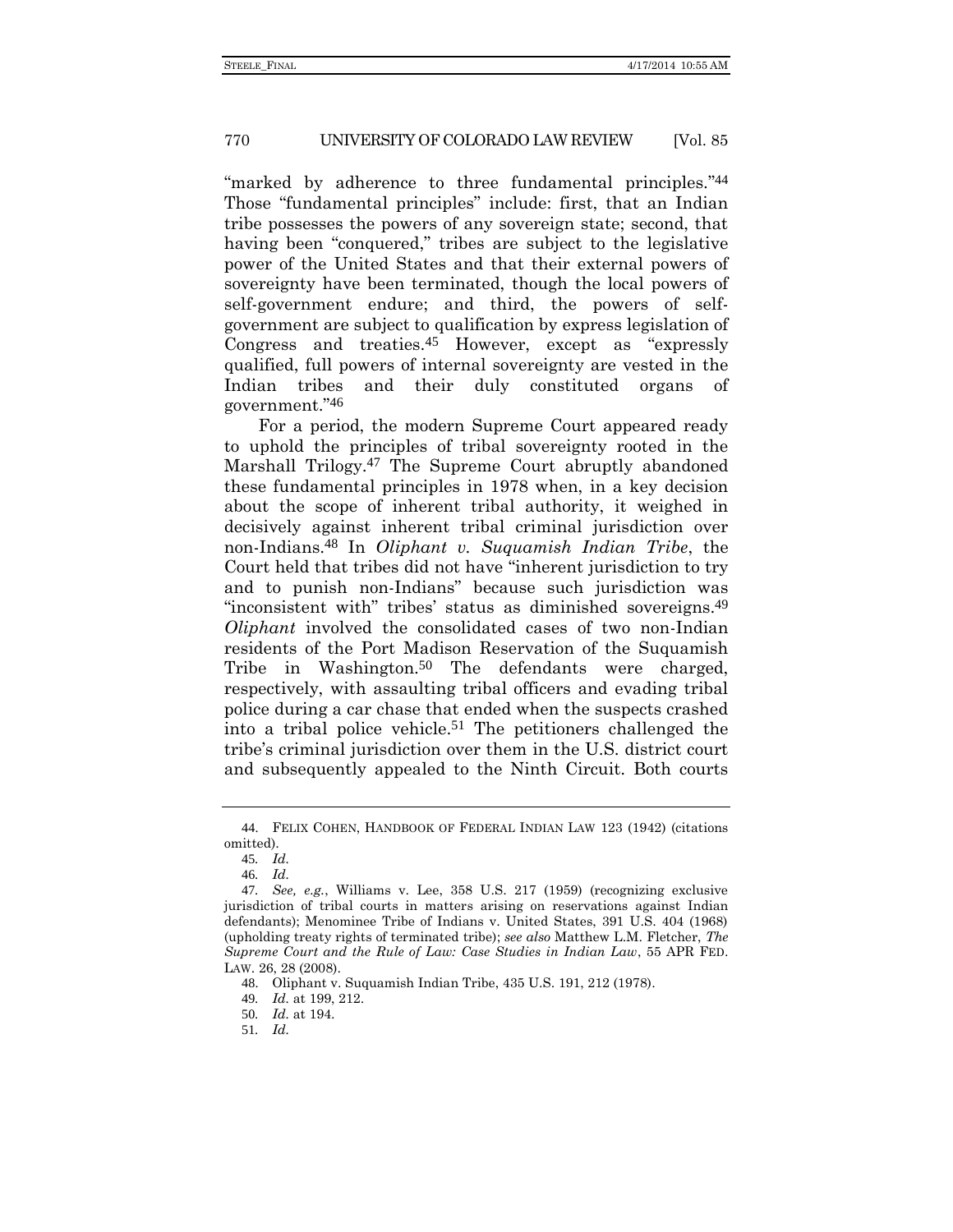affirmed the tribe's inherent criminal jurisdiction over Oliphant.52 In finding tribal court jurisdiction over Oliphant, the Ninth Circuit determined that the "power to preserve order on the reservation . . . is a *sine qua non* of the sovereignty that the Suquamish originally possessed." 53

The Supreme Court reversed.<sup>54</sup> In overturning the Ninth Circuit's view of the inherent sovereignty of the tribe, the Court speculated that Congress could *delegate* authority to Indian tribes to exercise criminal jurisdiction over non-Indians, but that tribes' inherent authority was impliedly divested by virtue of tribes having been incorporated into the United States.55 In so holding, the Court upended the traditional presumption in favor of tribal authority unless Congress had expressly divested that authority. *Oliphant* has come to stand for the Court's highly controversial theory of "implicit divestiture" of inherent tribal authority and its intrusion into the policymaking powers of Congress in Indian affairs.56 Rather than looking to whether Congress had expressly divested tribes of the inherent authority, "the Court reasoned that a statute was unnecessary" to find the power implicitly divested; instead, the Court looked to bills that had never been passed and what it called "shared presumptions" of the other branches that tribes "lacked such power." 57

The distinction between the exercise of delegated federal authority and the exercise of inherent tribal authority is significant. While Congress may place limitations and conditions on the exercise of inherent authority, neither Congress nor the Constitution is the *source* of inherent authority. There are realms of tribal self-government, presumably, into which Congress would not intrude and that fall outside the regulation of the Constitution.<sup>58</sup> Delegated

<sup>52</sup>*. Id.* at 194–95 (the case against defendant Belgarde was still pending when the Supreme Court granted certiorari in *Oliphant*).

<sup>53</sup>. Oliphant v. Schlie, 544 F.2d 1007, 1009 (9th Cir. 1976), *rev'd sub nom. Oliphant*, 435 U.S. 191.

<sup>54</sup>. *Oliphant*, 435 U.S. at 212.

<sup>55</sup>*. Id.* at 208–09.

<sup>56</sup>. Alex Tallchief Skibine, *The Court's Use of the Implicit Divestiture Doctrine to Implement Its Imperfect Notion of Federalism in Indian Country*, 36 TULSA L. J. 267, 270 (2000); Deloria & Newton, *supra* note [21,](#page-5-0) at 70–72.

<sup>57</sup>. Deloria & Newton, *supra* note [21,](#page-5-0) at 70–72.

<sup>58</sup>. Philip P. Frickey, *Congressional Intent, Practical Reasoning, and the Dynamic Nature of Federal Indian Law*, 78 CALIF. L. REV. 1137, 1139 (1990) ("At first glance, the power of Congress in federal Indian law appears virtually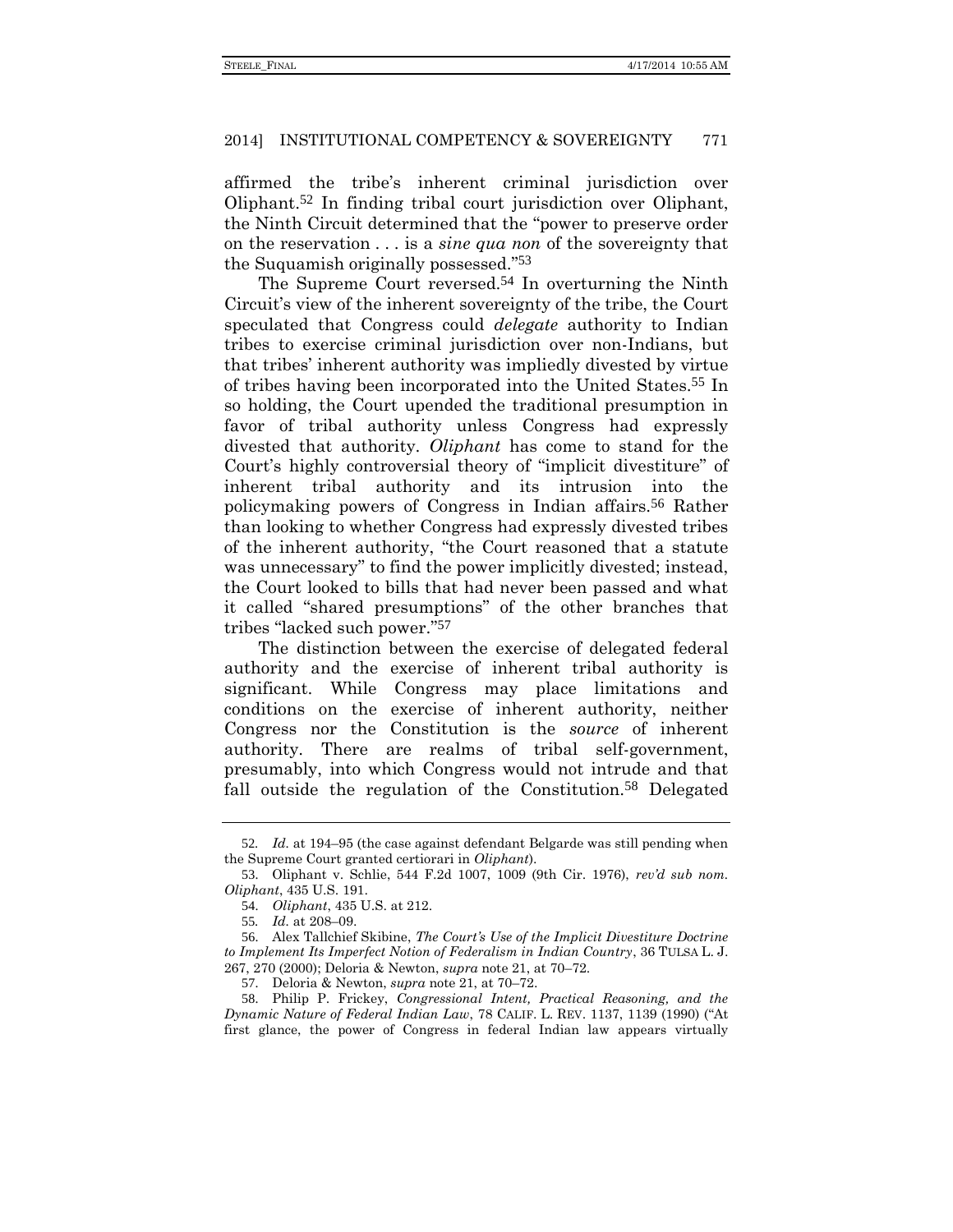authority, on the other hand, has its roots in the Constitution and is an assignment of federal power to tribes.59 Moreover, when tribes exercise delegated federal authority, rather than inherent tribal authority, they are bound by constitutional  $constrains$  on federal power.<sup>60</sup> Thus, for example, a tribe exercising delegated federal criminal power would be required to comply with Fifth Amendment grand jury requirements, even though tribal courts may be constituted in ways that make such compliance difficult, if not impossible.<sup>61</sup>

<span id="page-13-0"></span>For many, the implicit divestiture theory is ill-founded because it rests upon a basic mistrust of tribal institutions.62 To support its conclusion of implicit divestiture in *Oliphant*, the Court cited the "great solicitude" of the United States to protect its citizens against "unwarranted intrusions on their personal liberty." 63 Presumably, the Court believed that tribal justice systems created an unacceptable potential for unwarranted intrusions on the personal liberty of non-Indians brought before them; for the Court, this concern outweighed the sovereignty interest of the tribe in preserving public order.64 In particular, the Court was reluctant to expose non-Indians to tribal criminal jurisdiction because it viewed tribes as an extra-constitutional political system in which non-Indians do not participate and which may include "foreign" customs and traditions.65

absolute. The Supreme Court has repeatedly said that Congress has plenary power in Indian affairs, and the Court has never struck down a federal statute directly regulating tribes on the ground that Congress exceeded its authority to govern Indian affairs.").

<sup>59</sup>. COHEN, *supra* note [44,](#page-11-0) § 4.03[3], at 246 ("The Supreme Court has confirmed Congress's constitutional authority both to delegate federal power to tribes and to affirm inherent tribal power.").

<sup>60</sup>*. Id.* § 4.03[2], at 243–44.

<sup>61</sup>. I do not argue that Congress cannot or should not delegate federal authority, but rather, when it chooses instead to expressly recognize and affirm inherent tribal authority, the Court should defer to that Congressional judgment. *See* Alex Tallchief Skibine, Duro v. Reina *and the Legislation That Overturned It: A Power Play of Constitutional Dimensions,* 66 S. CAL. L. REV. 767, 804 (1993).

<sup>62</sup>*. See, e.g.,* Robert A. Williams, Jr. *The Algebra of Federal Indian Law: The Hard Trial of Decolonizing and Americanizing the White Man's Indian Jurisprudence*, 1986 WIS. L. REV. 219, 267–75 n.174 (1986).

<sup>63</sup>*.* Oliphant v. Suquamish Indian Tribe, 435 U.S. 191, 210 (1978)

<sup>64</sup>*. See id.*; *see also id.* at 212 (Marshall, J., dissenting) (disagreeing with the majority's rejection of the tribe's right to "preserve order on the reservation" (quoting Oliphant v. Schlie, 544 F.2d 1007, 1009 (9th Cir. 1976))).

<sup>65</sup>*. See Oliphant*, 435 U.S. at 210 ("By submitting to the overriding sovereignty of the United States, Indian tribes therefore necessarily [gave] up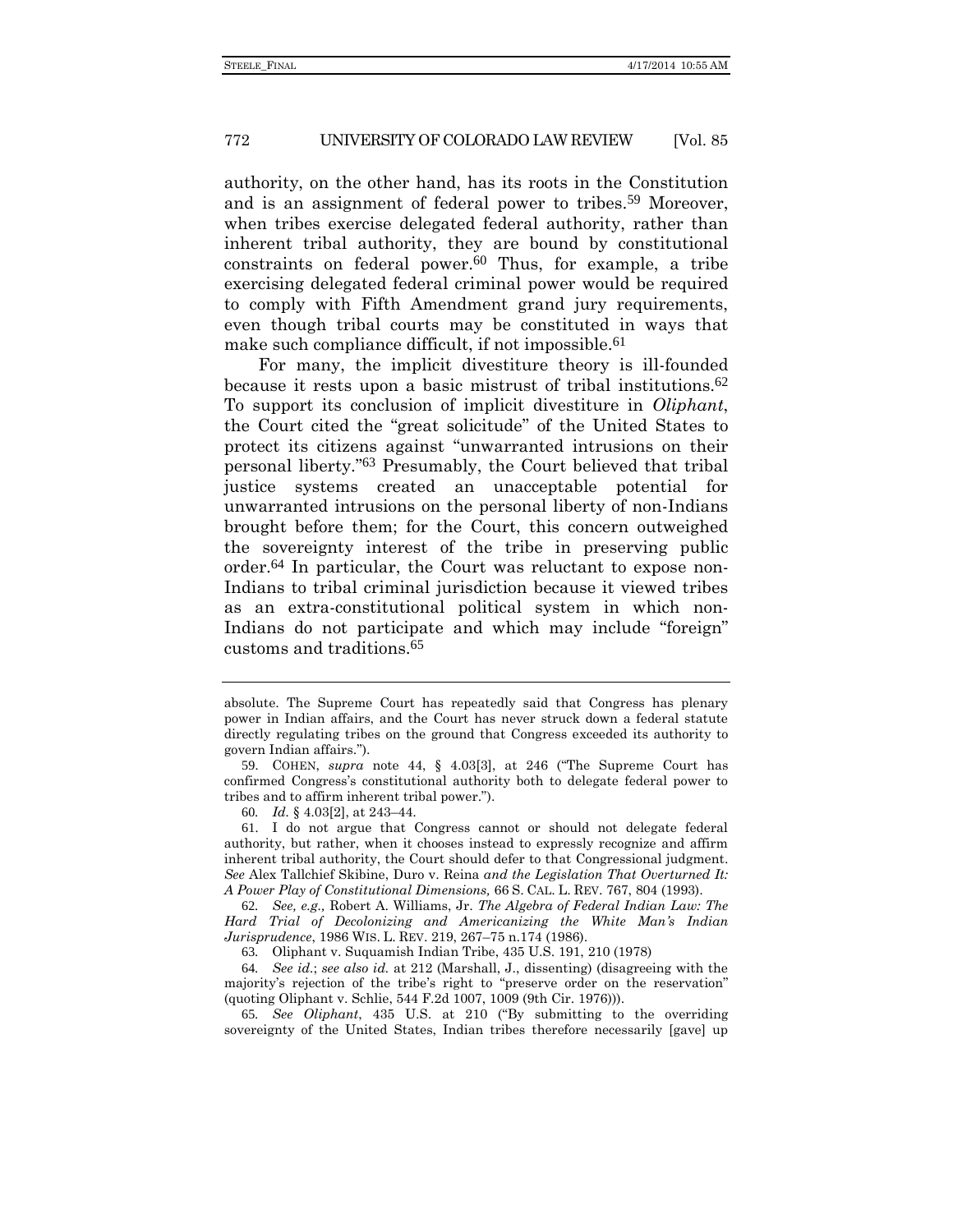In a similar illustration of the Court's view of the competence of tribal systems, the Court held in *Duro v. Reina*  that tribes had also been impliedly divested of inherent authority to exercise criminal jurisdiction over members of other Indian tribes ("non-member Indians").66 Albert Duro, a member of the Torres-Martinez Band of Cahuilla Mission Indians, allegedly shot and killed a teenage boy on the Salt River Reservation of the Salt River Pima-Maricopa Tribe in Arizona in 1984.67 Although Duro was charged in federal district court with murder under the Major Crimes Act, the charges were dismissed on motion of the U.S. Attorney.68 Duro was later criminally charged by the Salt River Pima-Maricopa Tribe with illegally firing a weapon on the reservation.<sup>69</sup> He challenged the criminal jurisdiction of the tribal court because he was not a member of the prosecuting tribe.70 Extending *Oliphant*, the Supreme Court in *Duro* expressed a "hesita[nce] to adopt a view of tribal sovereignty" that would subject nonmember Indians, as citizens of the United States, to trial by "political bodies that do not include them," i.e., tribal governments in which they are not political participants.71

The Court relied on *Oliphant* and other decisions to reason in *Duro* that "[i]n the area of criminal enforcement . . . tribal power does not extend beyond internal relations among

69*. Id.* at 681.

70*. Id.* at 681–82. Tribal criminal jurisdiction is generally limited to misdemeanor jurisdiction by the Indian Civil Rights Act (ICRA), 25 U.S.C. §§ 1301–1303 (2012). Additionally, confinement as a form of punishment is limited; at the time of Duro's charge, the maximum penalty for tribal criminal penalties was six months' imprisonment and a \$500 fine. *Duro*, 495 U.S. 676, 681 (1990). Those maximums were subsequently increased in 1986 to one-year imprisonment and a \$5,000 fine. *Id.* at 681 n.2. However, in 2010, the ICRA was amended by the Tribal Law and Order Act of 2010, Pub. L. No. 111-211, 124 Stat. 2261 (codified as amended in scattered sections of 25 U.S.C.), to allow tribes complying with certain conditions to exercise enhanced sentencing authority to impose penalties up to three years and a \$15,000 fine. 25 U.S.C. § 1302(b) (2012).

71*. Duro*, 495 U.S. at 693.

their power to try non-Indian citizens of the United States except in a manner acceptable to Congress. This principle would have been obvious a century ago when most Indian tribes were characterized by a 'want of fixed laws [and] of competent tribunals of justice.'") (second alteration in original).

<sup>66</sup>*. See* 495 U.S. 676, 688 (1990).

<sup>67</sup>*. Id.* at 679.

<sup>68</sup>*. Id.* at 680. The Major Crimes Act, 18 U.S.C. § 1153 (1885), was originally passed in 1885 to ensure federal jurisdiction over murder, manslaughter, assault with intent to commit murder, arson, burglary, larceny, and rape where the crimes are committed by Indians against Indians in Indian country.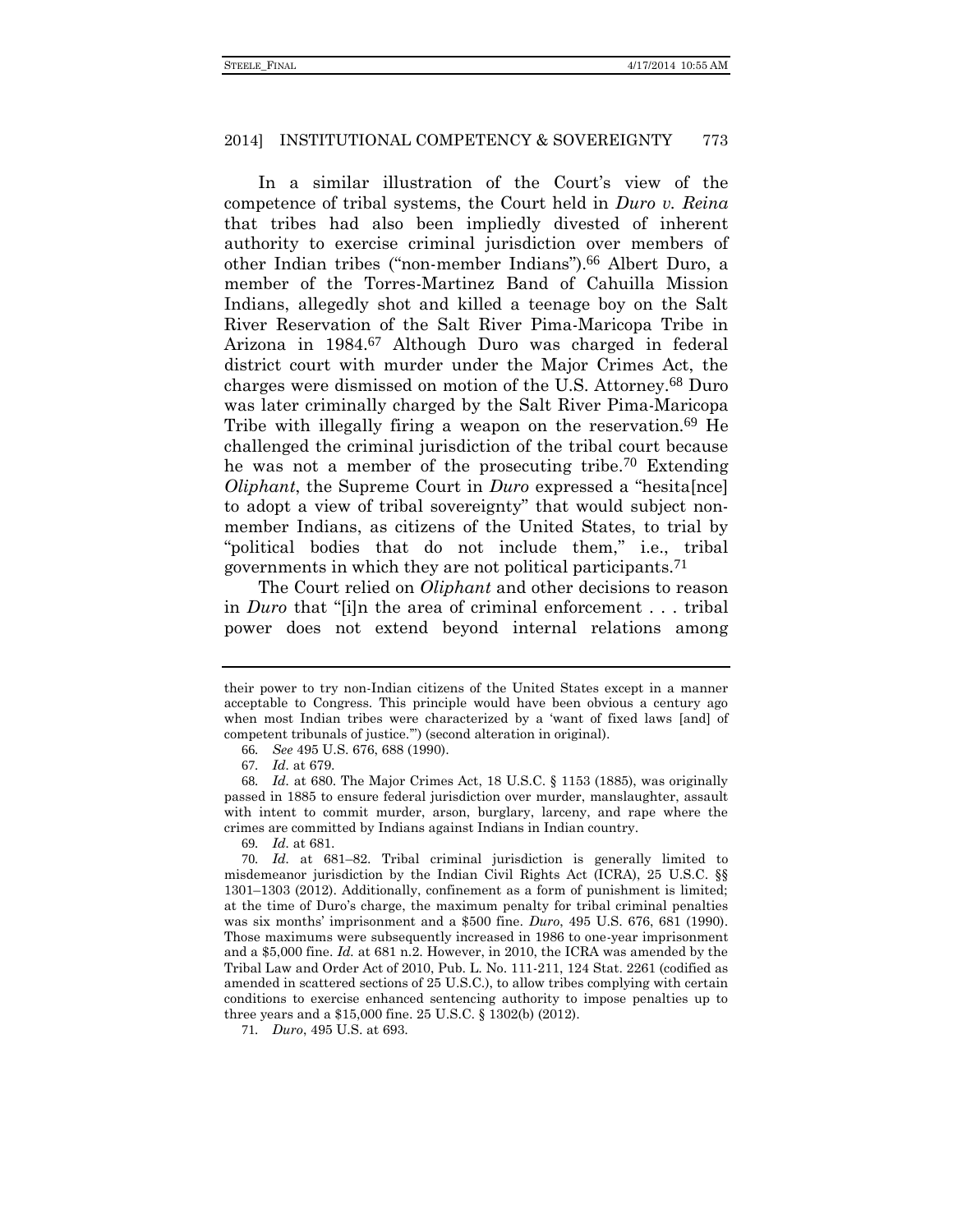members." 72 Identifying the same concerns that motivated the decision in *Oliphant*, the Court observed that Albert Duro could not vote, hold office, or serve on a jury of the Salt River Pima-Maricopa Tribe.73 The Court wrote that, "[f]or purposes of criminal jurisdiction, petitioner's relations with this Tribe are the same as the non-Indians in *Oliphant*. We hold that the Tribe's powers over him are subject to the same limitations."74 The Court's extension of *Oliphant* in *Duro* further hamstrung tribal criminal justice systems by stripping significant powers of public safety and law enforcement from tribes and leaving tribal members without effective recourse in responding to crimes in their communities.

While Congress has never taken any serious steps to modify the Court's holding in *Oliphant* until its consideration of the tribal jurisdiction provisions in VAWA, Congress did respond to the *Duro* decision.75 In 1990, Congress enacted what is called "the *Duro* fix," amending the Indian Civil Rights Act to define tribal "powers of self-government" to include criminal jurisdiction over "all Indians." 76 Significantly, Congress did not purport to delegate a federal power to tribes to exercise criminal jurisdiction over non-member Indians.77 Instead, Congress chose to "recognize[ ]" and "affirm[ ]" the inherent authority of tribes to exercise the jurisdiction at issue.78

In *United States v. Lara*, the Supreme Court scrutinized Congress's action recognizing and affirming inherent authority over non-member Indians.79 Billy Jo Lara was a member of the Turtle Mountain Band of Chippewa Indians married to a member of the Spirit Lake Sioux Tribe in North Dakota.80 Lara lived on the Spirit Lake Reservation with his wife and children,

76*. See* § 8077(b), (c); COHEN, *supra* not[e 44,](#page-11-0) § 4.03[3], at 247 (discussing "the so-called *Duro-*fix legislation"); 25 U.S.C. §§ 1301(2), 1301(4) (2012).

77. 25 U.S.C. §§ 1301(2), 1301(4)*.*

<sup>72</sup>*. Id.* at 688.

<sup>73</sup>*. Id.* at 677.

<sup>74</sup>*. Id.* at 688.

<sup>75</sup>. Department of Defense Appropriations Act, 1991, Pub. L. No. 101-511, § 8077(b), (c), 104 Stat. 1856 (1990); 25 U.S.C. §§ 1301(2), 1301(4) (2012) (defining "Indian" as "any person who would be subject to the jurisdiction of the United States as an Indian" under 18 U.S.C. § 1153).

<sup>78</sup>. Congress defined the "powers of self-government" to mean "the inherent power of Indian tribes, hereby *recognized and affirmed*, to exercise criminal jurisdiction over all Indians." *Id.* §1301(2) (emphasis added).

<sup>79</sup>. 541 U.S. 193, 196 (2004).

<sup>80</sup>*. Id.*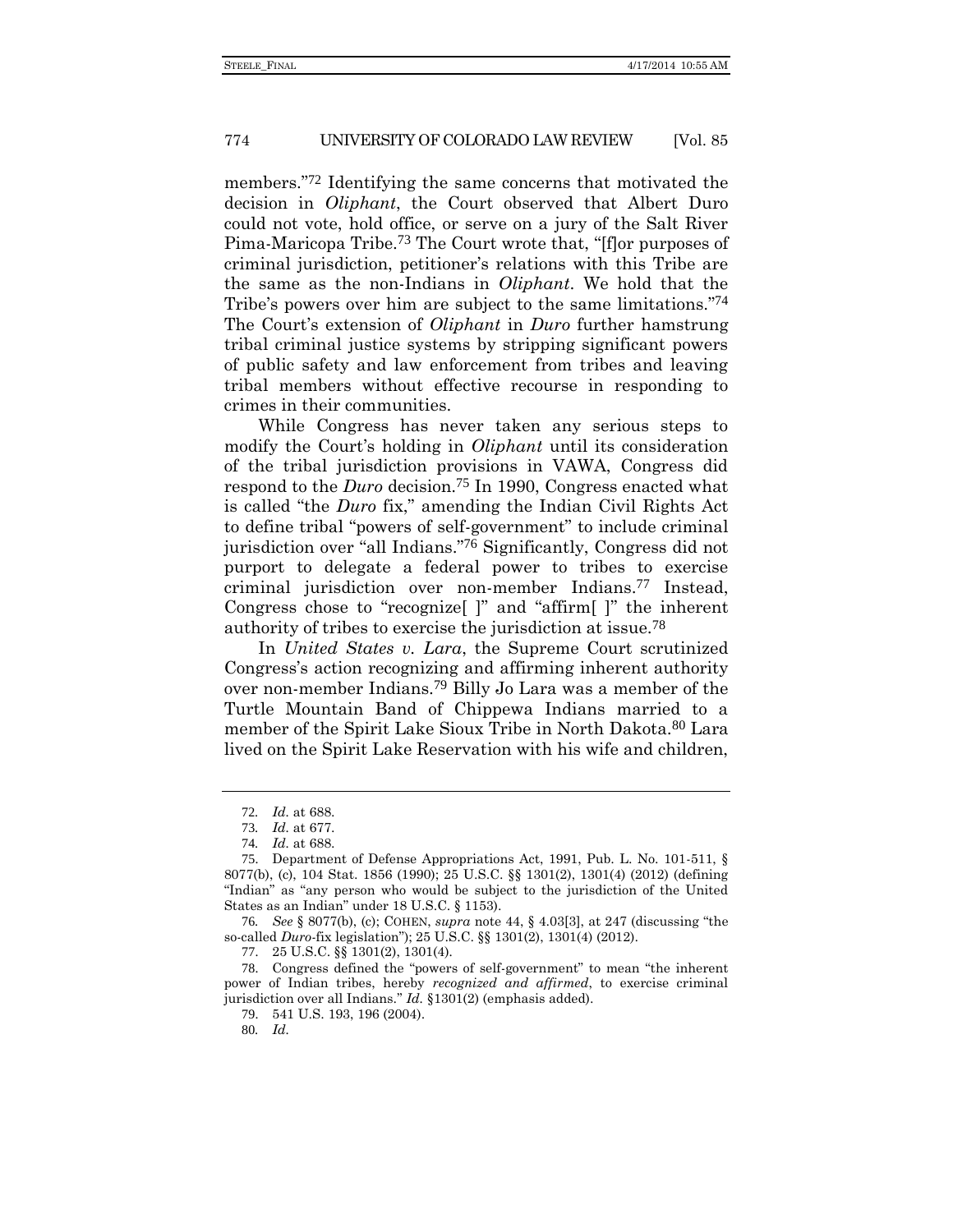where he was accused of repeated misconduct.<sup>81</sup> The Spirit Lake Tribe ordered Lara banished from the reservation.82 Lara violated the exclusion order and assaulted a federal officer.83 He was convicted in the Spirit Lake tribal court for the tribal offense of "violence to a policeman" and was subsequently charged by federal prosecutors with assaulting a federal officer for the same incident.84

While Lara did not challenge the tribe's jurisdiction directly, he did challenge the federal prosecution as violating the Double Jeopardy Clause of the Constitution under the theory that the tribe was exercising delegated federal authority in asserting criminal jurisdiction over him as a non-member Indian.85 If Congress's *Duro* fix was merely a delegation of federal authority to tribes, then Lara had a case for double jeopardy in challenging the subsequent federal prosecution because the source of the prosecuting authority for both the tribe and the U.S. Attorney would have been federal power, emanating from the same sovereign. Related tribal and federal prosecutions arising from the same set of facts do not normally implicate the Double Jeopardy Clause because each sovereign political community exercises its own separate and concurrent authority, much like state and federal prosecutions for crimes arising out of the same incidents.86 Lara argued that Congress could not enlarge inherent tribal authority where the Supreme Court had found such authority to be divested.<sup>87</sup> The nature of the jurisdiction asserted by the Spirit Lake Tribe over Lara turned on whether Congress could revise the Court's inherent tribal authority jurisprudence.88 If the Court's holding in *Duro* divesting tribes of criminal jurisdiction over non-member Indians rested on a determination that the Constitution itself required divesting the tribe of criminal jurisdiction over non-Indians, that holding would be out of reach of legislative modification.

The Court deferred to Congress and resolved the question in favor of congressional power over Indian affairs. The *Lara*

<sup>81</sup>*. Id.*

<sup>82</sup>*. Id.*

<sup>83</sup>*. Id.*

<sup>84</sup>*. Id.* at 196–97.

<sup>85</sup>*. Id.* at 197–99.

<sup>86</sup>. United States v. Wheeler, 435 U.S. 313, 319–22 (1978).

<sup>87</sup>*. Lara*, 541 U.S. at 197–98, 205, 207–08.

<sup>88</sup>*. Id.* at 199–200.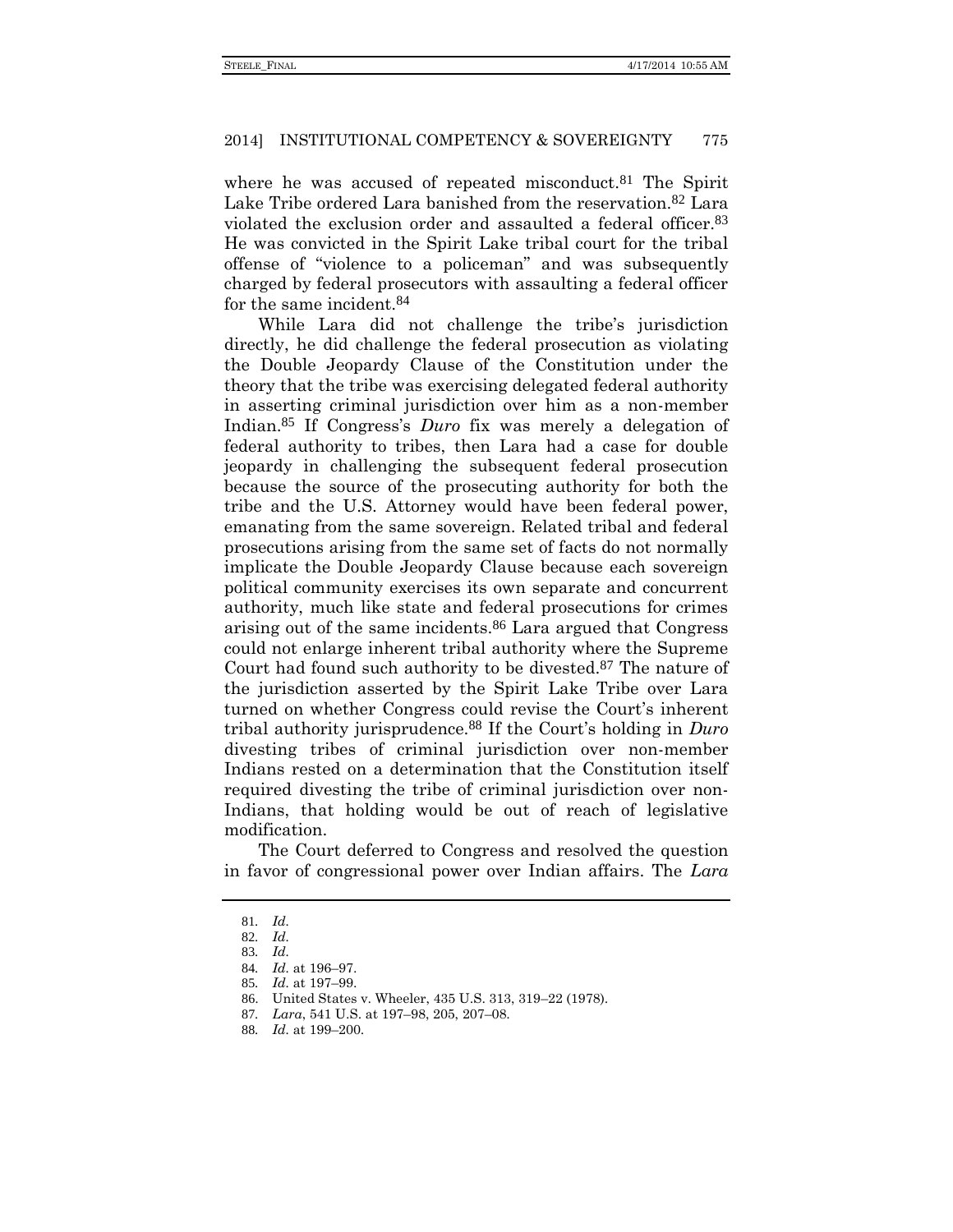Court held that "the Constitution authorizes Congress to permit tribes, as an exercise of their inherent tribal authority, to prosecute non-member Indians." 89 But despite the holding favorable to the power of Congress over Indian affairs, *Lara* did not address the question of whether the Constitution authorizes Congress to permit tribes, as an exercise of their inherent tribal authority, to prosecute non-Indians.90

Indeed, the various opinions in *Lara* suggest that the Court is deeply divided about whether Congress could constitutionally define inherent tribal authority to include criminal jurisdiction over non-Indians. The concurring and dissenting opinions in *Lara* flagged potential constitutional concerns, not squarely presented in *Lara*, with subjecting non-Indians to tribal criminal jurisdiction and expressed at least some skepticism about Congress's authority to expand the bounds of inherent tribal authority beyond the Court's conception of what is necessary for tribal self-government.91

While the majority held that the power asserted by Congress to enact the *Duro* fix is anchored in the Constitution,  $92$  the concurring and dissenting opinions revealed conflicting views of the scope of Congress's power. Justice Stevens' brief concurring opinion found "nothing exceptional" in recognizing the power of Congress to "relax restrictions on an ancient inherent tribal power" given that the "inherent sovereignty of Indian tribes has a historical basis that merits special mention." 93 Justice Kennedy, concurring in the judgment, found the majority's rationale "most doubtful" because in his view, the case did not present the Constitutional question the Court answered about the reach of legislative authority; instead, Justice Kennedy believed the Court need only to conclude that the prosecution at issue did not violate double jeopardy.94 Justice Thomas, also concurring in the

<sup>89</sup>*. Id.* at 210.

<sup>90</sup>*. Id.* at 205 ("Nor do we now consider the question whether the Constitution's Due Process or Equal Protection Clauses prohibit tribes from prosecuting a nonmember citizen of the United States.").

<sup>91</sup>*. Id.* at 210–31.

<sup>92</sup>*. Id.* at 210.

<sup>93</sup>*. Id.* at 210–11 (Stevens, J., concurring).

<sup>94</sup>*. Id.* at 211–13 (Kennedy, J., concurring).

<sup>[</sup>T]he first prosecution of Lara was not a delegated federal prosecution, and his double jeopardy argument must fail. That is all we need say to resolve this case. . . . It is a most troubling proposition to say that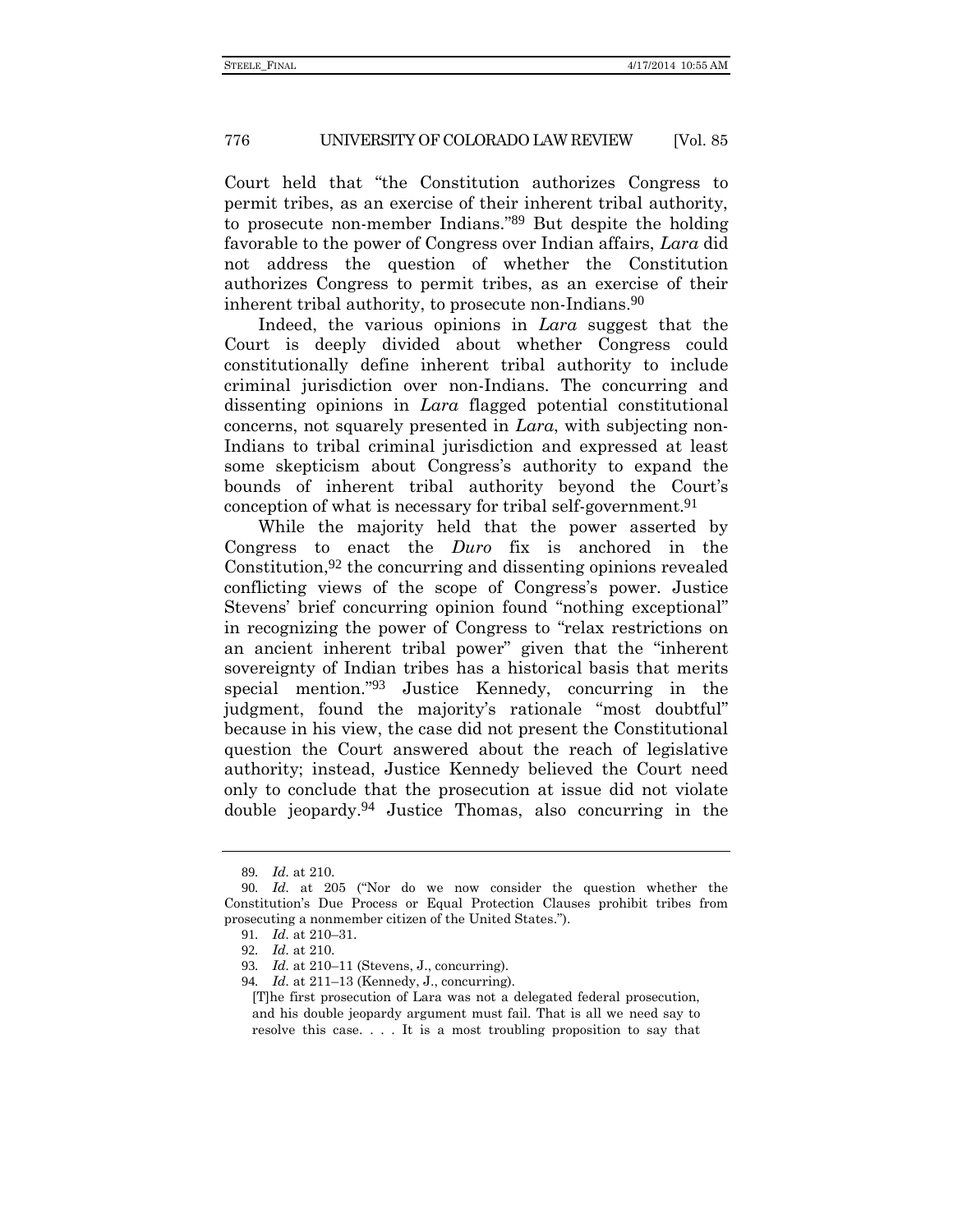judgment, wrote that he could not "agree with the Court . . . that the Constitution grants to Congress plenary power to calibrate the 'metes and bounds of tribal sovereignty,'" and wrestled with whether the calibration of inherent tribal sovereignty is a matter for the executive, the judiciary, or the legislative.95 In dissent, Justice Souter argued that the Court's holding in *Duro* was "constitutional in nature" and he therefore rejected the effort of Congress to affirm the inherent tribal authority that the Court had found to be divested.96 For Souter, only a delegation of federal authority could empower tribes to exercise the criminal jurisdiction at issue in *Duro* and *Lara*. 97

Scholars, too, have continued to debate the proper roles of Congress and the courts in mapping inherent tribal authority, both civil and criminal, over non-Indians. Professor Alex Skibine argued that *Duro* represented the Court's unwarranted intrusion into Congress's plenary power over Indian affairs derived from the Indian Commerce Clause and the federal trust responsibility doctrine that places power over Indian affairs primarily with Congress.98 For Skibine, the "Court has arguably attempted to accomplish . . . an enormous constitutional power play aimed at stripping Congress of its traditional and exclusive role as the initial determiner of the relation between tribes and the United States and instead

*Id.* at 211–12.

<span id="page-18-0"></span>Congress can relax the restrictions on inherent tribal sovereignty in a way that extends that sovereignty beyond [the] historical limits [identified in cases like United States v. Wheeler*,* 435 U.S. 313, 323 (1978*),* and Strate v. A-1 Contractors, 520 U.S. 438, 445–46 (1997)].

<sup>95</sup>*. Id.* at 215–26 (Thomas, J., concurring).

<sup>96</sup>*. Id.* at 228–29 (Souter, J., dissenting).

<sup>97</sup>*. Id.* at 227, 231. Certainly, the composition of the Supreme Court has changed since the decision in *Lara*. It is not at all clear how the newly constituted Court will regard the Indian affairs power of Congress or the inherent sovereignty of tribes in the realm of criminal jurisdiction. It is clear that tribes face a daunting record from the Roberts Court: tribal interests have won only one of ten Indian law cases heard by the Roberts Court. Jefferson Keel and John Echohawk, *Keeping a Close Eye on* Michigan v. Bay Mills Indian Community, NATIVE CONDITION, http://www.nativenewsnetwork.com/keeping-a-close-eye-on-michiganv-bay-mills-indian-community.html (last visited Nov. 10, 2013).

<sup>98</sup>. Skibine, *supra* note [61,](#page-13-0) at 773, 805–06. *See also* COHEN, *supra* note [44,](#page-11-0) § 5.05[1][a], at 418–19. *But see* Nell Jessop Newton, *Federal Power Over Indians: Its Sources, Scope and Limitations*, 132 U. PA. L. REV. 195 (1984) (questioning the validity of the Plenary Power Doctrine and arguing, pre-*Duro*, that the Court should apply intermediate scrutiny to certain enactments of Congress in Indian affairs and that tribes had been harmed by the Court's deference in Indian affairs).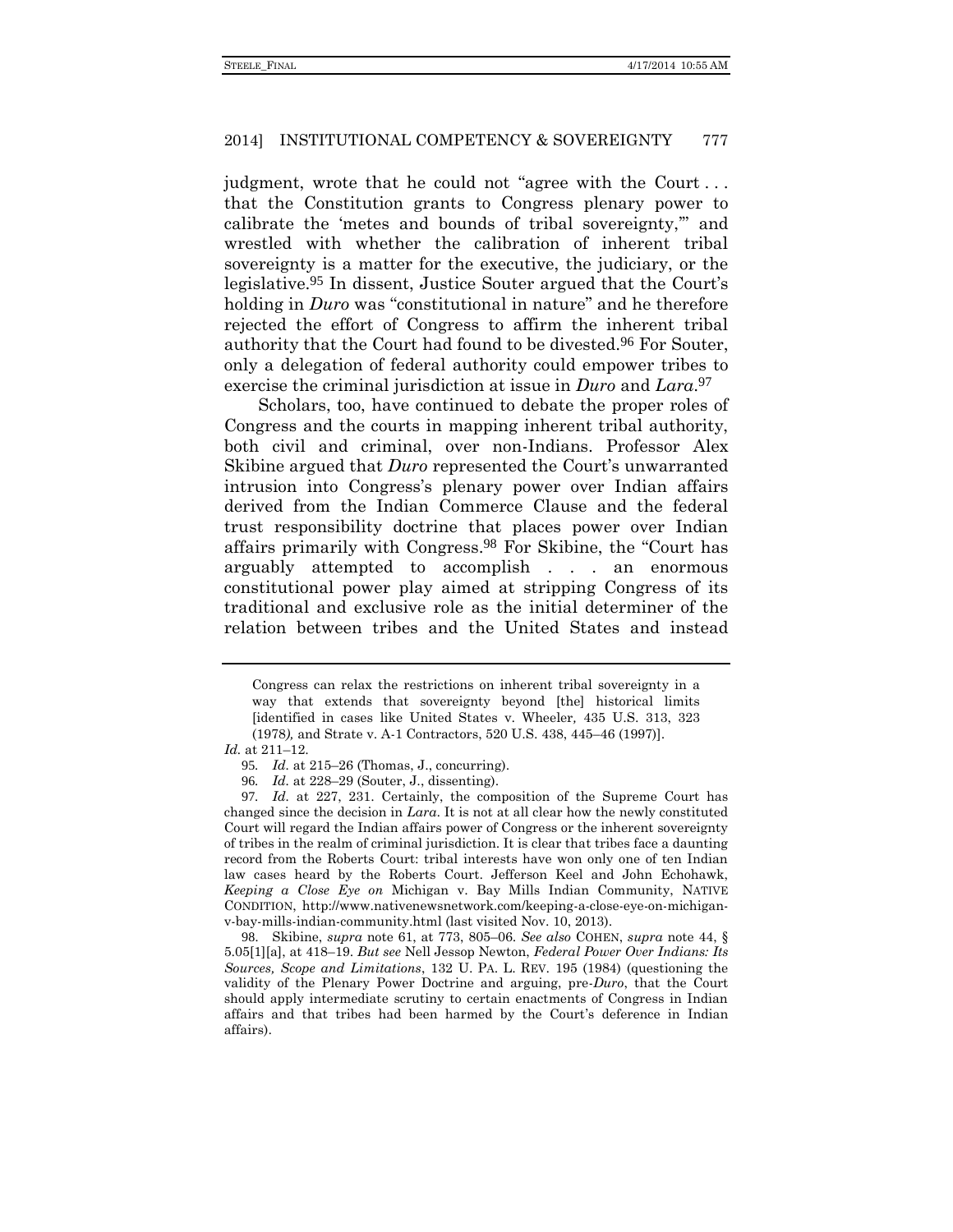taking over that role itself." 99 Thus, Congress was entitled to assert the primacy of its Indian affairs power over inherent tribal authority in enacting the *Duro* fix, and the Supreme Court had sound reasons in *Lara* to acquiesce.<sup>100</sup>

The best reading of the judicial tea leaves suggests the Court is reluctant to recognize a congressional power affirming tribal criminal jurisdiction over non-Indians. However, Congress's reauthorization of VAWA indicates that Congress's view of its own power includes the power to affirm inherent tribal authority over some non-Indians in tailored circumstances and with a degree of federal regulation.101 This enactment puts the Court on a collision course with Congress, as VAWA demonstrates that at least some members of Congress view inherent tribal authority as encompassing a right of self-government broad enough to include the ability of tribes to punish criminal acts perpetrated by non-Indians against Indians within tribal territory.102 Congress seems to have determined that it does not share the Supreme Court's concern with the competence of tribal justice systems to deal fairly with such offenders or view the Constitution as an impediment to congressional affirmation of such authority.103 The recent legislative enactment affirming inherent tribal authority to prosecute non-Indian domestic violence offenders diverges from the Court's view of the competence and powers of

<sup>99</sup>. Skibine, *supra* note [61,](#page-13-0) at 771.

<sup>100</sup>*. Id*. at 805–06 ("The *Duro* legislation is constitutional because Congress, in passing the legislation, acted within the scope of its role as trustee for Indians and Indian tribes. Not only is the *Duro* legislation legal, but it was also the correct thing to do . . . because *Duro* is an unprincipled decision representing a political viewpoint masquerading as a rule of constitutional law. . . . *Duro* is one of the latest and most ambitious attempts at this new kind of judicial activism, which not only aims to deny Indian tribes their status as viable domestic sovereigns under the Constitution but also attempts to usurp a role that rightfully belongs to Congress."). On the other hand, it could be argued that the *Lara* majority acquiesced to subjecting non-member Indians to criminal jurisdiction without the full panoply of due process rights normally afforded United States citizens within the territory of the United States. It gives no explanation for why this does not raise constitutional concerns.

<sup>101</sup>. 25 U.S.C.A. §§ 1301–1304 (West 2013).

<sup>102</sup>*. See, e.g.*, S. 47, 113th Cong. (2013) (Senate bill to reauthorize the Violence Against Women Act, including the tribal jurisdictional provisions); 159 CONG. REC. S571, 579 (daily ed. Feb. 11, 2013) (statement of Senator Maria Cantwell) (supporting the tribal jurisdictional provisions); *see also* Newton, *supra* not[e 98,](#page-18-0) at 231.

<sup>103</sup>*. See* S. 47, 112th Cong. § 901–910 (2011).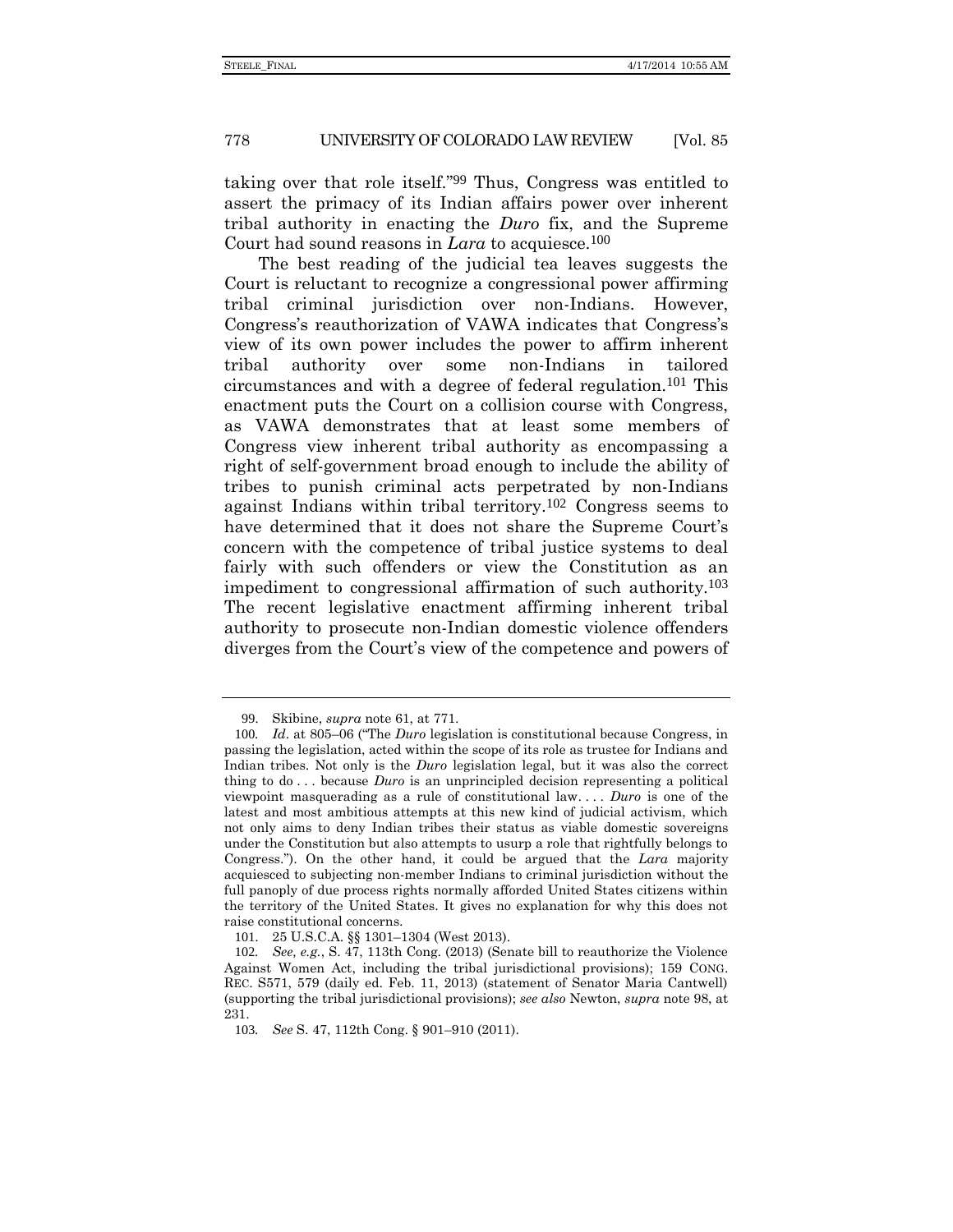tribal courts as set forth in *Oliphant*. 104 VAWA's tribal provisions affirming inherent tribal authority over non-Indians in the domestic violence context thus pits Congress's view of its power to say what inherent tribal authority means against the Supreme Court's view of Congress's Indian affairs power.105

The ongoing debate at the Supreme Court, in Congress, and among scholars about whether Congress or the courts has the ultimate authority to define the boundaries of tribal inherent authority demonstrates the clear need for a coherent framework to resolve this question. The next Part sets forth one suggested framework for doing so: the comparative institutional competency model derived from *Garcia*.

# II. THE COMPARATIVE INSTITUTIONAL COMPETENCY MODEL FOR DEFINING SOVEREIGNTY

This Part derives a comparative institutional competency model from the federal-state sovereignty determination at

<sup>104</sup>. Violence Against Women Reauthorization Act of 2013, Pub. L. No. 113-4, 127 Stat. 54 (codified as amended at 42 U.S.C. § 904) ("Notwithstanding any other provision of law, in addition to all powers of self-government recognized and affirmed by sections 201 and 203, the powers of self-government of a participating tribe include the *inherent power of that tribe*, *which is hereby recognized and affirmed,* to exercise special domestic violence criminal jurisdiction over *all persons*.") (emphasis added).

<sup>105</sup>. S. 47 was originally proposed to the 112th Congress as S. 1925, a Department of Justice initiative that occurred after extensive consultation between the executive branch and tribal leaders about public safety. Letter from Jefferson Keel, President of the National Congress of American Indians, to Patrick J. Leahy, Chairman of the U.S. Senate Judiciary Committee, and Charles Grassley, U.S. Senate Judiciary Committee (July 25, 2011) (on file with author), *available at* http://tloa.ncai.org/documentlibrary/2011/07/Letter%20to%20SJC% 20and%20resolution.pdf. President Obama has endorsed the tribal provisions. EXEC. OFFICE OF THE PRESIDENT, STATEMENT OF ADMINISTRATIVE POLICY: S. 47 – VIOLENCE AGAINST WOMEN REAUTHORIZATION ACT OF 2013 (2013), http://www.whitehouse.gov//sites/default/files/omb/legislative/sap/113/saps47\_ 20130204.pdf (last visited Nov. 12, 2013). In 2012, the Senate passed the VAWA reauthorization with the tribal provisions. S. 1925, 112th Cong. (as passed by Senate, Apr. 26, 2012). However, the House-passed version of the VAWA reauthorization did not include the tribal jurisdiction provisions. H. 4970, 112th Cong. (as passed by House, May 21, 2012). The discrepancy was seen as one of the key disputes holding up final action on the reauthorization of VAWA. In another attempt, the, Senate, again passed the VAWA reauthorization with the tribal provisions. Violence Against Women Reauthorization Act of 2013, S. 47, 113th Cong. (as passed by Senate, Feb. 11, 2013). On February 28, 2013, the House passed the Senate version of the VAWA, keeping the tribal jurisdiction provisions. Parker, *supra* note [14.](#page-3-0)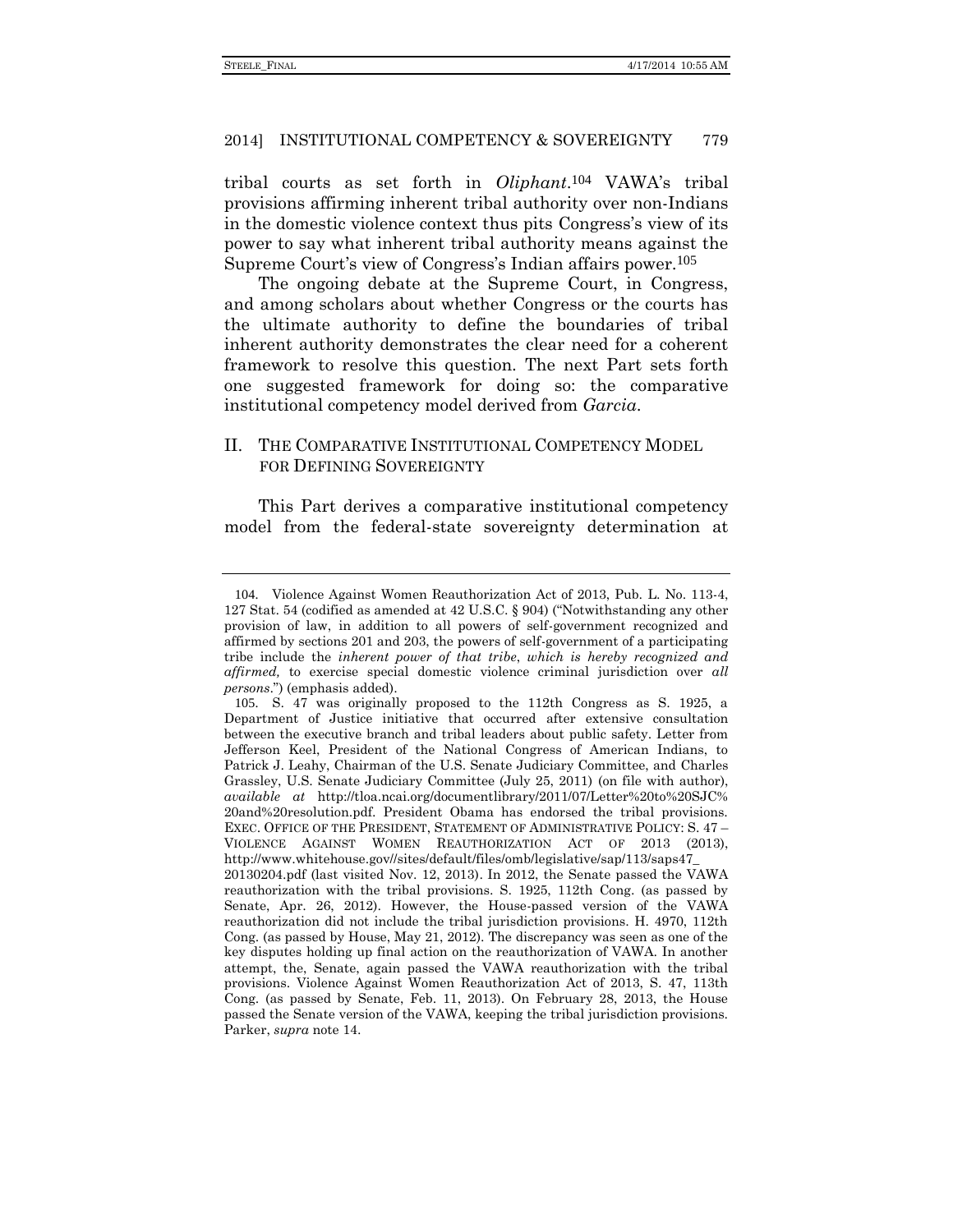issue in *Garcia v. San Antonio Metropolitan Transit Authority*106 and from scholars in the field of comparative institutional competency, and argues for its application to questions of inherent tribal authority. Part II.A describes the *Garcia* model and explains why its treatment of traditional governmental functions and inviolable state sovereignty may illuminate the role of the Court on questions of tribal sovereignty. Part II.B applies the model to argue that the Court should defer to Congress's determinations about the proper scope and limits of tribal sovereignty.

### *A. The* Garcia *Analog*

In *Garcia*, the Supreme Court considered the continued vitality of its attempts, begun in *National League of Cities*, 107 to craft judicial protection for a core of inviolable state sovereignty beyond the reach of federal regulation.<sup>108</sup> At base the question posed in *Garcia* was whether the responsibility to protect state sovereignty—and the concomitant responsibility to determine whether some state powers are so fundamental to the functioning of state government that they should be immune from federal interference—rested with the courts or Congress.109 To answer this question, the *Garcia* majority analyzed indicia of the comparative institutional competencies of the two branches of government in making the determinations about the necessary scope and limits of state sovereignty.110 The jurisprudence of the political question

<span id="page-21-0"></span><sup>106</sup>. 469 U.S. 528, 540–43 (1985).

<sup>107</sup>. Nat'l League of Cities v. Usery, 426 U.S. 833 (1976), *overruled by Garcia*, 469 U.S. 528.

<sup>108</sup>. The specific question at issue in *Garcia* was whether Congress could impose the minimum wage and overtime pay requirements of the Fair Labor Standards Act on state and local governments in their capacity as public employers. *Garcia*, 469 U.S. at 530–32. *See Nat'l League of Cities*, 426 U.S. at 852.

<sup>109</sup>*. See Garcia*, 469 U.S. at 547–58 (explaining that the approach of *National League of Cities* attempted "to defin[e] the limits of Congress's authority to regulate the States under the Commerce Clause" by "identif[ying] certain elements of political sovereignty that are deemed essential to the States' 'separate and independent existence'" and noting that "[t]he point of the inquiry . . . has remained to single out particular features of a State's internal governance that are deemed to be intrinsic parts of state sovereignty") (internal citation omitted).

<sup>110</sup>*. Id.* at 547–55; *see also* Rachel E. Barkow, *More Supreme Than Court? The Fall of the Political Question Doctrine and the Rise of Judicial Supremacy*, 102 COLUM. L. REV. 237, 254–55 (2002); Robert N. Clinton, *The Rights of Indigenous Peoples as Collective Group Rights*, 32 ARIZ. L. REV. 739, 744, 746 (1990) (noting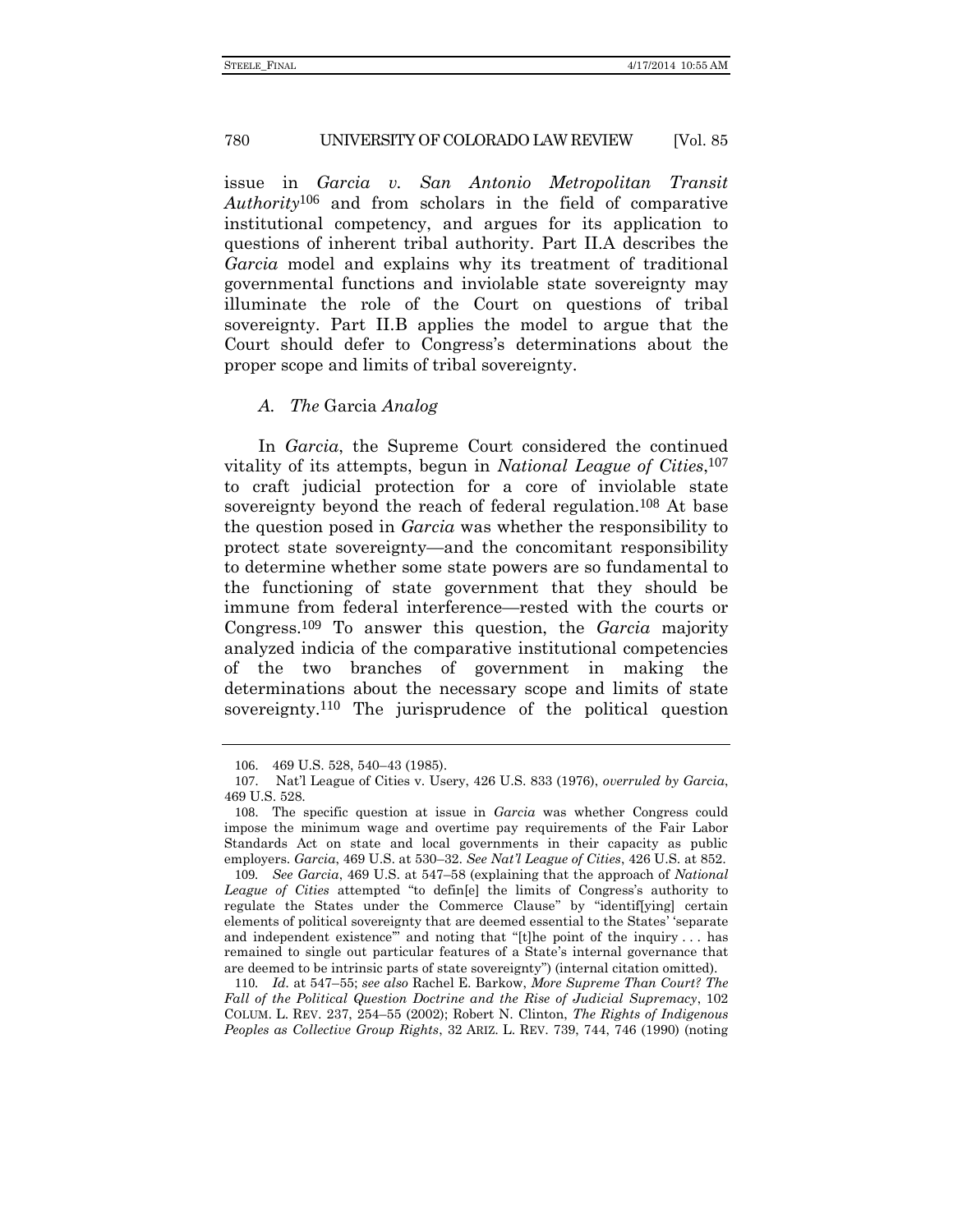doctrine and the literature of comparative institutional competence also suggest important factors to be weighed in determining the comparative competence of branches to make particular decisions.111 Together with the lessons of *Garcia*, these additional indicia of comparative competencies include the relevant grants of constitutional power over the issues; the ability of the judiciary to develop consistent, workable standards to govern the determination; the role of political accountability in determining the appropriate respect due to competing sovereigns; the ability to tailor solutions and respond flexibly to changing circumstances; the control over resource allocation questions that may factor into policy determinations; and the subject matter expertise of the branch involved.112

<span id="page-22-0"></span>This comparative institutional competency model developed in *Garcia* provides a compelling framework for analyzing whether the courts or Congress should serve as the final arbiter of inherent tribal authority. As this Part I.A demonstrates, the definition of "inherent tribal sovereignty" like the definition of "traditional state sovereignty," at issue in *Garcia*—requires the reconciliation of the needs and prerogatives of competing sovereigns, both of whom share—at least to some extent—authority over the same people and territory. Likewise, both inquiries require the decision-maker to determine which governmental powers are so fundamental

that, in *Garcia*, the Court determined that balancing of group rights against national interests "was best accomplished by the politically elected branches of government rather than the judiciary").

<sup>111</sup>*. See, e.g.*, Baker v. Carr, 369 U.S. 186, 216–18 (1962) (surveying the kinds of matters which prompt a political question inquiry into justiciability, observing that:

Prominent on the surface of any case held to involve a political question is found a textually demonstrable constitutional commitment of the issue to a coordinate political department; or a lack of judicially discoverable and manageable standards for resolving it; or the impossibility of deciding without an initial policy determination of a kind clearly for nonjudicial discretion; or the impossibility of a court's undertaking independent resolution without expressing lack of respect due coordinate branches of government; or an unusual need for unquestioning adherence to a political decision already made; or the potentiality of embarrassment from multifarious pronouncements by various departments on one question.

<sup>112</sup>*. Id.*; *see also* Edward A. Hartnett, *Modest Hope for a Modest Roberts Court: Deference, Facial Challenges, and the Comparative Competence of Courts*, 59 SMU L. REV. 1735 (2006); *Garcia*, 469 U.S*.* at 547–55.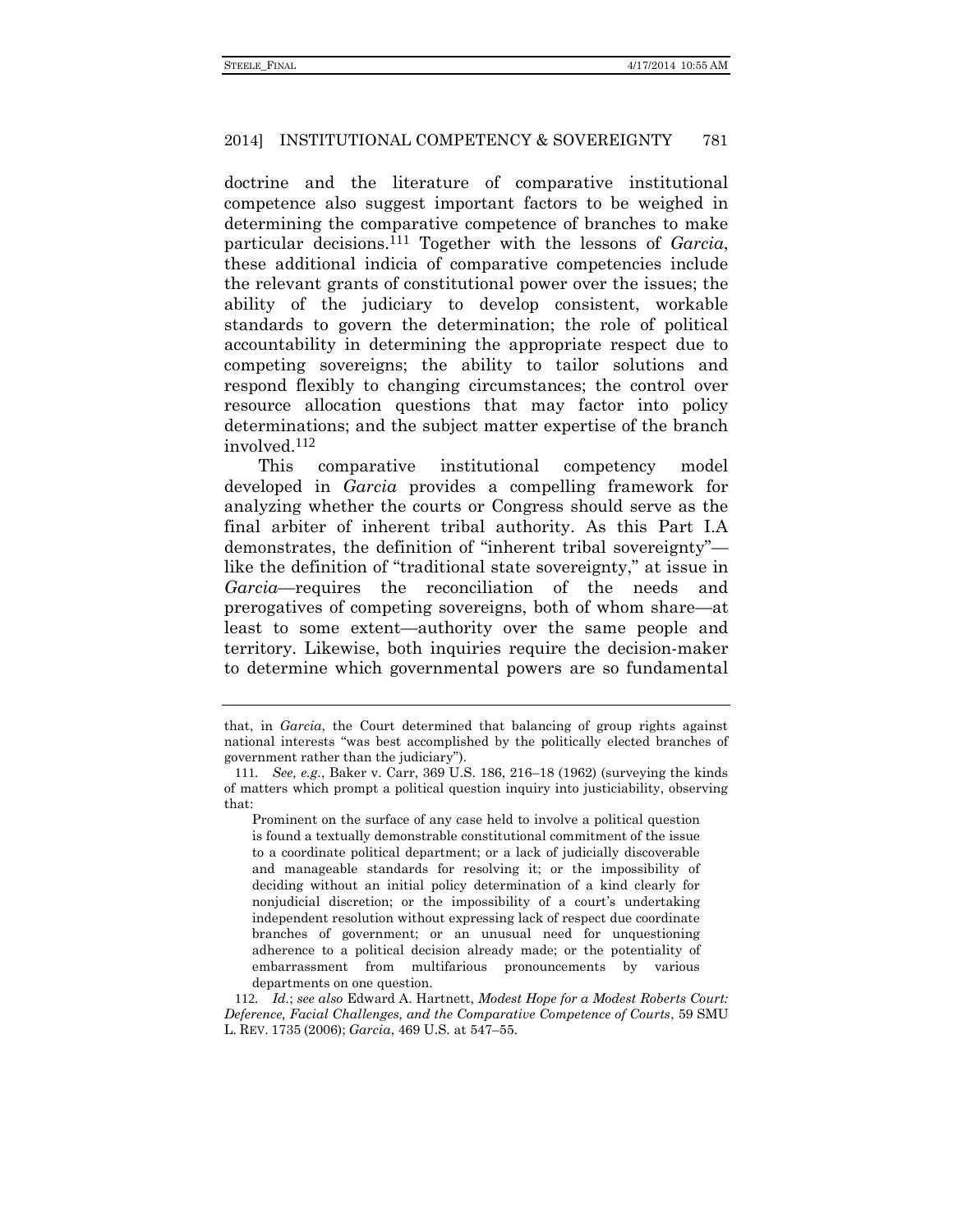to the functioning of a sovereign entity that, without them, the entity ceases to be sovereign in any meaningful sense. Similarly, both inquiries require the decision-maker to determine what aspects of sovereignty the entity can continue to exercise, consistent with the arguably greater sovereignty of the United States.113 These questions are particularly difficult because they cannot be answered merely by reference to either historical or theoretical understandings of sovereignty itself even if the inherent characteristics of sovereignty could be clearly identified—as the subordinate entities in question have surrendered at least some of their sovereignty as part of the constitutional plan.114

When these types of sensitive and knotty questions of sovereignty are at stake, the comparative institutional competence of the respective branches of government ought to be the driving force in allocating authority to define the contours of this sovereignty. When sovereignty is at issue and the question is who decides who should decide, the Court suggests we look at the special competencies of the branches in determining to whom that decisional authority might be assigned.115 This approach ensures a full consideration of the

<sup>113</sup>*. Garcia*, 469 U.S*.* at 549 (arguing that while "States unquestionably do 'retai[n] a significant measure of sovereign authority.' . . . [they do so] . . . 'only to the extent that the Constitution has not divested them of their original powers and transferred those powers to the Federal Government") (citations omitted).

<sup>114</sup>*. Id*. at 548 (expressing "doubt that courts ultimately can identify principled constitutional limitations on the scope of Congress's Commerce Clause powers over the States merely by relying on *a priori* definitions of state sovereignty" because "the sovereignty of the States is limited by the Constitution itself").

<sup>115</sup>. In other contexts, the Supreme Court has likewise been hesitant to decide questions that would require the Court to make fundamental determinations about the nature of sovereignty. For example, in *Luther v. Borden*, the Court held non-justiciable a challenge brought under Article IV, Section 4 of the Constitution (the "Guaranty Clause") that would have necessitated a court decision as to which of two competing governments in Rhode Island was the legitimate government. 48 U.S. 1, 39–41 (1849). The Guaranty Clause provides that "[t]he United States shall guarantee to every State in this Union a Republican Form of Government, and shall protect each of them from Invasion; and on Application of the Legislature, or of the Executive (when the Legislature cannot be convened) against domestic Violence." U.S. CONST. art. IV, § 4. In a later case, the Supreme Court also held non-justiciable a Guaranty Clause challenge to Oregon's adoption of procedures for referendums and initiatives, which would allow voters to both propose laws and override laws passed by the state's legislature. *See* Pac. States Tel. & Tel. Co. v. Oregon, 223 U.S. 118, 149 (1912) ("It was long ago settled that the enforcement of this guarantee belong[s] to the political department."). *See also* Barkow, *supra* not[e 110,](#page-21-0) at 309–14.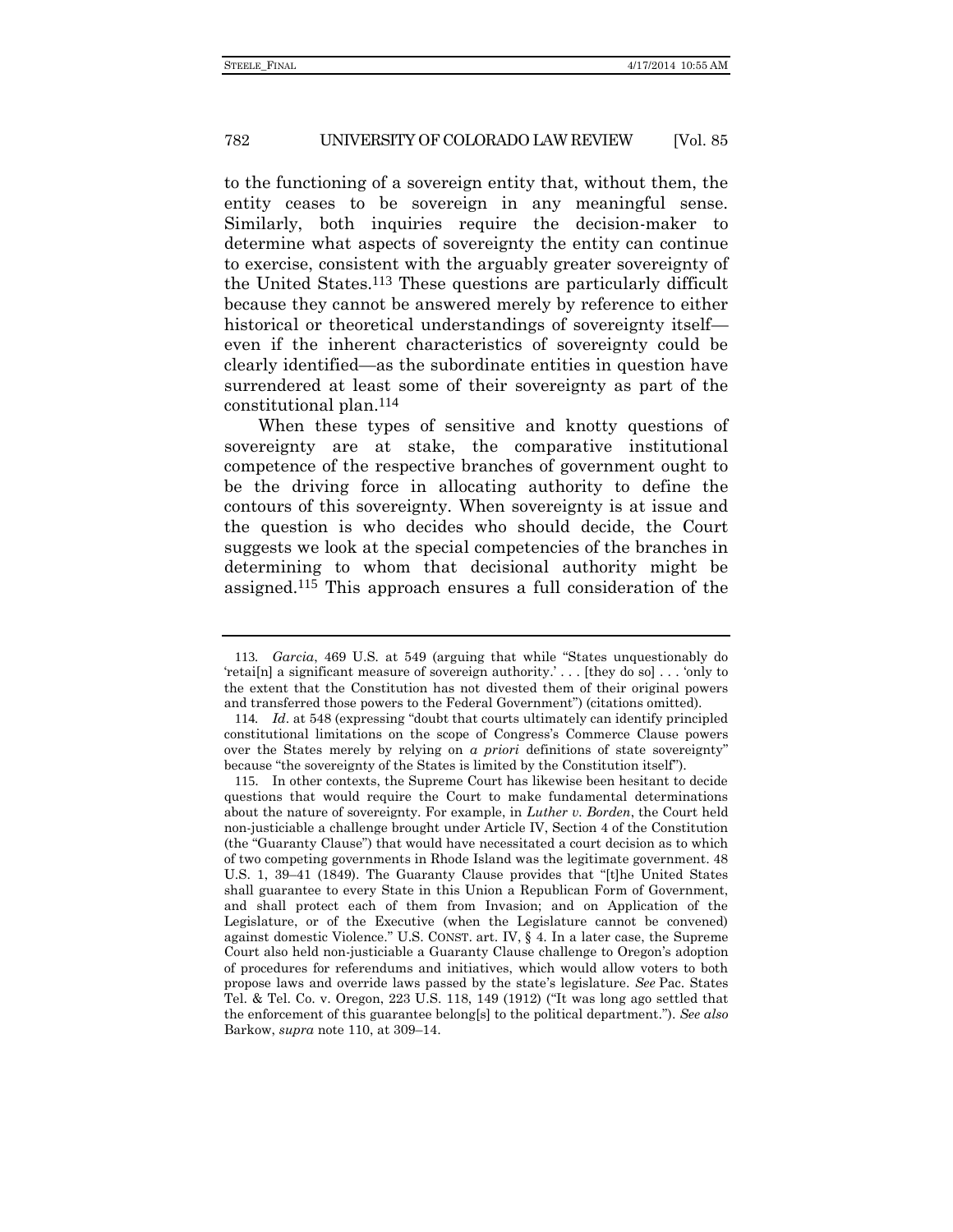many factors that might affect the distribution of this definitional authority within a framework that effectively channels and disciplines the inquiry.116

<span id="page-24-0"></span>Accordingly, this Article proposes that the Court consider this comparative institutional competency model in determining whether the power to define inherent tribal authority should rest with the courts or Congress. The following section, II.B, considers the comparative institutional competency of these branches to resolve these matters by evaluating a number of indicia of competence derived from *Garcia,* from political question jurisprudence, and from the literature of comparative institutional competency, particularly in the field of administrative law. This analysis suggests that it is Congress, rather than the Courts, that is best suited to make these complex and difficult policy decisions about the scope and content of inherent tribal authority that the United States will recognize. Throughout this analysis, the recently enacted tribal jurisdiction provisions of VAWA and other Congressional legislation serve as useful illustrative examples to demonstrate why the legislative branch is in the best position to tailor the exercise of inherent tribal authority over non-Indians in a way that balances the potential liberty interests of offenders with the interests of tribes in public order within their territories.

# *B. Application of the Model: Indicia of Comparative Institutional Competency*

*Garcia*, in combination with political question iurisprudence<sup>117</sup> and scholarly literature on comparative

<sup>116</sup>. Jason Mehta, *The Development of Federal Professional Responsibility Rules: The Effect of Institutional Choice on Rule Outcomes*, 6 CARDOZO PUB. L. POL'Y & ETHICS J. 57, 72–73 (2007) (analyzing the relative competence of branches to develop professional responsibility rules for the legal profession and noting: "[T]his question of institutional competence is very much related to traditional 'separation of powers' philosophy. As a feature of our government, various institutions have been structured in different ways (with overlapping powers) to achieve different goals. . . . The constitutional framers purposefully designed Congress [to] . . . study, consider, and deliberate *legislative* problems."). *See also* Lon L. Fuller, *The Forms and Limits of Adjudication*, 92 HARV. L. REV. 353, 394–95 (1978) (expressing the view that some "polycentric" problems, or problems with such "complex repercussions" that "adjudication cannot encompass and take [them] into account," are ill-suited to the judicial capacity).

<sup>117</sup>*. See, e.g.*, *Garcia,* 469 U.S. 546–57; Barkow, *supra* not[e 110,](#page-21-0) at 301–03.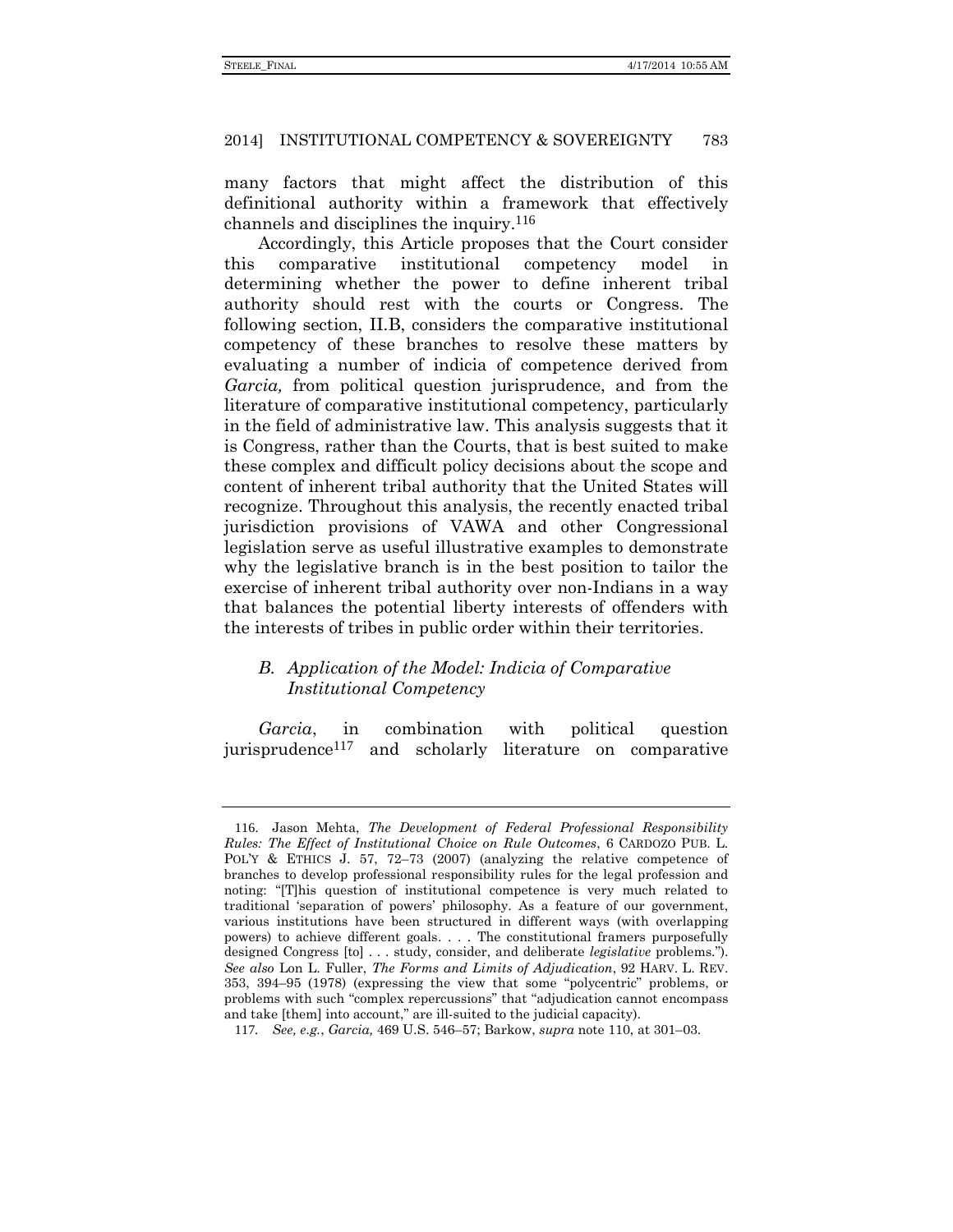institutional competencies,118 suggests a number of important indicia by which comparative institutional competency should be assessed. These indicia include: the Constitution's delegation of authority to the respective branches; the susceptibility of the inquiry to judicially administrable standards; the need for political accountability for policy choices; the ability of the respective branches to appropriately tailor the necessary standards; the need for flexibility to respond to changed circumstances; the importance of resource allocation questions to the determination at issue; and the potential subject matter expertise of the decisionmaker.<sup>119</sup>

Application of these indicia of comparative competence to the definition of inherent tribal authority unequivocally demonstrates that Congress is the superior decisionmaker and that the Court should defer to Congress's determination of the boundaries of inherent tribal authority. First, the Constitution's grants of power to Congress over Indian affairs suggest that the Framers viewed Congress as the proper branch for management of the United States' Indian affairs power and the appropriate branch to decide questions about retained tribal sovereignty—questions that lie at the heart of virtually every policy decision about the United States' relationship with Indian tribes. Second, identifying what powers are inherent to tribal self-government is an inquiry not well-suited to judicial decision because this determination lacks judicially discoverable, objective criteria. Third, congressional determination of the limits of inherent tribal authority offers the democratic legitimacy of policy set by politically accountable actors. Fourth, Congress is the branch best able to tailor policies to reflect the varieties in tribal communities and capacities. Fifth, Congress has the flexibility to monitor and refine those policies when faced with changing circumstances. Sixth, the exercise of inherent tribal authority may depend on resource allocation decisions that are within the purview of Congress rather than the courts. Finally, Congress has superior access to subject matter expertise through hearings

<sup>118</sup>*. See, e.g.*, Hartnett, *supra* note [112,](#page-22-0) at 1750–51; Emily Hammond Meazell, *Presidential Control, Expertise, and the Deference Dilemma*, 61 DUKE L.J. 1763 (2012); William N. Eskridge & Lauren E. Baer, *The Continuum of Deference: Supreme Court Treatment of Agency Statutory Interpretations from Chevron to Hamdan*, 96 GEO. L.J. 1083 (2008).

<sup>119</sup>*. See Garcia*, 469 U.S. at 545–57.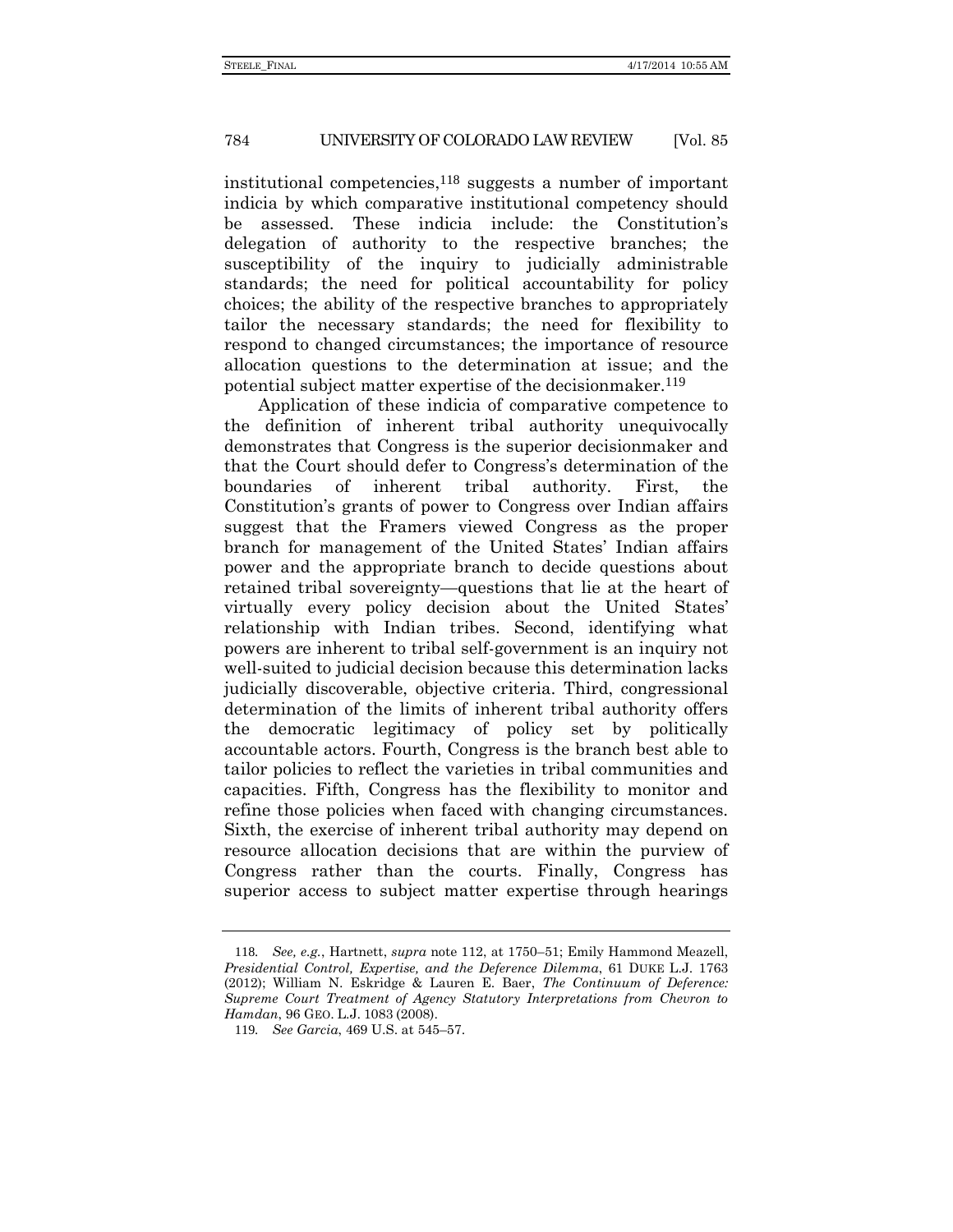and studies that guide policy development more effectively than individualized cases and controversies before the courts.

1. Constitutional Commitment of the Relevant Power

The Court's decision in *Garcia* that the legislature—rather than the judiciary—is charged with determining whether federal regulation interferes with state sovereignty rested on its analysis of the scope of the powers the Constitution confers on Congress.120 The division of responsibilities assigned in the text and structure of the Constitution itself is, of course, a reflection of the Framers' assessment of which branch is most competent and trustworthy to exercise a particular power. Moreover, the competency of one branch of government to make a particular type of decision about sovereignty cannot be evaluated in the abstract, but must be judged instead by reference to the powers of other branches that might be brought to bear on the issue. Thus, the *Garcia* Court relied heavily on the broad scope of Congress's Commerce Clause authority121 and the structural, political checks on Congress's exercise of that power.122

A similar inquiry into the text and structure of Congress's power to regulate relations with the Indian tribes reveals a broad plenary power exercised by Congress over Indian affairs, underpinned primarily by the Indian Commerce Clause and Congress's trust relationship with the tribes (itself an outgrowth of Congress's treaty-ratification responsibilities).123 Under this plenary power doctrine, the exercise of tribes' inherent authority is subject to restriction by Congress as the policymaking branch of the superior sovereign.124 Given

<sup>120</sup>*. Id*. at 556 ("[T]he principal and basic limit on the federal commerce power is that inherent in all congressional action—the built-in restraints that our system provides through state participation in federal governmental action.").

<sup>121</sup>*. See id.* at 548 (noting that sections 8 and 10 of Article I effect a "sharp contraction of state sovereignty by authorizing Congress to exercise a wide range of legislative powers").

<sup>122</sup>*. See id.* at 550–51.

<sup>123</sup>*. See supra* Part II.A; *see also* Alex Tallchief Skibine, *Integrating the Indian Trust Doctrine Into the Constitution*, 39 TULSA L. REV. 247, 248–49 (2003).

<sup>124</sup>*. See* United States v. Kagama, 118 U.S. 375, 379–80 (1886). *See e.g.*, Newton, *supra* note [98,](#page-18-0) at 212–15 (explaining the genesis of Congress's plenary power over Indian tribes); Alex Tallchief Skibine, *Redefining the Status of Indian Tribes Within "Our Federalism": Beyond the Dependency Paradigm*, 38 CONN. L. REV. 667, 673–75 (2006) (discussing the historical bases asserted for Congress's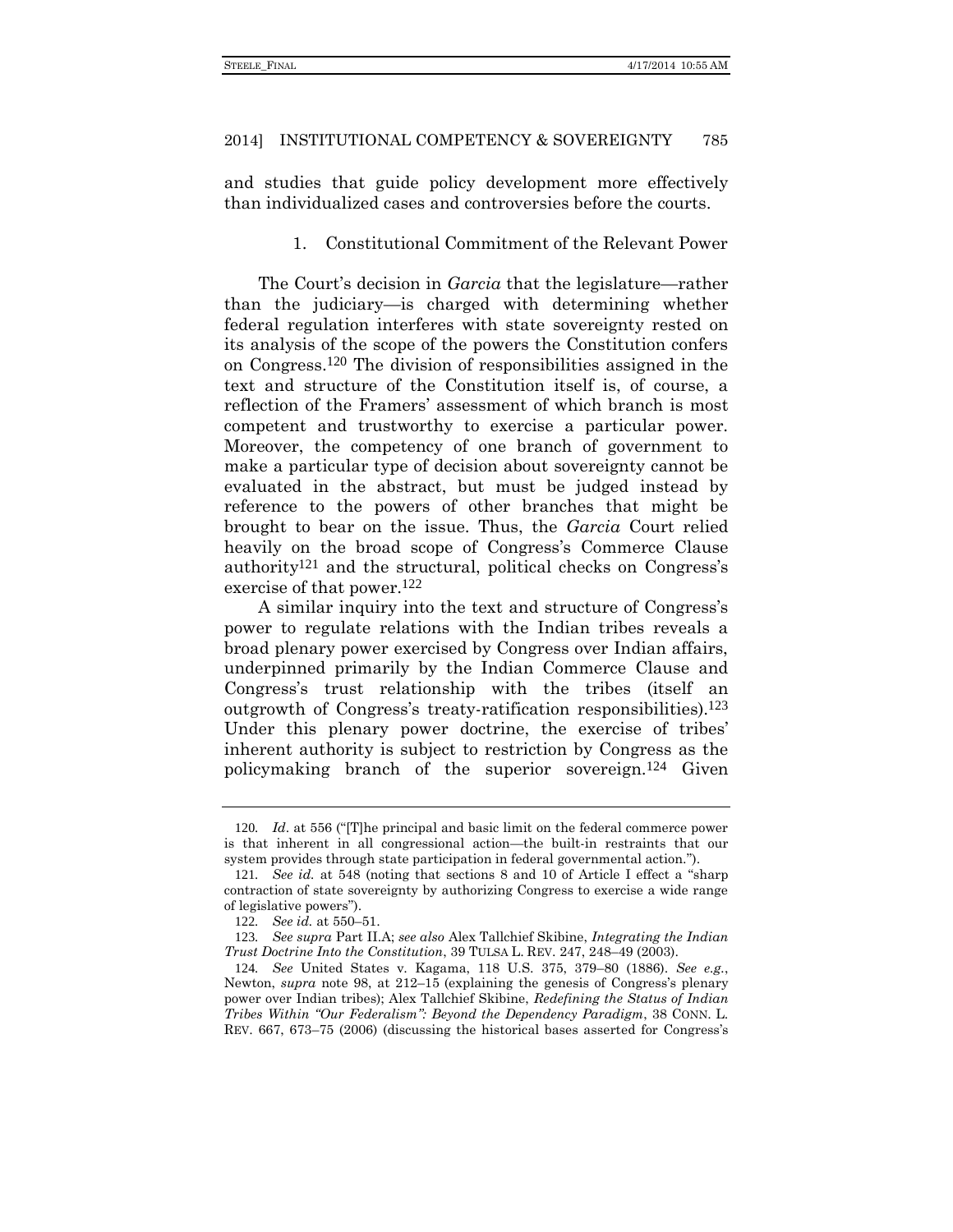Congress's broad powers to remove inherent authority from tribes, it seems a modest proposal that Congress's Indian affairs powers are broad enough to include the power to recognize and affirm inherent tribal authority for the exercise of specific jurisdiction by tribes, without being constrained by the judicial branch's own conception of the proper limits of such tribal authority.

The United States has long asserted a broad and exclusive plenary power over Indian tribes.125 Scholars continue to debate the wisdom<sup>126</sup> and extent<sup>127</sup> of this plenary power; however, there is agreement that its exercise in the federal system rests primarily with Congress.<sup>128</sup> The Indian affairs power of Congress derives from the text and structure of the Constitution.129 There are generally three sources of authority cited as underpinning congressional power over Indian affairs: the Indian Commerce Clause;130 the treaty ratification power;131 and, since *Lara*, the preconstitutional power over Indian affairs that is a "concomitant of nationality." 132

<span id="page-27-0"></span>Article I vests Congress with the power to regulate commerce with the Indian tribes, empowering Congress with broad legislative-regulatory authority.133 The Indian Commerce Clause provides authority for most legislation related to Indian affairs, and the authority is regarded as

plenary power over Indian tribes).

<sup>125</sup>*. See* United States v. Kagama, 118 U.S. 375, 379–80 (1886).

<sup>126</sup>*. See, e.g.*, Robert N. Clinton, *There Is No Federal Supremacy Clause for Indian Tribes*, 34 ARIZ. ST. L.J. 113 (2002); Philip P. Frickey, *Domesticating Federal Indian Law*, 81 MINN. L. REV. 31 (1996); Alex Tallchief Skibine, *Reconciling Federal and State Power Inside Indian Reservations with the Right of Tribal Self-Government and the Process of Self-Determination*, 1995 UTAH L. REV. 1105 (1995).

<sup>127</sup>*. See, e.g.*, Steven Paul McSloy, *Back to the Future: Native American Sovereignty in the 21st Century*, N.Y.U. REV. L. & SOC. CHANGE 217 (1993); Robert G. Natelson, *The Original Understanding of the Indian Commerce Clause*, 85 DENV. U. L. REV. 201 (2007); Newton, *supra* note [98,](#page-18-0) at 198.

<sup>128</sup>. Newton, *supra* not[e 98,](#page-18-0) at 228.

<sup>129</sup>*. Id.* at 231.

<sup>130</sup>*. Id.* at 200–03.

<sup>131</sup>*. Id.* at 230–31.

<sup>132</sup>. United States v. Lara, 541 U.S. 193, 201 (2004). *See also* Matthew L.M. Fletcher, *Preconstitutional Federal Power*, 82 TUL. L. REV. 509, 521–22 (2007) (explaining the three primary sources of Congress's plenary power over Indian tribes, including "preconstitutional federal authority"); Newton, *supra* note [98,](#page-18-0) at 207–11 (explaining the assertion of "extraconstitutional" sources of the federal government's plenary power over Indian tribes).

<sup>133</sup>. U.S. CONST. art. I, § 8, cl. 3.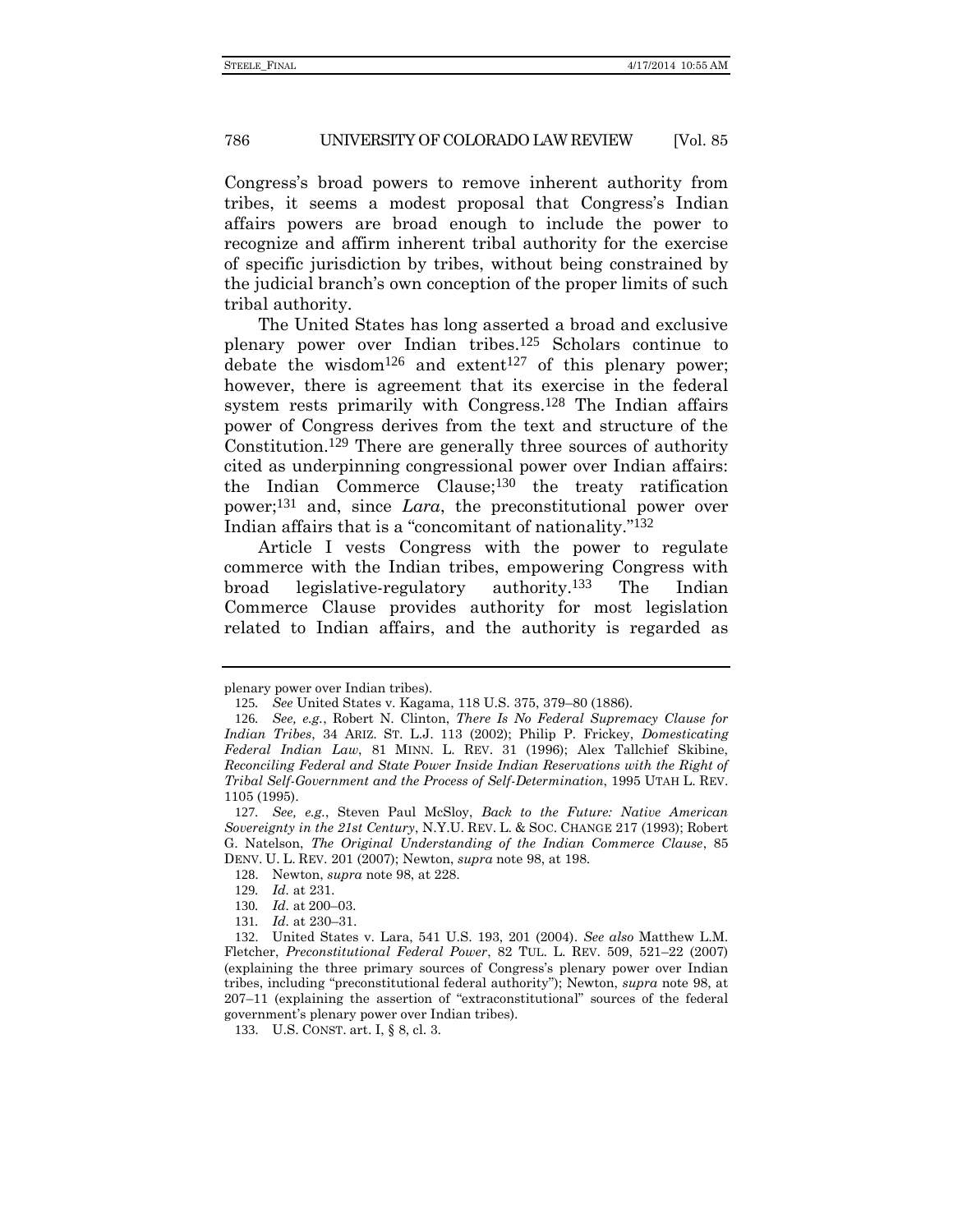plenary, but not absolute.134 While the Court has required legislation enacted pursuant to the interstate commerce clause to demonstrate a clear nexus to commerce,135 the Court has not required the same nexus in the regulation of Indian affairs. <sup>136</sup> The Indian affairs power of Congress, derived at least in part from the Indian Commerce Clause, together with Congress's trust responsibility, is understood to legitimize congressional action in setting federal Indian policy and in enacting legislation carrying out that policy.137

In addition to the Indian Commerce Clause, the Senate's treaty-ratification power gives Congress significant involvement in the treaties negotiated by the executive.138 Congress has a duty to "carry out the obligations and execute the powers derived from these treaties." 139 This authority to effectuate the treaties confers upon Congress additional legislative and regulatory authority over tribes and a correlative responsibility to tribes.140 While the textual assignment of the power over Indian affairs is not absolute,

137*. See Lara*, 541 U.S. at 200.

138. As with treaties with foreign powers, treaties with Indian tribes are the supreme law of the land, including those treaties ratified pursuant to the Articles of Confederation. Worcester v. Georgia, 31 U.S. 515, 559 (1832) (discussing Congress's "powers of war and peace; of making treaties, and of regulating commerce with foreign nations, and among the several states, and *with the Indian tribes*. These powers comprehend all that is required for the regulation of our intercourse with the Indians.").

139. COHEN, *supra* not[e 44,](#page-11-0) at 91.

140*. See Worcester*, 31 U.S. at 559; *see also* Pino v. United States, 38 Ct. Cl. 64, 68 (1903) (observing that treaties are not unilateral, but impose obligations on both parties).

<sup>134</sup>. United States v. Alcea Band of Tillamooks, 329 U.S. 40, 54 (1946) ("The power of Congress over Indian affairs may be of a plenary nature; but it is not absolute."); COHEN, *supra* note [44,](#page-11-0) § 5.02, at 398–99.

<sup>135</sup>*. See, e.g.*, United States v. Lopez, 514 U.S. 549, 561–62 (1995) (requiring a nexus between the target of legislation enacted under Congress's Commerce Clause authority and interstate commerce).

<sup>136</sup>*. See* United States v. John, 437 U.S. 634, 653 (1978) (citing the Indian Commerce Clause as a sufficient source of power for federal enforcement of the Major Crimes Act); Morton v. Mancari, 417 U.S. 535, 552 (1974) (explaining, among other constitutional and nonconstitutional provisions, the Indian Commerce Clause as the basis of Congress's plenary power over Indian tribes); *see also* United States v. Kagama, 118 U.S. 375, 378–380 (1886) (finding that reliance on the Indian Commerce Clause to authorize the Major Crimes Act, affirming the authority of the United States to prosecute major crimes by an Indian against an Indian in Indian country, required "a very strained construction of [the Indian Commerce] [C]lause").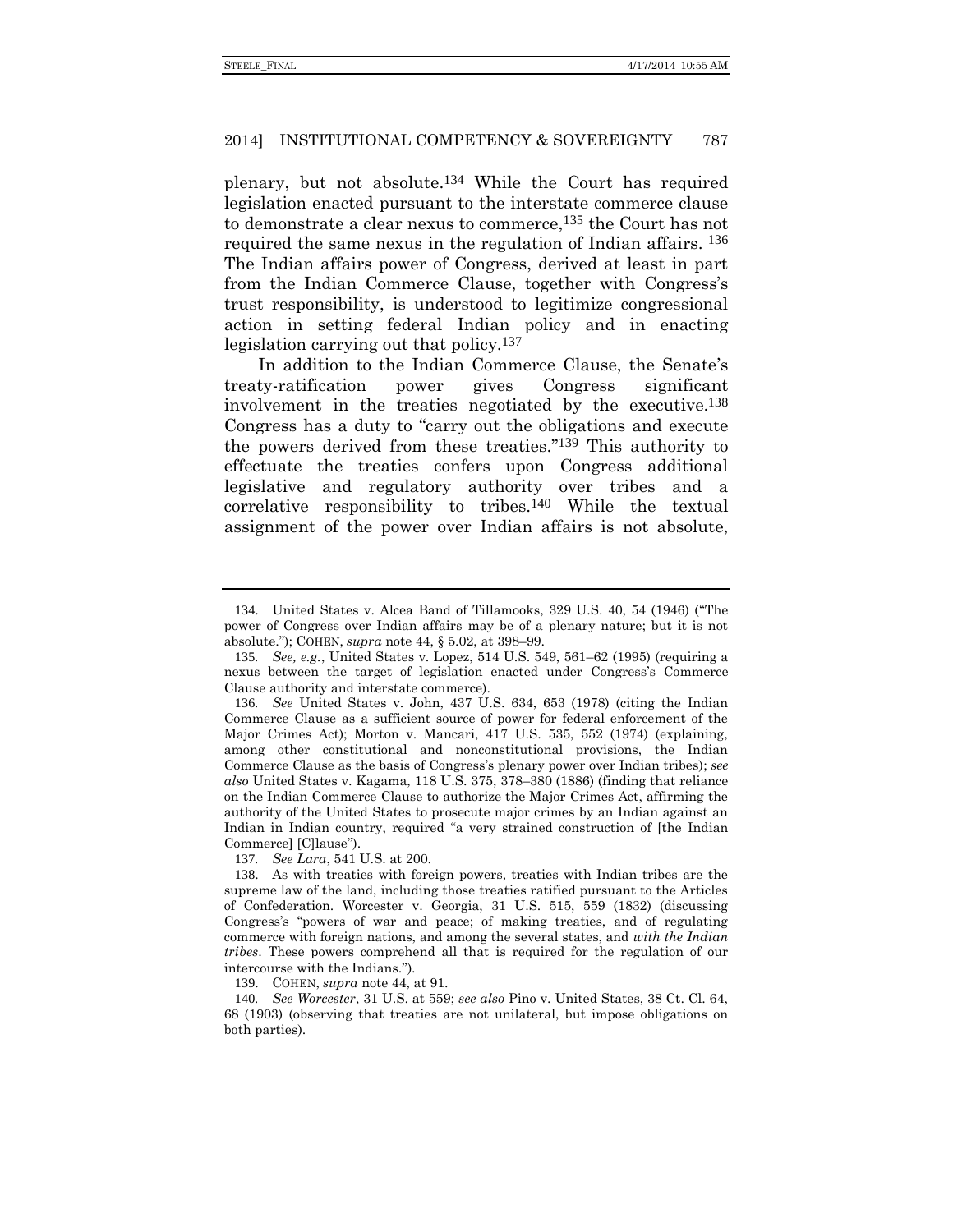this "textual anchor" strengthens the prudential considerations in favor of congressional power to set the boundaries of inherent tribal authority.

In addition to the relatively clear constitutional sources of Congress's power, in *Lara*, Justice Breyer explored the source and reach of Congress's Indian affairs power to suggest the possibility of an additional, preconstitutional (read: inherent) power over Indian affairs akin to a foreign affairs power.142 This power to deal with the indigenous tribes, he said, though not enumerated, may be inherent to federal sovereignty as a "concomitant of nationality." 143

In 1885, Congress passed the Major Crimes Act, placing seven major crimes under exclusive federal jurisdiction when committed by Indians in Indian country and removing from tribes what had been their own exclusive jurisdiction to punish crimes by Indians against Indians within tribal territories.144 Individual Indians subsequently charged under the Act challenged the authority of Congress to take this step in *United States v. Kagama*. 145 The United States asserted that the Indian Commerce Clause authorized the action, but the Court disagreed.146 The Court upheld the constitutionality of Congress's enactment of the Major Crimes Act pursuant to a theory of the exclusivity of the sovereign relationship of the United States with Indian tribes (vis-à-vis the states), as well as the federal power arising from the so-called guardian-ward

<sup>141</sup>*. See* Barkow, *supra* note [110,](#page-21-0) at 255 (noting that the *Luther* Court "relied on a grant of authority to Congress in the Guarantee Clause, as well as the practical difficulties of deciding whether a particular state government was 'republican,' to conclude that the interpretation of the Guarantee Clause rests with Congress. There was, then, a textual anchor to the prudential analysis. The Guarantee Clause states that the '*United States* shall guarantee to every State in this Union a Republican Form of Government,' and the Court interpreted 'United States' to mean 'Congress.'") (citations omitted) (emphasis added).

<sup>142</sup>. *Lara*, 541 U.S. at 201.

<sup>143</sup>*. Id.* Professor Fletcher suggests this theoretical exploration in *Lara* was meant to respond to Justice Thomas's skepticism, in his concurrence in *Lara*, of the plenary power doctrine as lacking a constitutional foundation. Fletcher, *supra*  not[e 132,](#page-27-0) at 523.

<sup>144</sup>. United States v. Kagama, 118 U.S. 375, 377–80 (1886) (holding that reliance on the Indian Commerce Clause to authorize the Major Crimes Act, affirming the authority of the United States to prosecute major crimes by an Indian against an Indian in Indian country, would require "a very strained construction of [the Indian Commerce] [C]lause").

<sup>145</sup>*. See id.* at 375–76.

<sup>146</sup>*. Id.* at 378–80.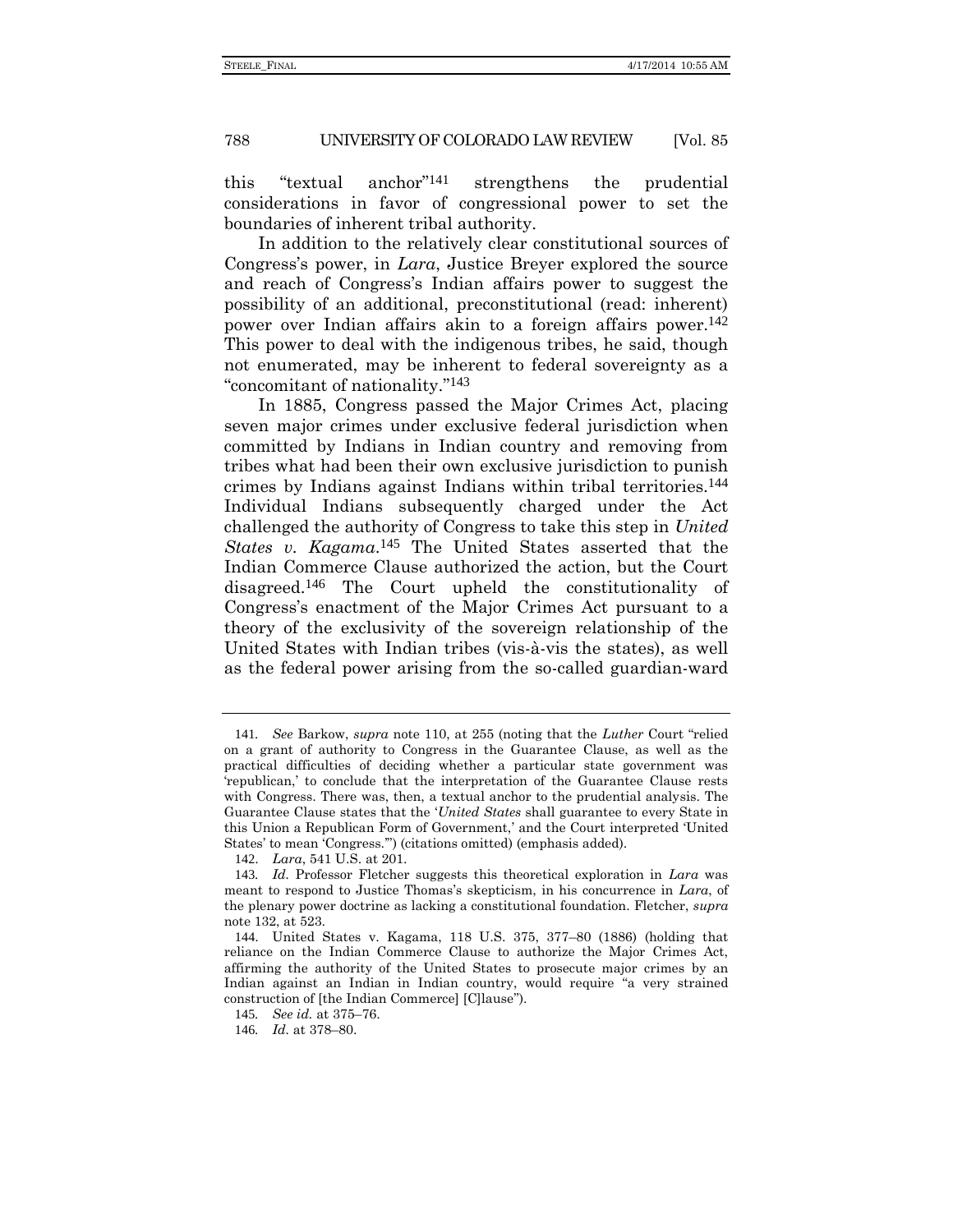relationship itself and the "duty of protection" associated with that guardianship obligation.147 Dean Newton explains the Court's *Kagama* holding as relying in part on the "inherent" power of Congress over Indian affairs because neither the Indian commerce power nor the treaty power could be used:

[T]he Court required a direct nexus with commerce to sustain federal laws regulating interstate and Indian commerce. . . . Acknowledging that no existing constitutional provision granted Congress this right to govern Indian affairs, the Court found it to be inherent . . . by analogy to early decisions regarding the power to regulate activities within the territories.148

Professor Fletcher and others have explored Justice Breyer's discussion of preconstitutional power as a concomitant of national sovereignty and others as part of the theoretical foundation for Congress's exercise of plenary power over Indian affairs.149 In a foundational case of federal Indian jurisprudence, Justice Marshall said of Congress's Indian affairs powers that they "comprehend all that is required for the regulation of our intercourse with the Indians. They are not limited by any restrictions on their free actions. The shackles imposed on this power, in the confederation, are discarded." 150 Although the plenary power doctrine rightfully has its critics,151 it has been relied on by all three branches and by tribes to legitimize congressional action involving Indians, and has undergirded the broad policy formulations represented by Title 25 of the UNITED STATES Code since the beginning of

<sup>147</sup>*. Id.* at 383–85. *See also* Cherokee Nation v. Georgia, 30 U.S. 1, 17 (1831) ("[Tribal] relations to the United States resemble that of a ward to his guardian.").

<sup>148</sup>. Nell Jessup Newton, *Federal Power Over Indians: Its Sources, Scope, and Limitations*, 132 U. PA. L. REV. 195, 213–14 (1984) (citation omitted). *See also* 18 U.S.C. § 1153 (2012).

<sup>149</sup>. Fletcher, *supra* note [132,](#page-27-0) at 509. Justice Breyer's observation stems from a 1938 decision where Justice Sutherland wrote that "the investment of the federal government with the powers of external sovereignty did not depend upon the affirmative grants of the Constitution . . . [but] would have vested in the federal government as necessary concomitants of nationality." United States v. Curtiss-Wright Export Corp., 299 U.S. 304, 318 (1936)*. See generally* Charles A. Lofgren, United States v. Curtiss-Wright Export Corporation: *An Historical Reassessment*, 83 YALE L.J. 1 (1973) (analyzing Justice Sutherland's statement).

<sup>150</sup>. Worcester v. Georgia, 31 U.S. 515, 559 (1832).

<sup>151</sup>*. See* sources cited *supra* not[e 98.](#page-18-0)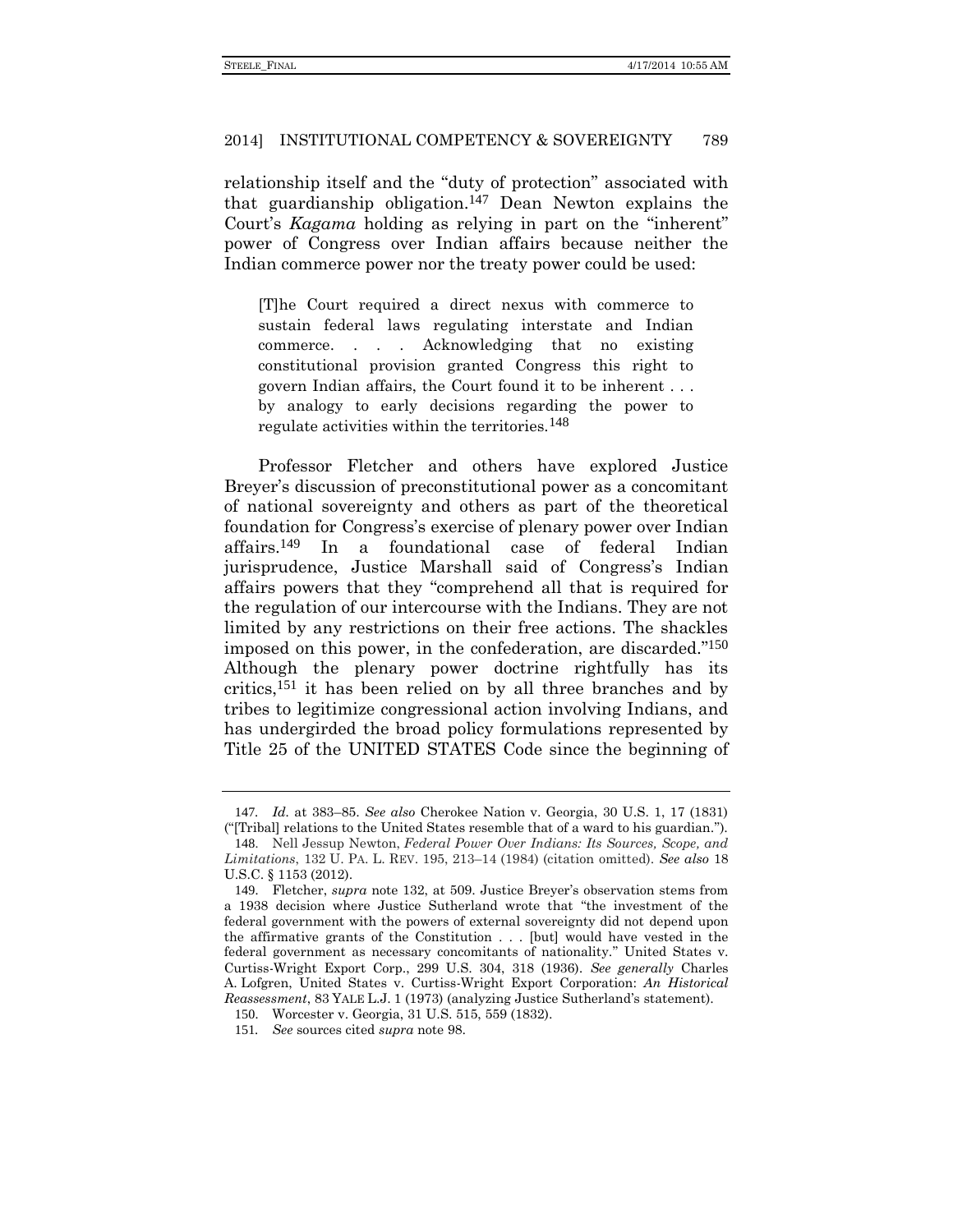the United States.152

The combined effect of constitutional provisions like the Indian Commerce Clause and the other legislative and treatyratifying (and abrogating) powers of Congress is an Indian affairs power that is described at common law as "plenary" and as giving rise to a federal-tribal trust relationship.153 Congress is the principal trustee for Indian tribes. In describing the breadth of congressional power in Indian affairs, including the power to regulate tribal sovereignty, the Supreme Court said in *Santa Clara Pueblo v. Martinez* that:

As separate sovereigns pre-existing the Constitution, tribes have historically been regarded as unconstrained by those constitutional provisions framed specifically as limitations on federal or state authority. Thus . . . this Court held that the Fifth Amendment did not "operat[e] upon" the "powers of local self-government enjoyed" by the tribes. . . . [H]owever, Congress has plenary authority to limit, modify or eliminate the powers of local self-government which the tribes otherwise possess.154

Indeed, the power of Congress over tribal sovereignty is so expansive that Congress has acted in the past to withdraw recognition from individual tribes and thus to annihilate their

<sup>152</sup>*. See, e.g.,* Matthew L.M. Fletcher, *The Supreme Court's Indian Problem,* 59 HASTINGS L. J. 579, 615 (2008). There may be an important parallel in the Foreign Affairs Power, both in the source of the power as a concomitant of national sovereignty and in the allocation of power between the branches of the sovereign. Like the Foreign Affairs power, the Indian affairs power to deal with tribes is similarly an exclusively federal power, and all players similarly begin with the assumption that the power exists. *See* Linda Champlin & Alan Schwarz, *Political Question Doctrine and Allocation of the Foreign Affairs Power*, 13 HOFSTRA L. REV. 215, 215 (1985) (observing that it "is generally agreed, that the United States, as a sovereign, has the full panoply of foreign relations power possessed by all sovereigns. Whether this full blooded power is implied or 'emergent' from the scant constitutional text, or is extra-constitutional in origin . . . all players begin with the assumption that the power exists.") (citation omitted).

<sup>153</sup>. Fletcher, *supra* note [132,](#page-27-0) at 521–22 (explaining three primary sources of Congress's plenary power over Indian affairs). *See also* Lone Wolf v. Hitchcock, 187 U.S. 553, 565–67 (1903) (holding that Congress possesses a "paramount power" over Indian affairs "by reason of its exercise of guardianship over their interests" and that the "power exists to abrogate the provisions of an Indian treaty").

<sup>154</sup>. Santa Clara Pueblo v. Martinez, 436 U.S. 49, 56 (1978) (citations omitted).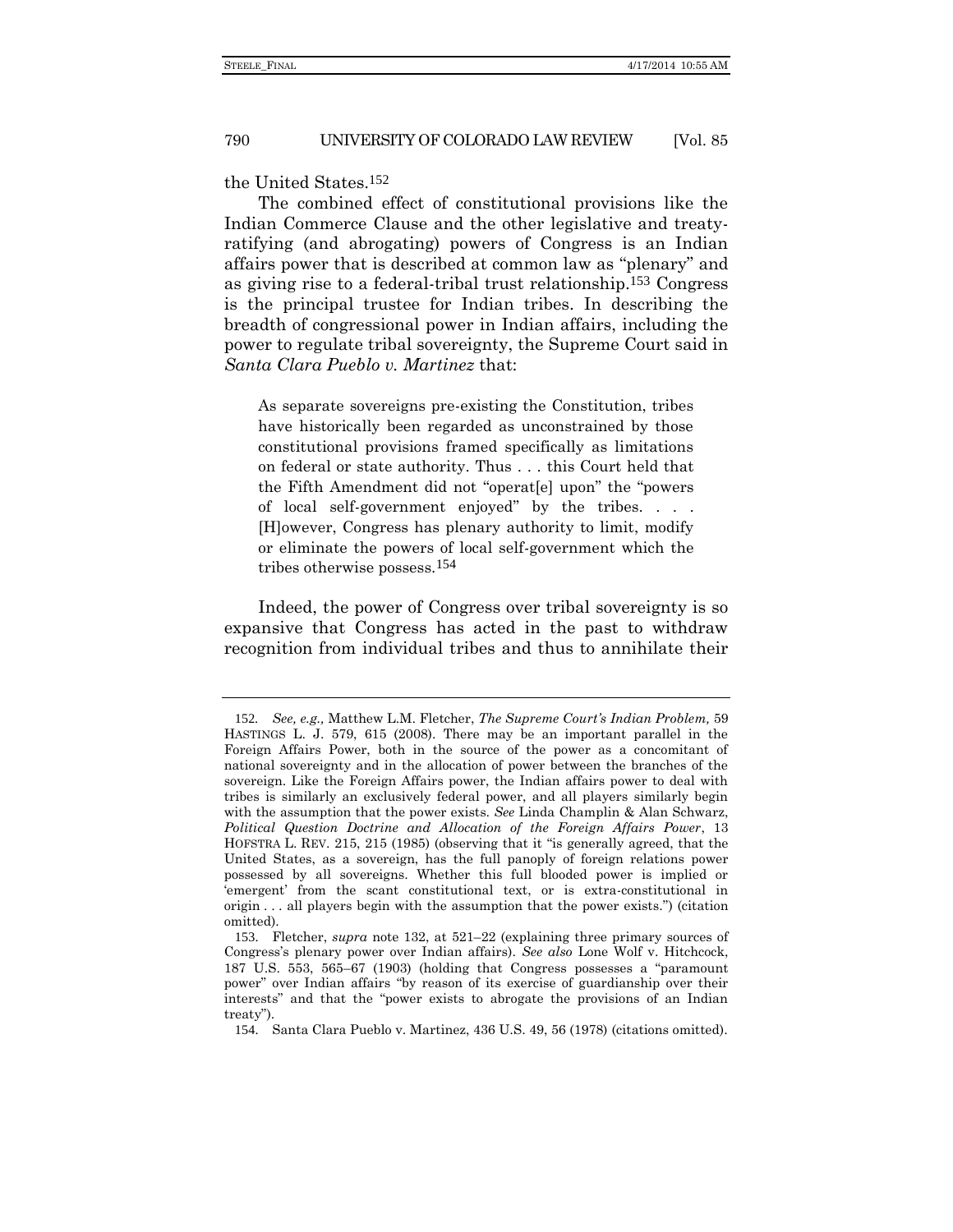sovereignty and political existence entirely.<sup>155</sup>

These broad constitutional grants of power to Congress to regulate Indian affairs, especially when combined with any preconstitutional power Congress retained, suggest that the Framers viewed Congress, rather than the Courts, as the proper locus of decision-making authority about the extent of inherent tribal authority that tribes may continue to exercise. Additionally, while court-made common law has played a significant role in federal Indian law, there is no corollary textual or structural argument for the Court to assert a policymaking power over Indian affairs.156 Just as the *Garcia* Court found no constitutional mandate—in the Tenth Amendment or otherwise—for courts to define a core of inviolable state sovereignty,157 there is no constitutional grant of authority to courts to define the limits of tribal inherent authority.158

In *National League of Cities*, the Court attempted to define a core of essential state sovereignty in order to protect the state-sovereigns from undue intrusion by Congress.159 Significantly, less than ten years later, the Court abandoned the task after finding itself unable to develop meaningful, judicially-manageable standards for applying its own tests.<sup>160</sup> Unlike the well-meaning but unworkable attempt to craft standards protective of state sovereignty in *National League of* 

<sup>155</sup>*. See* Charles F. Wilkinson & Eric R. Biggs, *The Evolution of Termination Policy*, 5 AM. INDIAN L. REV. 139, 149–50 (1977) (describing the federal policy terminating tribes to promote assimilation).

<sup>156</sup>. Many have argued, in fact, that the Court has intruded on Congress's role and has exceeded the proper scope of its own authority by acting as a policymaker in the realm of Indian affairs. *See* Frickey, *supra* note [34,](#page-9-0) at 8, 35 (criticizing the Court's "gradual, incremental displacement of the political process in Indian affairs with judicial ad hoc judgments"); Matthew L.M. Fletcher, *The Supreme Court and Federal Indian Policy*, 85 NEB. L. REV. 121, 131 (2006) (explaining Indian law as an exception to "the Court's reluctance to engage in explicit policymaking").

<sup>157</sup>. Garcia v. San Antonio Metro. Transit Auth., 469 U.S. 528, 551–52 (1985).

<sup>158</sup>. While there is much to criticize in Congress's execution of its trust responsibility to tribes, it would be ironic for the Court to find that the one constraint on Congress's broad, plenary Indian affairs power—a power relied on to the detriment of Indian people in much of American history—is on Congress's ability to affirm powers of tribal self-government.

<sup>159</sup>. Nat'l League of Cities v. Usery, 426 U.S. 833, 852 (1976) (holding that Congress has no ability "to directly displace the States' freedom to structure integral operations in areas of traditional governmental functions"), *overruled by* Garcia v. San Antonio Metro. Transit Auth., 469 U.S. 528 (1985).

<sup>160</sup>*. See Garcia*, 469 U.S. at 539–46.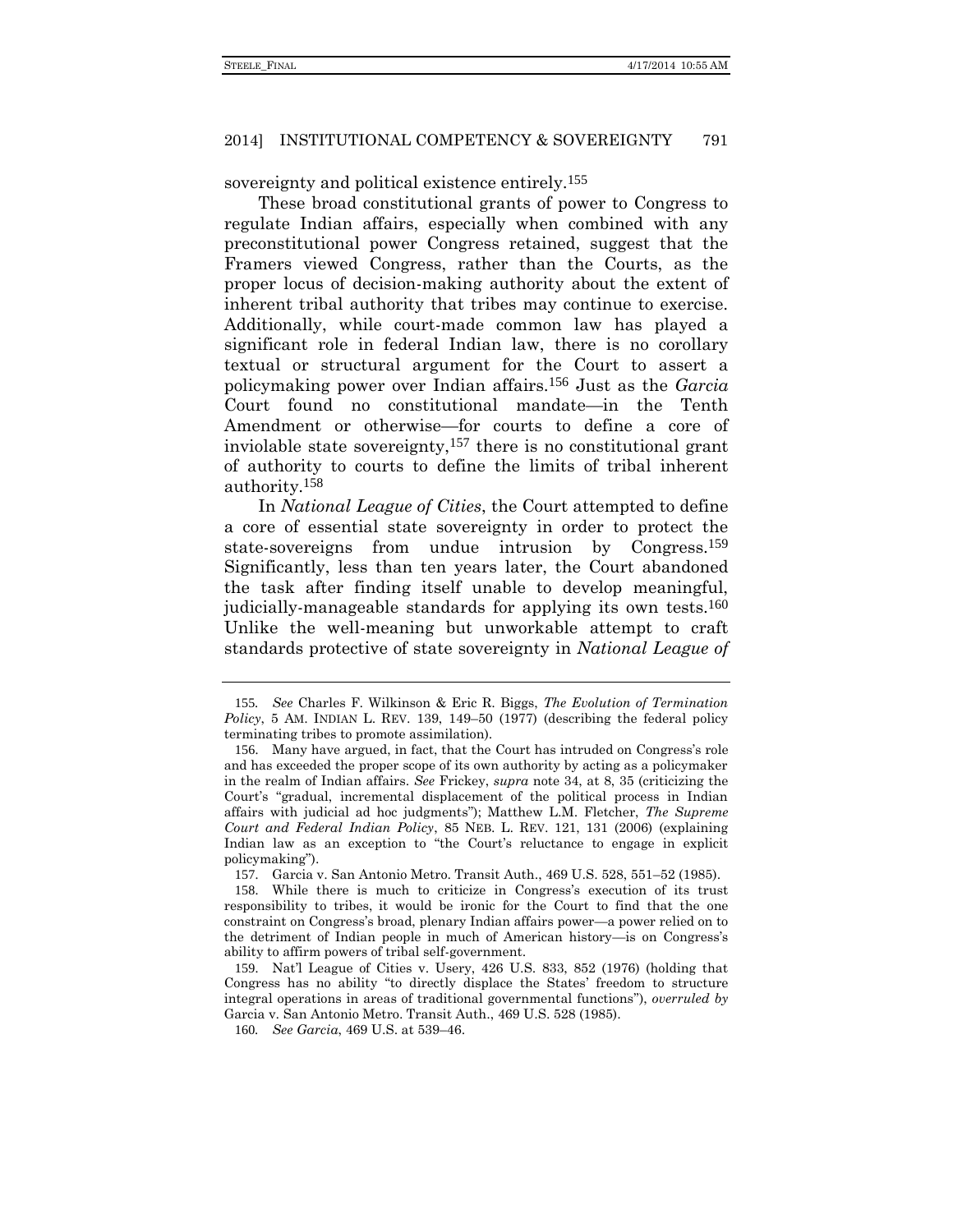<span id="page-33-0"></span>*Cities*, in the realm of tribal inherent authority, the Court has intervened to limit—rather than protect—the sovereignty of tribes with similarly chaotic results.161 Thus, for example, the Court has repeatedly limited inherent tribal sovereignty even as Congress, through proposals such as those in VAWA, has seen fit to expand tribal sovereignty.<sup>162</sup>

The Court's limitation on inherent tribal sovereignty over some non-Indian criminal defendants in *Oliphant* has now been met with the express assertion by Congress that such authority does exist in the limited circumstances identified in the VAWA reauthorization.163 The Court in *Lara* found congressional assertion of authority over the boundaries of inherent tribal authority to be within the constitutional power of Congress.164 It is not at all clear where the Court would now look to find a limitation on the power of Congress to set the bounds of inherent tribal authority in the text, structure, or inherent powers of Congress over Indian affairs without overruling *Lara*.

## 2. Judicially Discoverable, Objective Standards

In *Garcia*, the Court set aside the "traditional governmental functions" inquiry of *National League of Cities* because finding a consistent organizing principle that enabled courts to define "the scope of the governmental functions" was elusive.165 The resulting case-by-case search for "a workable

<sup>161</sup>*. See* Atkinson Trading Co. v. Shirley, 532 U.S. 645, 653 (2001) ("An Indian tribe's sovereign power to tax—whatever its derivation—reaches no further than tribal land."); Nevada v. Hicks, 533 U.S. 353, 358–59 (2001) (ruling that tribal ownership of land is not sufficient to assert tribal regulatory jurisdiction over nonmembers); Strate v. A-1 Contractors, 520 U.S. 438, 442 (1997) (holding that tribe did not have adjudicatory jurisdiction over a vehicle accident involving nonmembers on tribal land); Duro v. Reina, 495 U.S. 676, 685–86 (1990) (applying the implicit divestiture doctrine to tribal regulation of nonmember Indians); Montana v. United States, 450 U.S. 544, 564 (1981); Oliphant v. Suquamish Indian Tribe, 435 U.S. 191, 211 (1978) (holding that Indian tribes do not have criminal jurisdiction over non-Indians absent express delegation from Congress).

<sup>162</sup>*. See* Tribal Law and Order Act of 2010, Pub. L. No. 111-211, 124 Stat. 2258 (codified as amended in scattered sections of 25 U.S.C.). *See also* Violence Against Women Reauthorization Act of 2013, Pub. L. No. 113-4, Title IX, 127 Stat. 54 (codified as amended in scattered sections 42, 25, 22, and 18 U.S.C.).

<sup>163</sup>. Violence Against Women Reauthorization Act of 2013, Title IX.

<sup>164</sup>. United States v. Lara, 541 U.S. 193, 210 (2004).

<sup>165</sup>. Garcia v. San Antonio Metro. Transit Auth., 469 U.S. 528, 539 (1985) (emphasis added).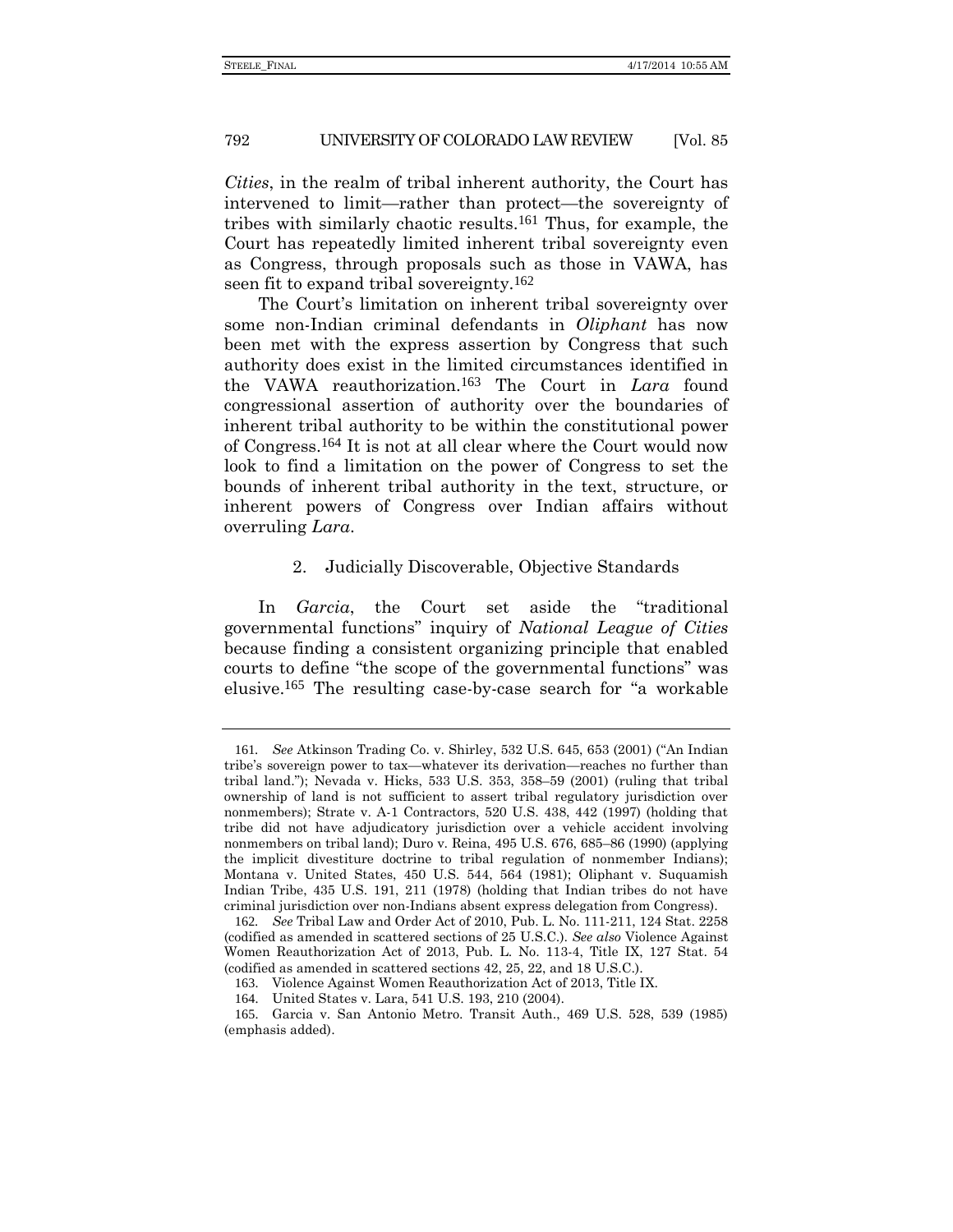standard for determining whether a particular governmental function should be immune from federal regulation under the Commerce Clause" failed to yield a consistent, objective principle; the Court found "an inability to specify precisely what aspects of a governmental function made it necessary to the 'unimpaired existence' of the States." 166 The Court also rejected an effort to look to a purely historical standard as providing an objective organizing principle for the traditional governmental function inquiry.167 The Court found that the historical standard "prevents a court from accommodating changes in the historical functions of States." 168 The Court found the objectivity of the standard to be "illusory," resulting in "line-drawing of the most arbitrary sort." 169

The same lack of judicially discernible, objective standards may be said to affect the Court's current inherent tribal authority jurisprudence. Courts have developed an unworkable inquiry in seeking to set the limits of inherent tribal authority. They have said that tribes have been stripped of all "external" sovereignty powers, yet retain powers of internal sovereignty that have not been implicitly divested.170 Powers related to "internal sovereignty" may be implicitly divested if the Court views them as "inconsistent with" tribes' diminished status as limited sovereigns." 171 In seeking to determine whether a tribe retains an inherent governmental power, the Court generally looks to whether the power is necessary to the right of Indians

171. Montana v. United States, 450 U.S. 544, 564 (1981) ("[E]xercise of tribal power beyond what is necessary to protect tribal self-government or to control internal relations is inconsistent with the dependent status of the tribes, and so cannot survive without express congressional delegation."). *See also* Nevada v. Hicks, 533 U.S. 353, 358–59 (2001) (holding tribal ownership of land insufficient to assert tribal regulatory jurisdiction over nonmembers); South Dakota v. Bourland, 508 U.S. 679, 695 n.15 (1993) (reinforcing *Montana*); Duro v. Reina, 495 U.S. 676, 685–86 (1990) (applying the implicit divestiture doctrine to tribal regulation of nonmember Indians); United States v. Wheeler, 435 U.S. 313, 322– 25 (1978) ("[The tribes'] incorporation within the territory of the United States, and their acceptance of its protection, necessarily divested them of some aspects of the sovereignty which they had previously exercised.").

<sup>166</sup>*. Id*. at 540–41.

<sup>167</sup>*. Id.* at 539.

<sup>168</sup>*. Id*. at 543.

<sup>169</sup>*. Id*. at 544.

<sup>170</sup>*. See* Oliphant v. Suquamish Indian Tribe, 435 U.S. 191, 208–10 (1978) (stating that "Indian tribes are prohibited from exercising both those [powers restricted by Congress] *and* those powers '*inconsistent with their status*'").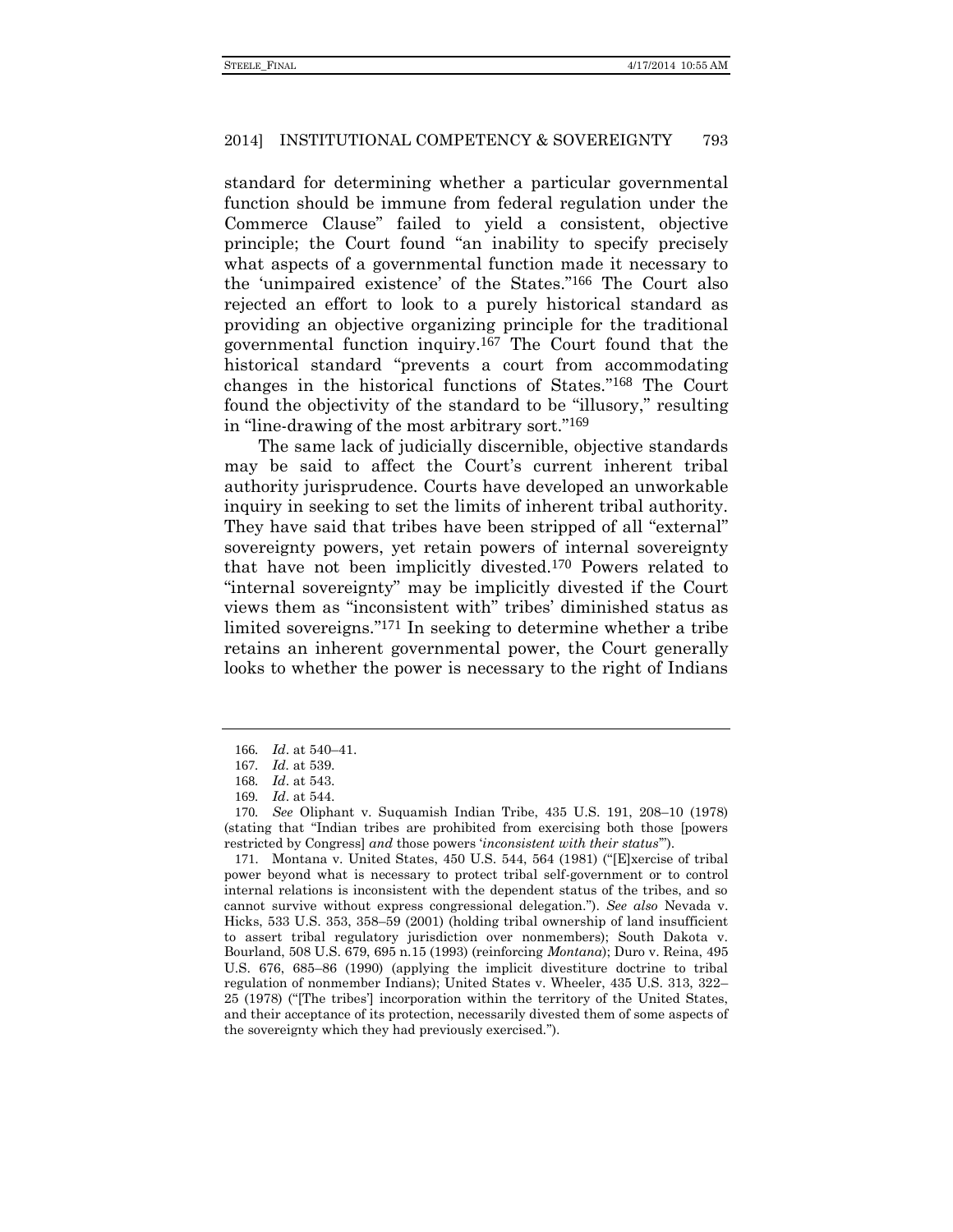"to make their own laws and be ruled by them." 172

The developments of the subjective internal-externalrelations inquiry and the necessary-to-self-government inquiry have direct parallels with the Commerce Clause inquiry deemed fatally flawed in *Garcia*. 173 Moreover, as with the *National League of Cities* traditional-governmental-function inquiry, the tribal-inherent-sovereignty inquiry has led to evermore convoluted outcomes.174 The inquiry relies on a subjective categorization of some powers as internal and others as external. Some "internal relations" powers seem self-evident enough: tribes have the power to establish tribal membership requirements consistent with their cultural and historical values; tribes can prescribe inheritance rules; tribes have the power to elect or appoint leaders and form governing councils; and tribes can regulate domestic relations among members.175 The exercise of self-government also may include the power to exclude persons from membership or territory.176 Conversely, some tribal powers seem fairly categorized as "external."<sup>177</sup> Tribes may not negotiate treaties or forge alliances with foreign powers.178 Tribes have also been restricted in the sale of aboriginal lands, given the overriding legal interest of the United States in excluding others from acquiring those  $lands<sup>179</sup>$ 

However, the proper categorization of many other powers of tribal self-governance is far less clear.180 The determination

178*. See* Cherokee Nation v. Georgia, 30 U.S. 1, 14 (1831) (characterizing Indian tribes as "domestic dependent nations").

<sup>172</sup>. Williams v. Lee, 358 U.S. 217, 220 (1959).

<sup>173</sup>*. Garcia*, 469 U.S*.* at 550–52. There is of course a limit to the analogy here between the States and tribes. The Court in *Garcia* found structural protections for the changing interests of states inherent in federalism. *Id.* at 551. States' representative capacities within the federal government create inherent protections for states' interests in the federal political branches. Tribes do not enjoy the same structural protection for their interests.

<sup>174</sup>*. See* sources cited *supra* not[e 161.](#page-33-0)

<sup>175</sup>*. See* COHEN, *supra* note [44,](#page-11-0) § 4.04, at 260–62.

<sup>176</sup>*. See* Merrion v. Jicarilla Apache Tribe, 455 U.S. 130, 144–45 (1982).

<sup>177</sup>. Alex Tallchief Skibine, *Dualism and the Dialogic of Incorporation in Federal Indian Law*, 119 HARV. L. REV. F. 28 (2005) (observing that Justice Kennedy, in *Duro v. Reina*, "relied on dicta from *Wheeler* to find that tribal control over non-Indians was part of 'external relations' and therefore the tribes had necessarily been divested of such power upon incorporation into the United States").

<sup>179</sup>. Johnson v. McIntosh, 21 U.S. 543, 589–91 (1823).

<sup>180</sup>. Other scholars have likewise recognized the Court's difficulty in developing clear, administrable standards in this realm. *See* Frickey, *(Native)*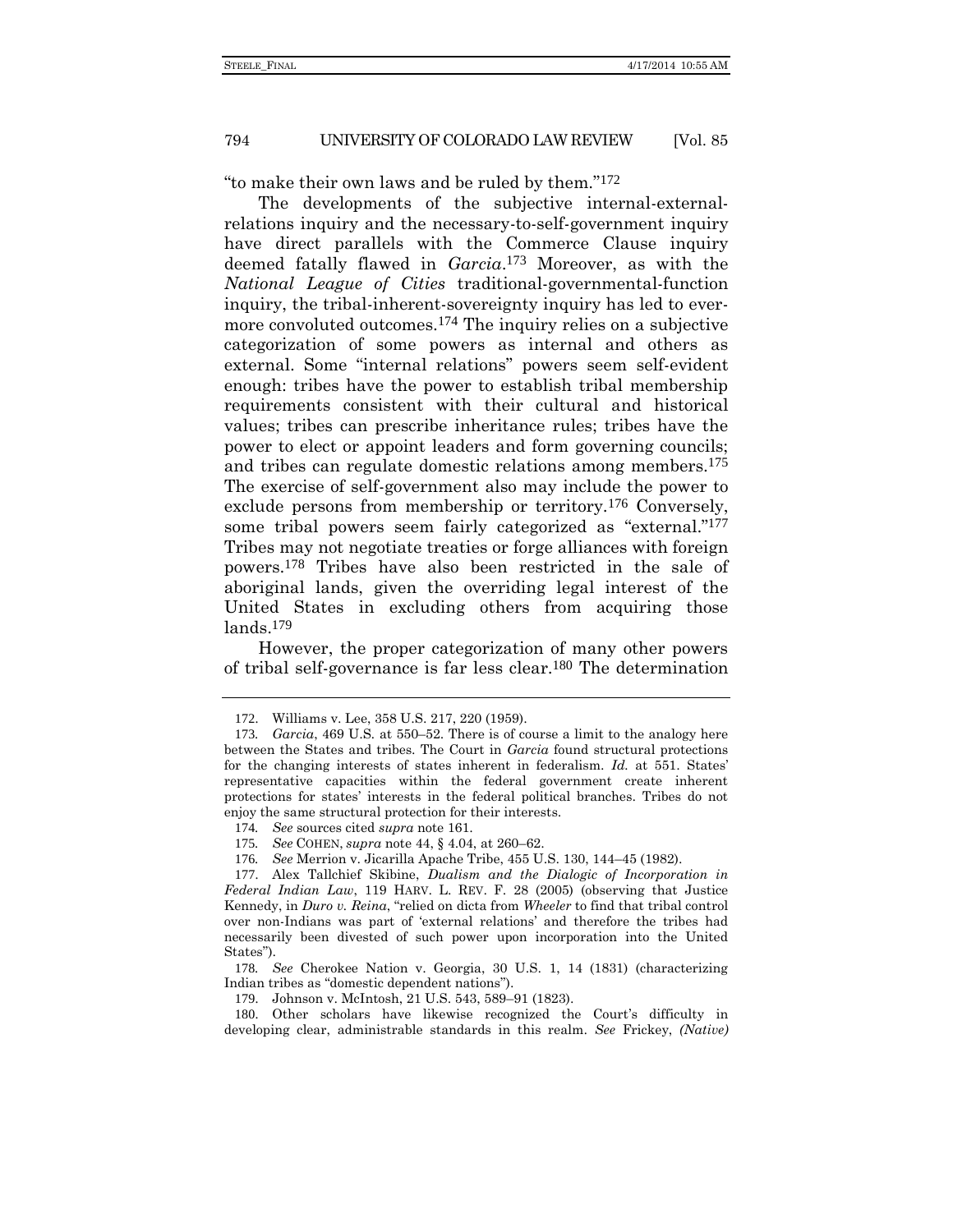of whether to characterize exercises of tribal sovereignty as external or internal has been particularly challenging when a tribe has sought to punish nonmembers who have criminally assaulted tribal members on tribal territory.181 In this criminal jurisdiction context, *Oliphant* and *Duro* were premised on the Court's conception of tribal criminal jurisdiction over non-tribal members as an exercise in external relations, even though the crimes in both cases were committed on tribal territory against tribal members.182 Importantly, however, courts have not explained what is inherently "external" rather than "internal" about maintaining public order through appropriate tribal regulation and law enforcement on tribal territory. A state or locality arguably exercises such powers as "internal" powers inherent to its own limited and dependent sovereignty without compromising the external relations of the United States. Indeed, in some respects, it is difficult to imagine a regulatory power more critical to self-government and the power of tribes to ensure the wellbeing of their own people. Because of the lack of objective criteria, tribes have thus been circumscribed in the exercise of what one court called the "sine qua non" of selfgovernance: the right to preserve public order through criminal jurisdiction under the Court's arbitrary internal-external relations paradigm.183

The unworkability of the Court's current approach is even more apparent in the civil jurisdiction context. In the "pathmarking" case of *Montana v. United States*, the Court

181. Duro v. Reina, 495 U.S. 676, 680 (1990); Oliphant v. Suquamish Indian Tribe, 435 U.S. 191, 194 (1978).

*American Exceptionalism in Federal Public Law*, *supra* note [26,](#page-7-0) at 433 (describing the "incoherence" of federal Indian law); Frickey, *Malaise of Federal Indian Law*, *supra* not[e 34,](#page-9-0) at 9 (explaining that "a common lament is that federal Indian law is riddled with doctrinal inconsistency"); Frank Pommersheim, *A Path Near the Clearing: An Essay on Constitutional Adjudication in Tribal Courts*, 27 GONZ. L. REV. 393, 403 (1991) (noting the Court's "bifurcated, if not fully schizophrenic, approach to tribal sovereignty"); Blake A. Watson, *The Thrust and Parry of Federal Indian Law*, 23 U. DAYTON L. REV. 437, 439 (1998) (noting that, in regard to the Court's Indian law precedents, "leading scholars have consistently remarked on the distressing degree to which the Court's statements and holdings may be counterpoised").

<sup>182</sup>. *Duro*, 495 U.S. at 678; *Oliphant*, 435 U.S. at 194.

<sup>183</sup>. Oliphant v. Schlie, 544 F.2d 1007, 1009 (9th Cir. 1976) ("Surely the power to preserve order on the reservation, when necessary by punishing those who violate tribal law, is a sine qua non of the sovereignty that the Suquamish [Tribe] originally possessed."), *rev'd sub nom.* Oliphant v. Suquamish Indian Tribe, 435 U.S. 191 (1978).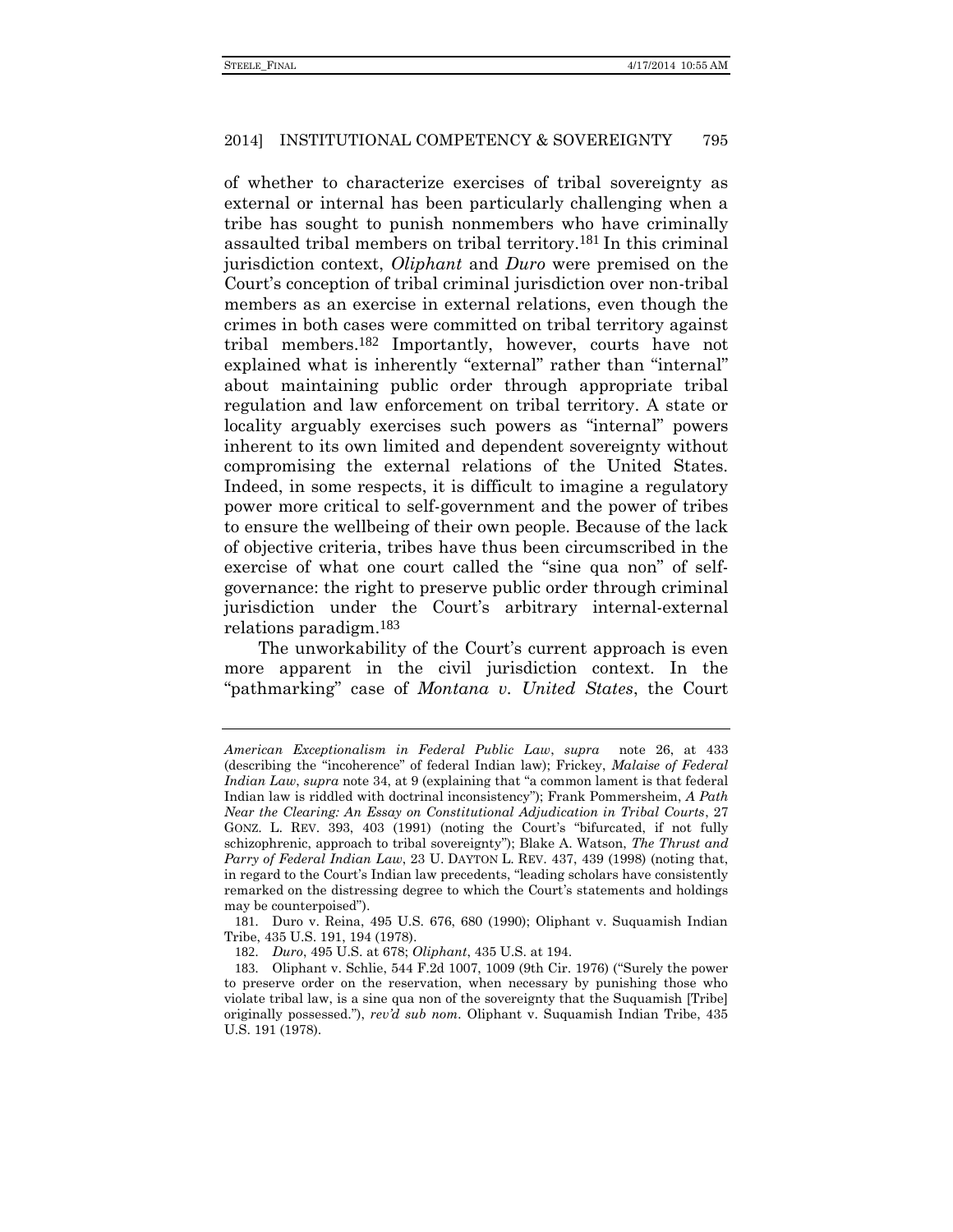found that the Crow Tribe did not have the inherent authority to regulate hunting and fishing activities by non-Indians on non-Indian owned land within the boundaries of the Crow Reservation.184 Relying in part on *Oliphant*'s rejection of inherent authority over non-Indians for criminal jurisdiction purposes, the *Montana* Court announced a "general proposition that the inherent sovereign powers of an Indian tribe do not extend to the activities of nonmembers of the tribe." 185 Although the Court added that "to be sure, Indian tribes retain inherent sovereign power to exercise some forms of civil jurisdiction over non-Indians on their reservations, even on non-Indian fee lands," it went on to find tribal power over nonmembers does not extend "beyond what is necessary to protect tribal self-government or to control internal relations." 186 The Court characterized the issue in *Montana* as "a narrow one." 187 It looked to the Tribe's treaties with the United States to determine whether the treaties could support some authority of the Tribe to regulate the hunting and fishing of non-Indians on non-Indian owned fee land and found no such intent in the treaties.188 The Court suggested that tribal regulatory authority over non-Indian activities on Indian lands would be a different matter.189

The subsequent development of the *Montana* rule illustrates that what was clear to the *Montana* court about external and internal relations has been clouded in later application. Since its announcement, tribes, non-Indians, and courts have struggled to apply the *Montana* rule.190 The result

<sup>184</sup>. Strate v. A-1 Contractors, 520 U.S. 438, 445 (1997) (*Montana* is a "pathmarking" case); Montana v. United States, 450 U.S. 544 (1981). Because of the policies of Allotment and Assimilation, land ownership on many reservations is a patchwork of trust land held in trust by the federal government for tribes and individual Indians and fee lands held by both tribal members and non-Indians. S. REP. NO. 112-265, at 9 (2012) (Conf. Rep.) .

<sup>185</sup>*. Montana*, 450 U.S. at 565.

<sup>186</sup>*. Id*. at 564.

<sup>187</sup>*. Id*. at 557−61.

<sup>188</sup>*. Id.*

<sup>189</sup>. Throughout its opinion, the *Montana* Court repeatedly elevated the non-Indian fee ownership of the land in question. *Id.* For example, at the end of the opinion, the Court specifically noted that Montana's regulatory scheme did not infringe on the ability of the Tribe to regulate hunting and fishing on tribal land. *See id*. at 566−67.

<sup>190</sup>*. See generally* Strate v. A-1 Contractors, 520 U.S. 438, 446–47 (1997) (tribe did not have adjudicatory jurisdiction over a vehicle accident on tribal land); Nevada v. Hicks, 533 U.S. 353, 358–359 (2001) (tribal ownership of land is not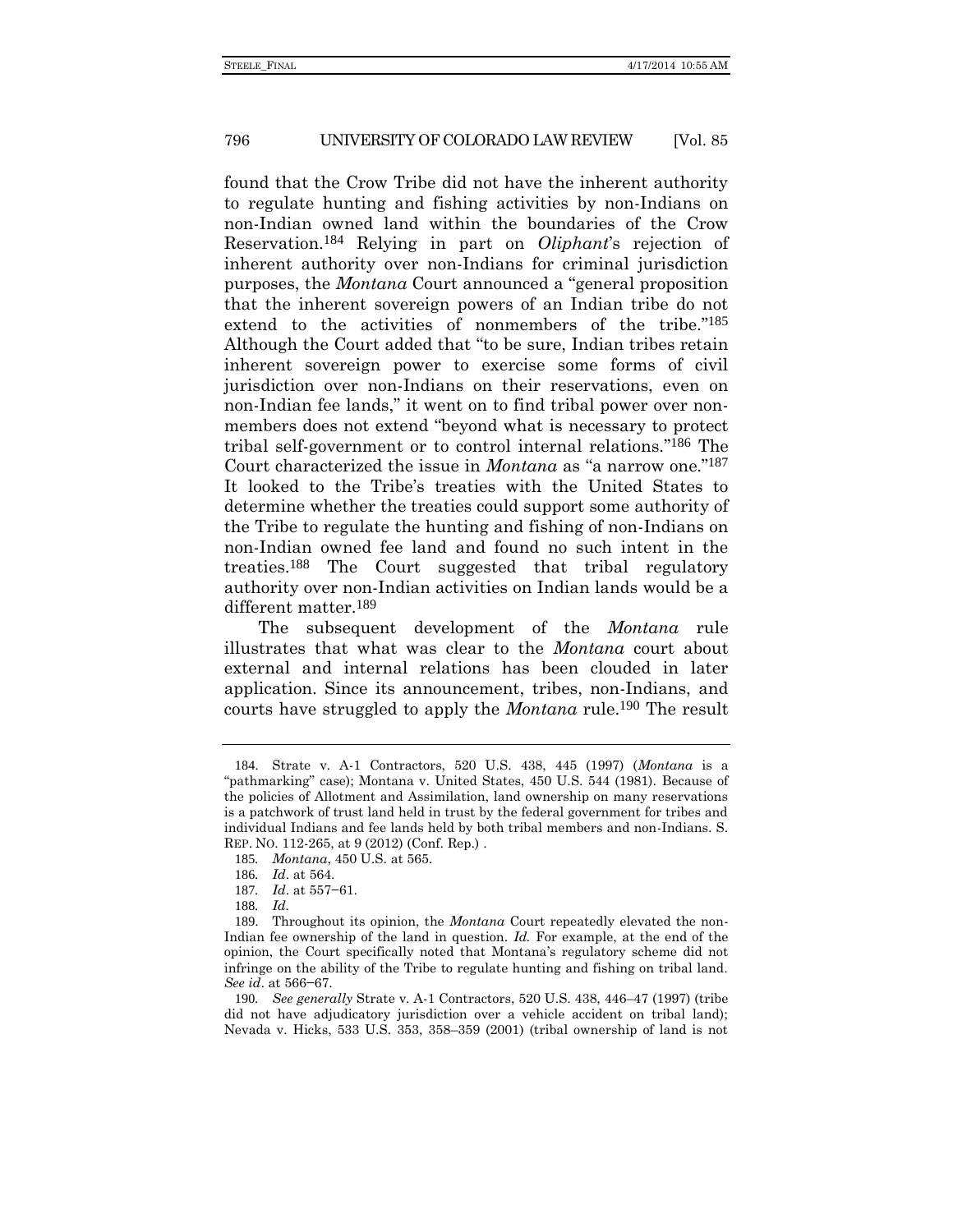has been a steady erosion of inherent tribal civil jurisdiction by judicial fiat.191 Under the *Montana* rule, courts begin with a presumption against tribal civil regulatory jurisdiction over non-Indians on non-Indian land within the boundaries of the reservation.192 But *Montana* also announced two exceptions to the general rule, where presumably tribal civil jurisdiction over non-Indians on non-Indian land might obtain: (1) people "who enter consensual relationships with the tribe or its members, through commercial dealing, contracts, leases, or other arrangements"; and (2) conduct of non-Indians that "threatens or has some direct effect on the political integrity, the economic security, or the health or welfare of the tribe."<sup>193</sup> The Court found that the hunting and fishing activities of non-Indians on non-Indian land within the Crow reservation boundaries guaranteed by treaty did not represent the kind of consensual relation or threatening conduct the *Montana* test envisioned.194

In a later case applying the *Montana* formulation of the internal and external relations test for inherent tribal authority, the Court minimized the role that the status of the land as non-Indian had played in *Montana*. 195 In *Strate v. A-1 Contractors*, the tribal court of the Three Affiliated Tribes accepted jurisdiction over a civil claim by Gisela Fredericks, a non-Indian widow of a tribal member and the mother of five adult tribal members, who had lived on the reservation since she was a young girl. 196 She sued for serious injuries she sustained in an accident with the operator of a truck employed by A-1 Contractors.197 The accident occurred on a strip of highway on land held in trust by the federal government for the benefit of the Tribes, or, in other words, tribal land.198 A-1 Contractors had a contract with the Tribes for the construction of a new tribal administration building.199

- 195*. See Strate*, 520 U.S. at 454.
- 196*. Id*. at 442−43.
- 197*. Id*.
- 198*. Id*.
- 199*. Id*. at 443.

sufficient to assert tribal regulatory jurisdiction over nonmembers); Atkinson Trading Co. v. Shirley, 532 U.S. 645, 653 (2001) ("An Indian tribe's sovereign power to tax—whatever its derivation—reaches no further than tribal land.").

<sup>191</sup>*. Id*.

<sup>192</sup>*. See, e.g.*, *Strate*, 520 U.S. at 446.

<sup>193</sup>*. Montana*, 450 U.S. at 565−66.

<sup>194</sup>*. See id*. at 566−67.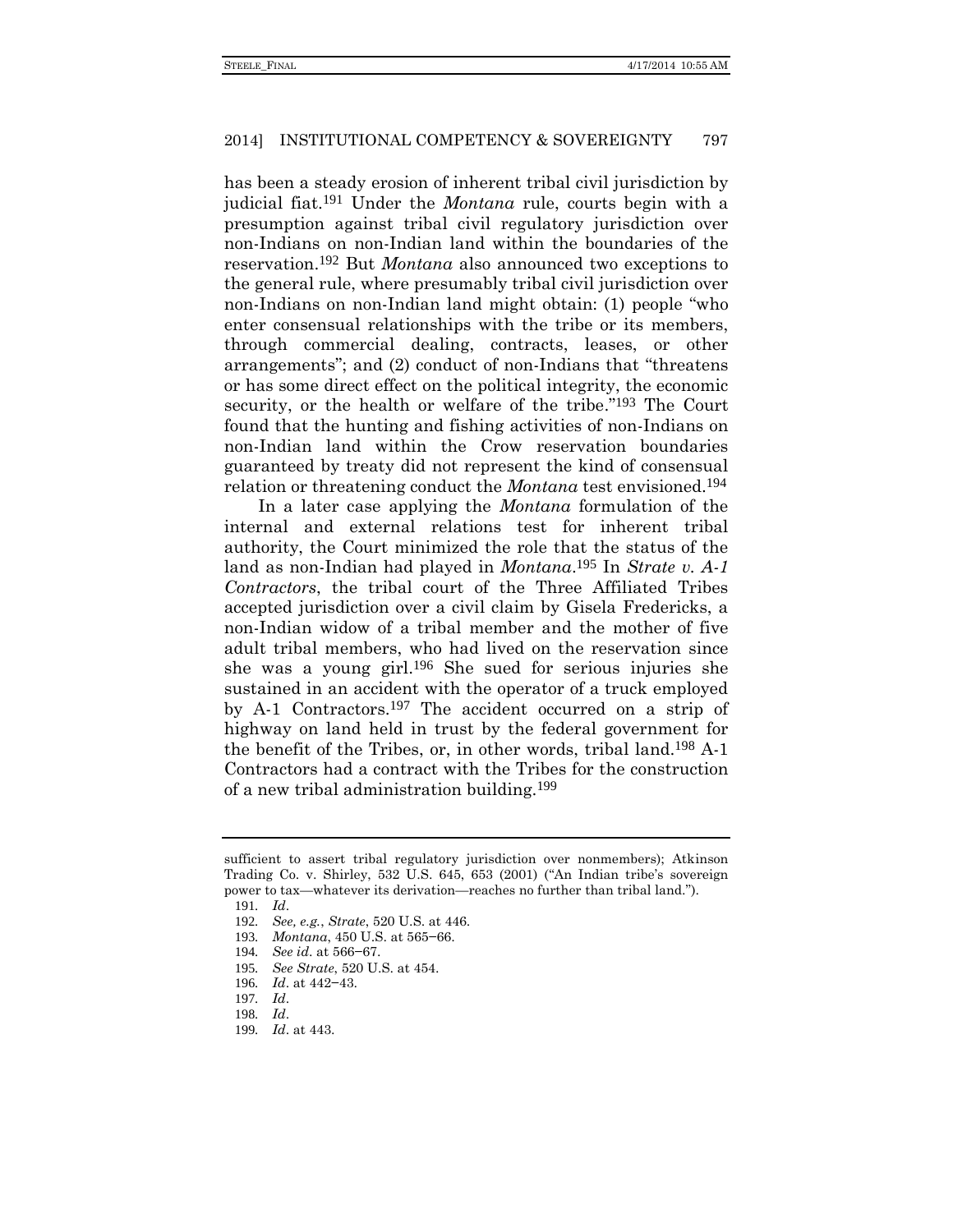The tribal court believed it had jurisdiction over the claim despite *Montana* because of several distinguishing factors: the jurisdiction was adjudicatory rather than regulatory,200 the locus of the activity giving rise to the suit was tribal rather than private, $201$  and the defendant was employed by a contractor who had entered into a consensual relationship with the Tribes.202 Still, the Supreme Court held that jurisdiction over the suit was not "necessary to protect tribal selfgovernment" and that requiring A-1 Contractors to defend against the suit "in an unfamiliar court is not crucial to the 'political integrity, the economic security, or the health or welfare of the [Tribes]."<sup>203</sup> For many commentators, the outcome in *Strate* was driven by a subjective mistrust of the competency of tribal judicial systems, rather than an objective application of the Montana rule and its exceptions.204

Given the opacity and arbitrariness of the judicially crafted standards in this realm, it is hardly surprising that Congress appears to have rejected this internal-external relations paradigm. Rather than relying on arbitrary divisions between external and internal powers, Congress has instead pursued a substantive legislative agenda of strengthening tribal capacity and enhancing tribal self-governance to include authority over people and territory. In 2010, Congress enacted the Tribal Law and Order Act (TLOA) in response to a growing crisis of public safety on reservations and the limited ability of tribes to respond.205 The Act included measures to strengthen tribal courts and to develop tribal justice systems. In particular, TLOA provided a tailored way for tribes to exercise enhanced criminal sentencing authority, signifying a move from Congress to empower rather than diminish tribal jurisdiction.206 Prior to TLOA, Congress placed a statutory cap of one year on the

<sup>200</sup>*. Id*. at 447.

<sup>201</sup>*. Id*. at 454.

<sup>202</sup>*. Id*. at 457.

<sup>203</sup>*. Id*. at 459 (citation omitted).

<sup>204</sup>*. See* Robert N. Clinton, *Redressing the Legacy of Conquest: A Vision Quest for A Decolonized Federal Indian Law*, 46 ARK. L. REV. 77, 141 (1993) (describing the "unwillingness to accept Indian tribal governance or regulation" as a result of "the distrust of tribal governance by non-Indians"); Jesse Sixkiller, Note, *Procedural Fairness: Ensuring Tribal Civil Jurisdiction After* Plains Commerce Bank, 26 ARIZ. J. INTL. & COMP. L. 779, 802 (2009) (citing *Strate* and *Plains Commerce Bank* for the proposition that the Court mistrusts tribal governance).

<sup>205</sup>. Pub. L. No. 111-211, 124 Stat. 2261 (2010).

<sup>206</sup>*. Id*. § 234.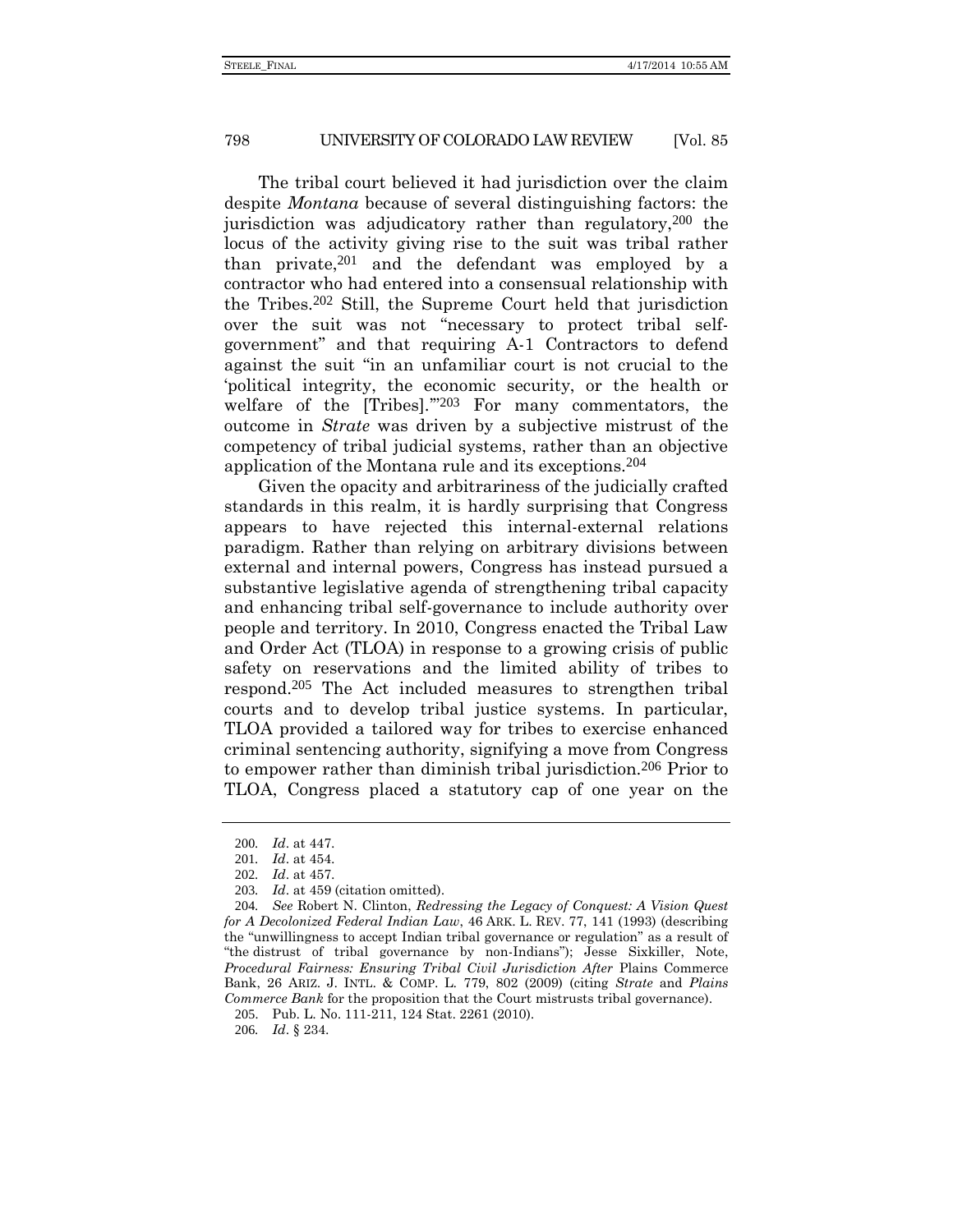sentencing authority of tribes.<sup>207</sup> In the new regime, Tribes that take specific steps to ensure due process protections (having law-trained judges, providing effective assistance of counsel to the accused, and publishing rules of procedure) may exercise enhanced sentencing authority of up to three years per offense.208 This measure illustrates both the desire of Congress to build the institution of the tribal judiciary and the willingness of Congress to ensure protection of the due process and liberty concerns of those who come under tribal criminal jurisdiction.

Similarly, the tribal jurisdiction provisions of VAWA amend the Indian Civil Rights Act's definition of the powers of self-government of tribes in clear language that avoids the pitfalls of the Court's ill-defined search for those powers that are necessary to self-government in the Court's inconsistent estimation.209 The new law clarifies that "the powers of selfgovernment of a participating tribe include the inherent power of that tribe, which is hereby recognized and affirmed to exercise special domestic violence jurisdiction over all persons." 210 The amendments represent Congress's express will and judgments regarding what powers are encompassed within the powers of self-government and further, what powers qualify as inherent powers of tribal authority.

The Court's failure to identify and apply objective, predictable standards in this field—or give adequate guidance to Congress and Tribes about the scope of their powers—is reason enough for the courts to stop second-guessing Congress's policy-making in this realm. The relationship between the federally-recognized tribes and the federal government is a government-to-government relationship and rests in large part on negotiated government-to-government agreements. The political question doctrine suggests that when the judiciary is presented with questions affecting the relationship with foreign powers, the "judicial department . . . follows the action of the political branch." 211 For the Court to strike down the tribal jurisdiction provisions enacted in VAWA

<sup>207</sup>*. Id*.

<sup>208</sup>*. Id*.

<sup>209</sup>. Violence Against Women Reauthorization Act of 2013, Pub. L. No. 113-4, 127 Stat. 54 (codified as amended in scattered sections 42, 25, 22, and 18 U.S.C.).

<sup>210</sup>*. Id*. § 121.

<sup>211</sup>. United States v. Lee, 106 U.S. 196, 209 (1882).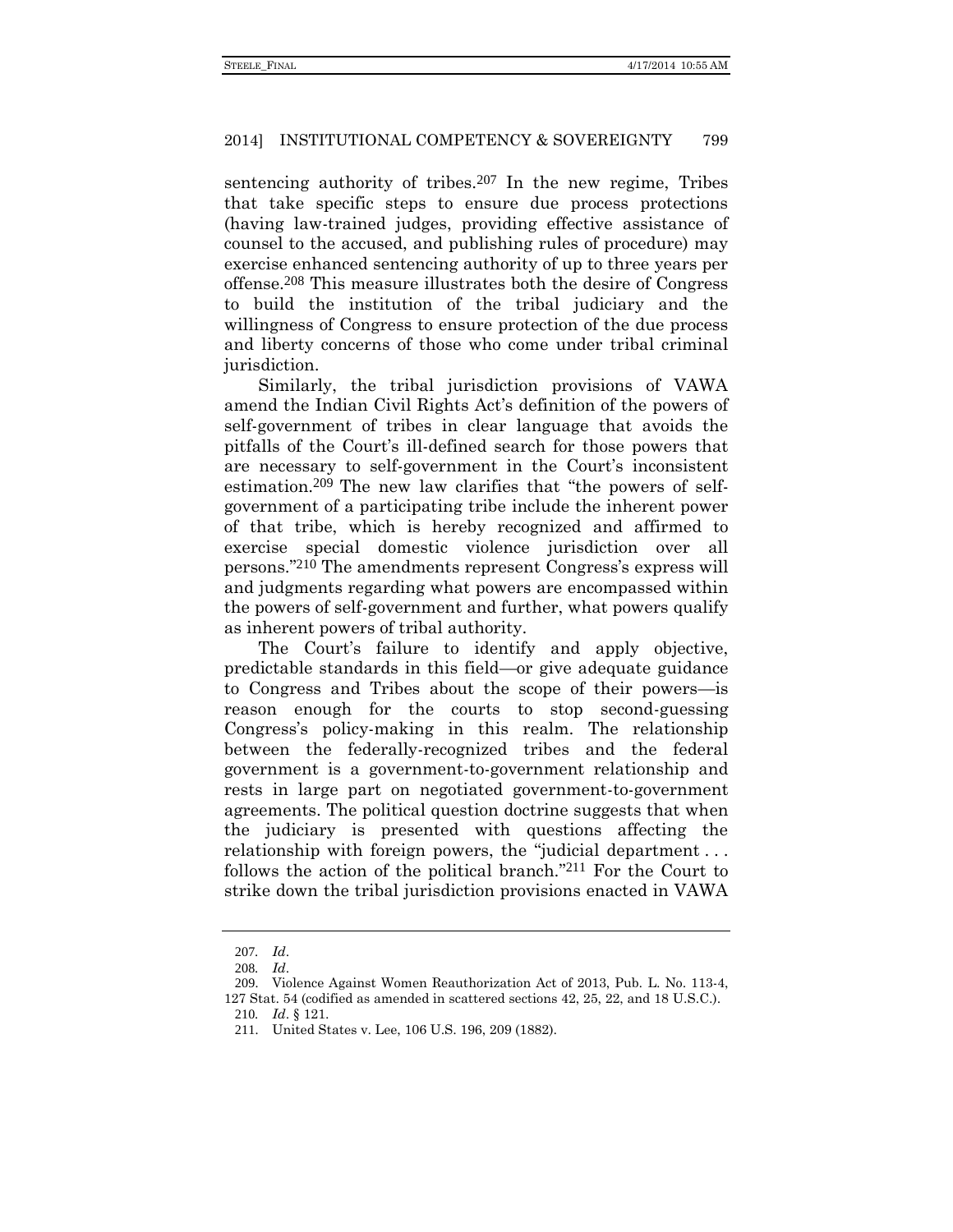would similarly represent an intrusion upon the legislature's prerogatives in managing Indian affairs.

3. The Need for Political Accountability

As *Garcia* suggests, a third important consideration for evaluating the comparative institutional competency of the courts and Congress is the extent to which the sensitive sovereignty questions are policy issues that ought to be resolved by politically accountable actors rather than insulated and unaccountable courts.<sup>212</sup> The question of whether non-Indians may be subject to any tribal criminal process involves weighing constitutional and other legal and prudential values. Not only are the tribal rights at stake, but also the rights of potential defendants. The question presents a mix of policy, political, and legal questions and requires a balancing of majority-minority interests that ought to be made by politically accountable actors.

In administrative law, the desire to ensure that politically accountable actors make critical policy determinations is one justification for the courts' fundamental obligation to defer to the statutory interpretation of an agency.213 As Professor Paul Horwitz has argued, when courts defer to "other actors, courts open up a space for shared legal and constitutional interpretation by other actors who may be closer to the facts on

<sup>212</sup>*. See* Garcia v. San Antonio Metro. Transit Auth., 469 U.S. 528, 545−46 (1985) (rejecting the ability of "an unelected federal judiciary" to define the nature and extent of governmental functions by deciding "which state policies it favors and which ones it dislikes").

<sup>213</sup>*. See* Chevron, U.S.A., Inc. v. Nat'l Resources Def. Council, Inc., 467 U.S. 837, 866−67 (1984) (explaining that agencies are in a better position to resolve "competing views of the public interest" due to their indirect political accountability). In discussing the democratic legitimacy argument advanced in *Chevron* in support of court deference to agency interpretations of statutes where delegation of authority may be implicit, the authors note a three-prong rationale in favor of deference: (1) courts may not substitute their own interpretation of a statutory provision if the agency's interpretation is reasonable, (2) agencies may have experience and expert judgment necessary to reconcile conflicting policies, and (3) agencies have greater political accountability than courts because the executive is accountable. William N. Eskridge & Lauren E. Baer, *The Continuum of Deference: Supreme Court Treatment of Agency Statutory Interpretations from*  Chevron *to* Hamdan, 96 GEO. L.J. 1083, 1086 (2008). They note that where agencies, as politically accountable actors, then, "fill[ ] the statutory gap in a reasonable way, 'federal judges—who have no constituency—have a duty to respect legitimate policy choices made by those who do.'" *Id*. at 1087 (citing *Chevron*, 467 U.S. at 865−66).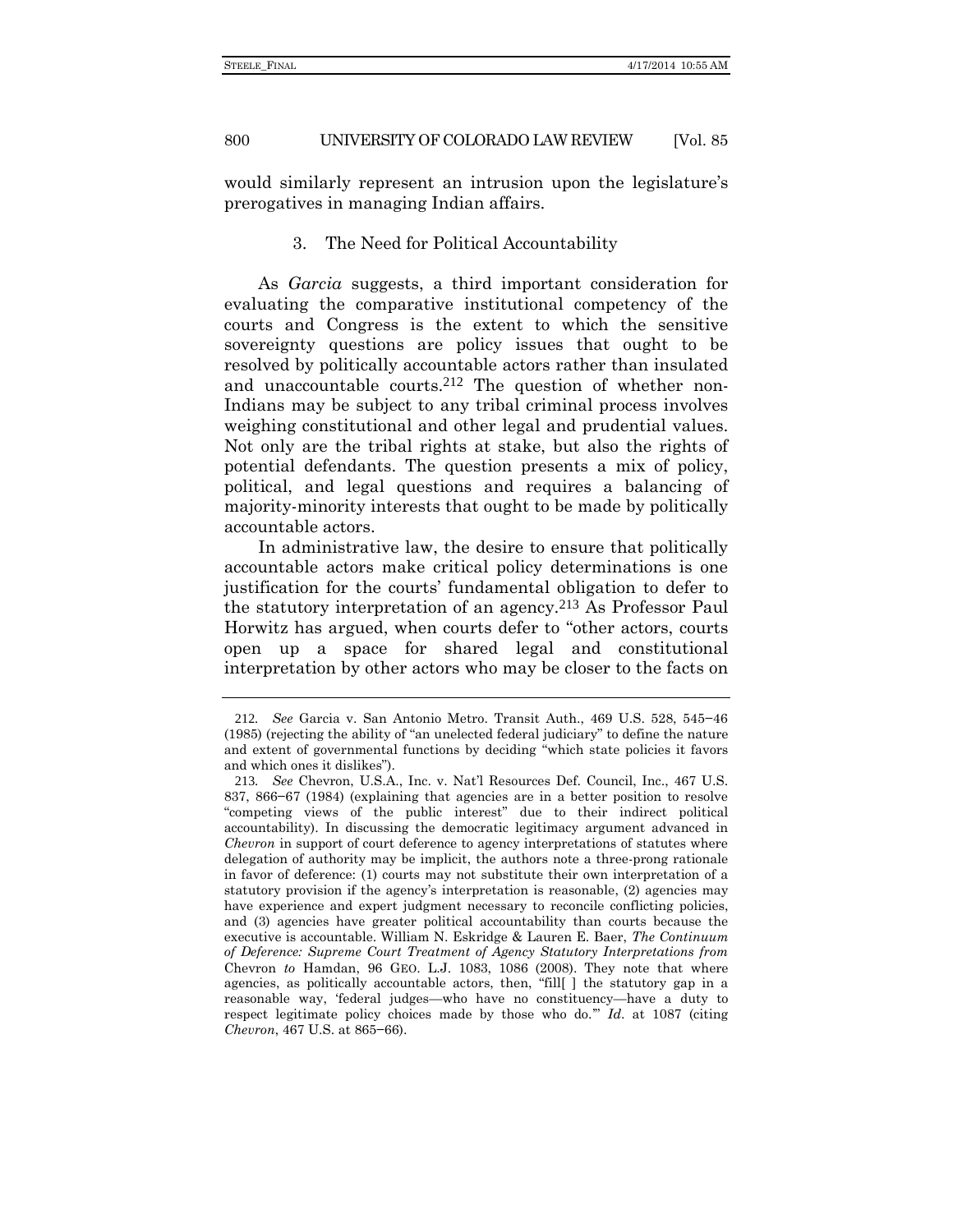the ground. Thus, deference allows courts to bring responsiveness into the law by taking themselves out of the equation." 214 Deference, of course, "is not the same thing as agreement." 215 The divergence between the judicial and Congressional approaches to inherent tribal sovereignty over the last generation is a perfect illustration of the imperative to defer to politically accountable actors on sensitive decisions of sovereignty.

While Congress has signaled an interest in building tribal capacity, in recent decades courts have consistently diminished the scope of inherent tribal sovereignty.216 The focus of federal Indian policy as articulated by Congress, and indeed by the executive, has been toward enhanced tribal selfdetermination.217 Current federal Indian advocates describe a move toward a policy not just of self-determination but also of nation building, emphasizing the development of tribal institutions and tribal participation in the American polity.218 At the same time that Congress has pursued this agenda of strengthening tribes and tribal capacity, the Court has upended the traditional presumptions in favor of tribal authority without express divestiture and developed a theory of implicit divestiture.<sup>219</sup> It thus appears, as some have charged,

<sup>214</sup>. Horwitz, *supra* not[e 25,](#page-5-1) at 1066.

<sup>215</sup>*. Id*. at 1075. Professor Paul Horwitz's explanation of deference as a prudential tool in decision-making defines deference as involving "a decisionmaker (D1) setting aside its own judgment and following the judgment of another decision-maker (D2) in circumstances in which the deferring decision-maker, D1, might have reached a different decision." *Id*. at 1072.

<sup>216</sup>*. See generally* Oliphant v. Suquamish Indian Tribe, 435 U.S. 191 (1978) (Indian tribes do not have criminal jurisdiction over non-Indians absent express delegation from Congress); Strate v. A-1 Contractors, 520 U.S. 438 (1997) (tribe did not have adjudicatory jurisdiction over a vehicle accident on tribal land); Nevada v. Hicks, 533 U.S. 353, 358–359 (2001) (tribal ownership of land is not sufficient to assert tribal regulatory jurisdiction over nonmembers); Atkinson Trading Co. v. Shirley, 532 U.S. 645, 653 (2001) ("An Indian tribe's sovereign power to tax—whatever its derivation—reaches no further than tribal land.").

<sup>217</sup>*. See* Pub. L. No. 93-638, 88 Stat. 2203 (1975) (codified as amended at 25 U.S.C. § 450–458); Pub. L. No. 103-413, tit. III, 108 Stat. 4270 (1994) (codified at 25 U.S.C. § 450a, 458aa et seq.). *See generally* Robert A. Williams, Jr., *The Algebra of Federal Indian Law: The Hard Trial of Decolonizing and Americanizing the White Man's Indian Jurisprudence*, 1986 WIS. L. REV. 219 (1986).

<sup>218</sup>*. See generally* Matthew L.M. Fletcher, *Tribal Membership and Indian Nationhood*, 37 AM. INDIAN L. REV. 1, 15–17 (2012–2013).

<sup>219</sup>*. See* Brendale v. Confederated Tribes and Bands of Yakima Indian Nation, 492 U.S. 408, 451−52 (1989).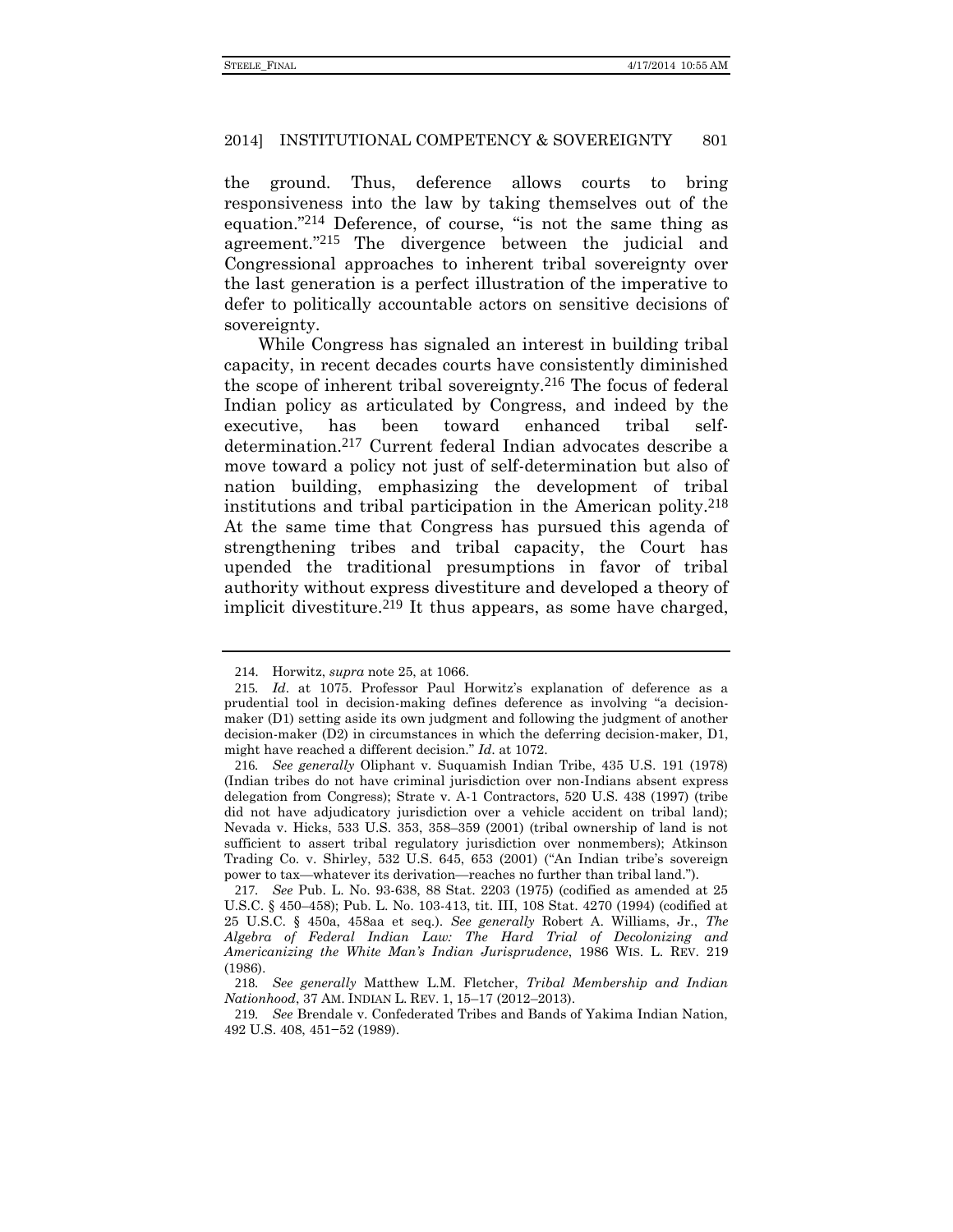that the Court has attempted to effect a change in federal Indian policy by judicial fiat that flies in the face of the traditional role of Congress as the politically accountable policymaker.220

Thus, even as the tribes and the federal government have pursued an enhanced government-to-government relationship and the political branches have expressed repeated commitment to the continuing vitality of the federal-tribal trust relationship, the federal common law of inherent tribal authority has not kept up with—indeed, appears at odds with—this shift by the politically-accountable branches. Professor Frickey and others have observed that "the Court has gradually undertaken a broader role . . . displacing the primary congressional responsibility for Indian affairs with a judicial attempt to address contemporary contextual dilemmas in federal Indian law on a case-by-case basis." 221 Professor Frickey assesses the Court's performance in the policymaking role in federal Indian law as "quite poor[ ]" and summarizes the judicial intrusion as having:

produced incoherent doctrinal compromises, jettisoned the longstanding institutional understandings in the field in favor of an ill-defined judicial role, and destroyed practical incentives for congressional and negotiated solutions to the myriad of invariably differentiated local problems of tribal relations with states, local governments, and nonmembers. Rather than moving the field toward sounder structural, normative and practical moorings, the Court has left the law in a mess, done little to promise effective solutions to practical problems, and been more normatively concerned about undermining tribal authority to protect nonmembers than about promoting a viable framework for tribal flourishing in the twenty-first century.222

While there is much to criticize in Congress's approach to

<sup>220</sup>*. See* Frickey, *Malaise of Federal Indian Law*, *supra* note [34,](#page-9-0) at 8; Getches, *supra* note [12,](#page-3-1) at 1573 (arguing that, more recently, the Court has based its Indian law decisions on the basis of the "Justices' subjective notions of what the Indian jurisdictional situation ought to be"); Deloria & Newton, *supra* note [21,](#page-5-0) at 72–73 (citing inconsistency between the Court's historical deference to congressional Indian law policy and its holding in *Duro*).

<sup>221</sup>. Frickey, *Malaise of Federal Indian Law*, *supra* not[e 34,](#page-9-0) at 8. 222*. Id*.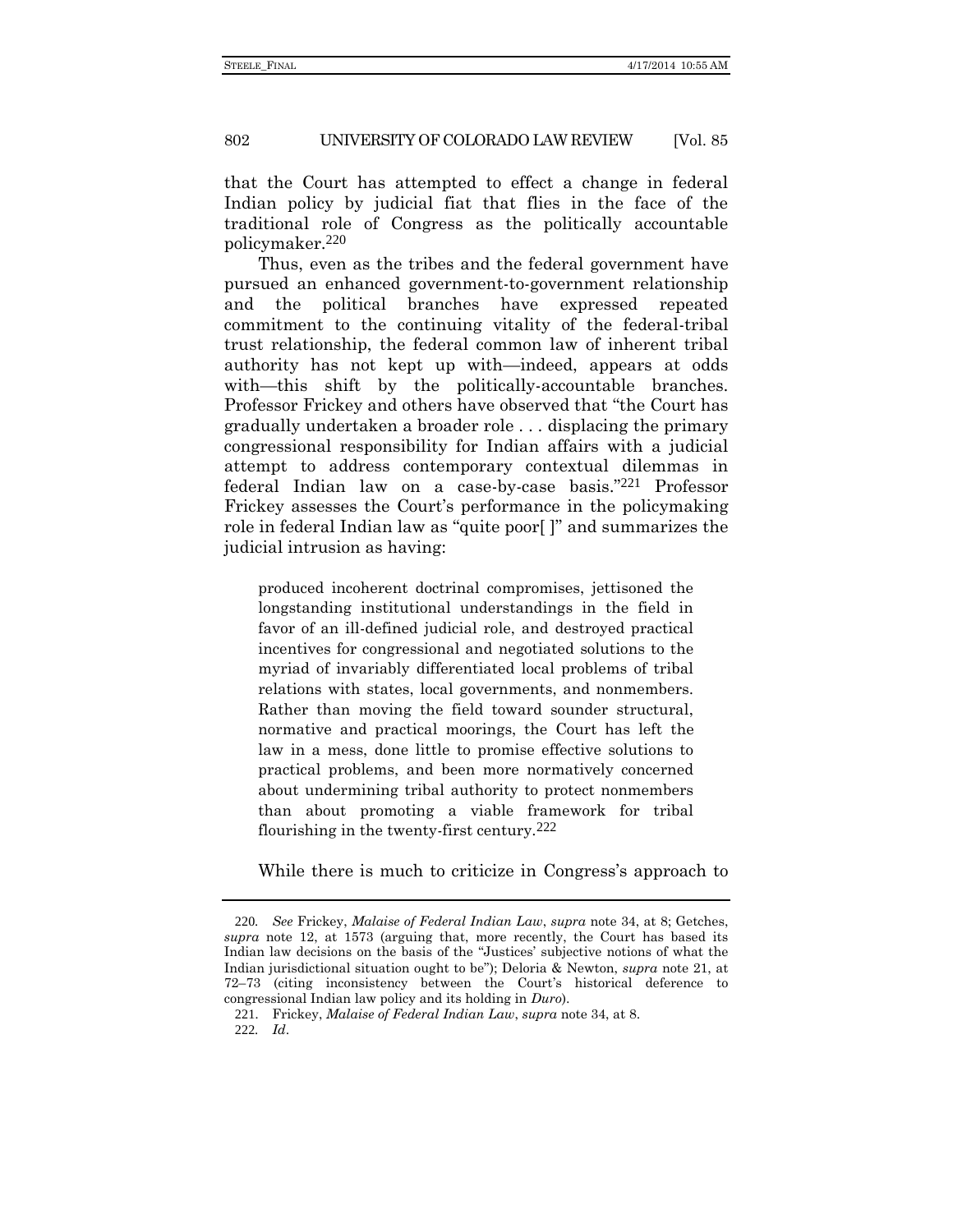tribal sovereignty, Congress is at least politically accountable for its missteps and has some incentive to correct them.

<span id="page-44-0"></span>Our constitutional scheme is, of course, willing to tolerate departures from democratic norms of political accountability to ensure that minority rights are protected against majoritarian over-reaching.223 A primary role of the judiciary within the system of checks and balances is to serve as an apolitical, counter-majoritarian check to protect minority interests and curb legislative abuses.224 One terrible risk in emphasizing the legislative role in deciding questions of inherent tribal authority is the danger of subjecting the tribal population of minority interests to popular will. As the debate of the VAWA provisions demonstrated, tribes are vulnerable targets of prejudice and mistrust. Still, even if the question of the bounds of inherent tribal authority rests with the courts, the plenary power of Congress looms large.

In the inherent tribal authority context, however, the Court appears to have enacted its prejudices against the minority interests of tribes at a significant cost to tribal interests in public order.225 Whereas Congress must account for the way it strikes a balance of the competing interests at issue, the Article III tenure and salary protections for federal judges are designed to insulate them from exactly this kind of accountability for their decisions.226 Indeed, when Congress acts, it is politically accountable not only for the practical consequences of its legislation for non-Indians but also for its judgment about the constitutionality of its own authority to act

<sup>223</sup>*. See*, *e*.*g*., W. Va. State Bd. of Educ. v. Barnette, 319 U.S. 624, 638 (1943) ("The very purpose of a Bill of Rights was to withdraw certain subjects from the vicissitudes of political controversy, to place them beyond the reach of majorities."); *see also* Chambers v. Florida, 309 U.S. 227, 241 (1940) (Courts are "havens of refuge for those who might otherwise suffer because they are helpless, weak, outnumbered, or because they are nonconforming victims of prejudice and public excitement."); Michael J. Klarman, *Rethinking the Civil Rights and Civil Liberties Revolutions*, 82 VA. L. REV. 1, 67 (1996).

<sup>224</sup>*. See* THE FEDERALIST NO. 78 (Alexander Hamilton) (describing the courts as "bulwarks of a limited Constitution against legislative encroachments").

<sup>225</sup>*. See* Getches, *supra* note [12,](#page-3-1) at 1573. One potential objection to this argument is that the minority rights to be protected are those of individual criminal defendants, rather than the rights of the tribes. However, non-Indians are not minorities in this country, and there is little reason to think that Congress will impinge too greatly on the rights of the majority of its non-Indian constituents to satisfy the interests of minority tribes.

<sup>226</sup>*. See* THE FEDERALIST NO. 78, *supra* note [224](#page-44-0) (describing the life tenure of judges as contributing to the "independent spirit" of judges).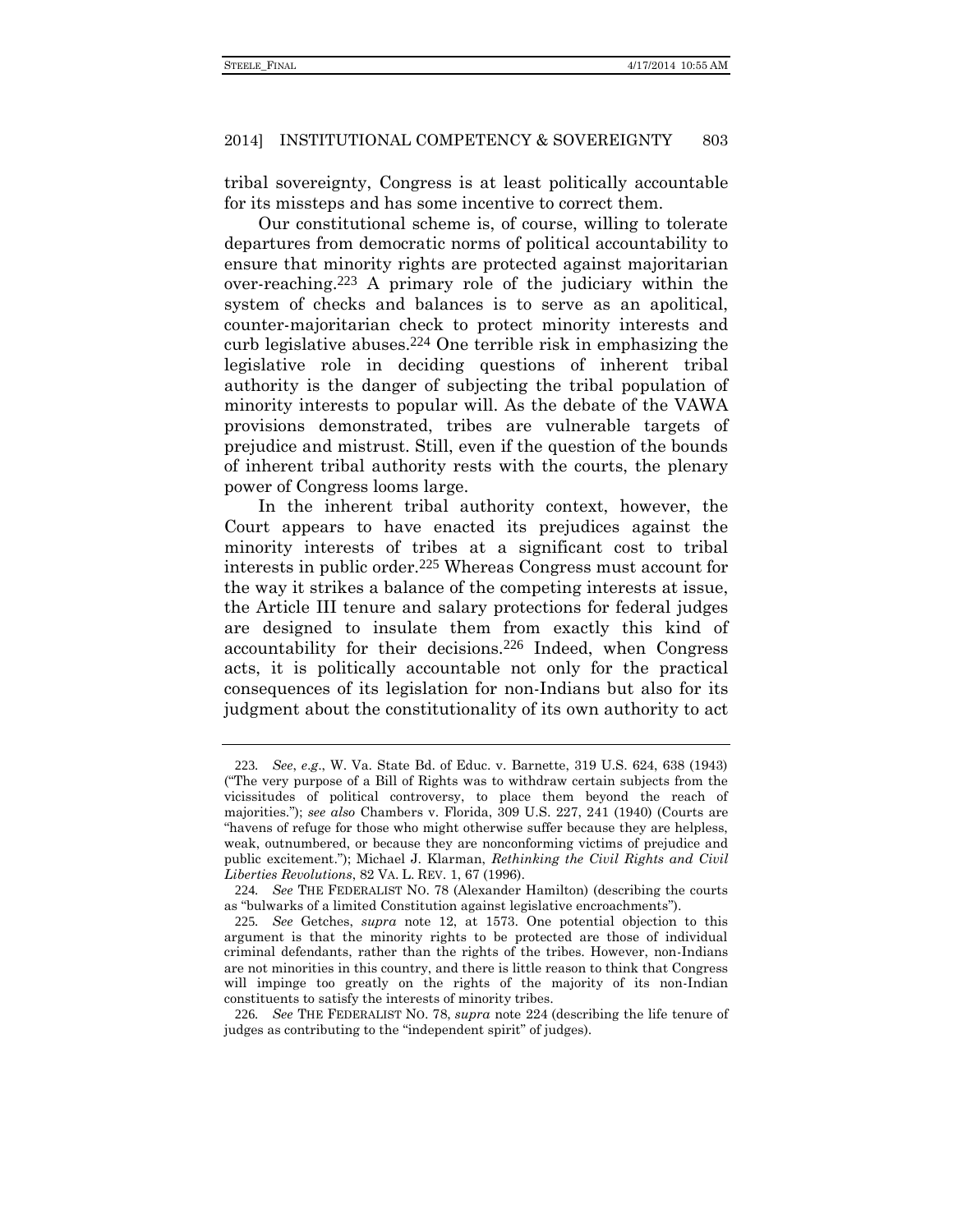on the matter.

As between Congress and the Supreme Court, it is Congress that is the politically accountable branch charged with reconciling conflicting political choices and more likely to have the experience and expertise for resolving such conflicting interests. Such accountability enhances the legitimacy of the decision and makes it more likely that a politically acceptable resolution of those conflicting interests can be reached. Thus, if Congress acts rationally in setting the limits of inherent tribal authority, it is not for the Court to substitute its policy judgment.

The debate over the tribal jurisdiction provisions of VAWA provides a striking example of the difficult political choices made by the legislature in taking the step to affirm inherent tribal authority to exercise special domestic violence jurisdiction over non-Indians.227 The political constituencies and competing perspectives were able to debate the change, the anticipated consequences of the change, and the wisdom of the specific means used during multiple hearings and floor debates. The votes and views of the duly elected political representatives from each state, some with tribal constituencies and some without, were brought to bear on the ultimate decision of Congress to make the change to tribal jurisdiction.

# 4. Tailoring Solutions to Balance Competing Interests

Another of the important indicia of comparative institutional competency for making sensitive decisions about the scope and ambit of retained sovereignty is the ability to forge nuanced, closely tailored solutions that balance the interests of both the competing sovereigns and individual citizens.228 Congress is better situated than courts to weigh and consider the various interests of tribes, the federal government,

<sup>227</sup>. 159 CONG. REC. S571, 571–86 (daily ed. Feb. 11, 2013) (debating the Coburn Amendment seeking to strip the tribal jurisdiction amendments from the Senate bill reauthorizing the Violence Against Women Act); Parker, *supra* note [12;](#page-3-1) Weisman, *supra* note [14.](#page-3-0)

<sup>228</sup>*. See* Garcia v. San Antonio Metro. Transit Auth., 469 U.S. 528, 554 (1985) (observing that in the context of the statute at issue in *Garcia*, restraints on the political process require a "tailored" solution).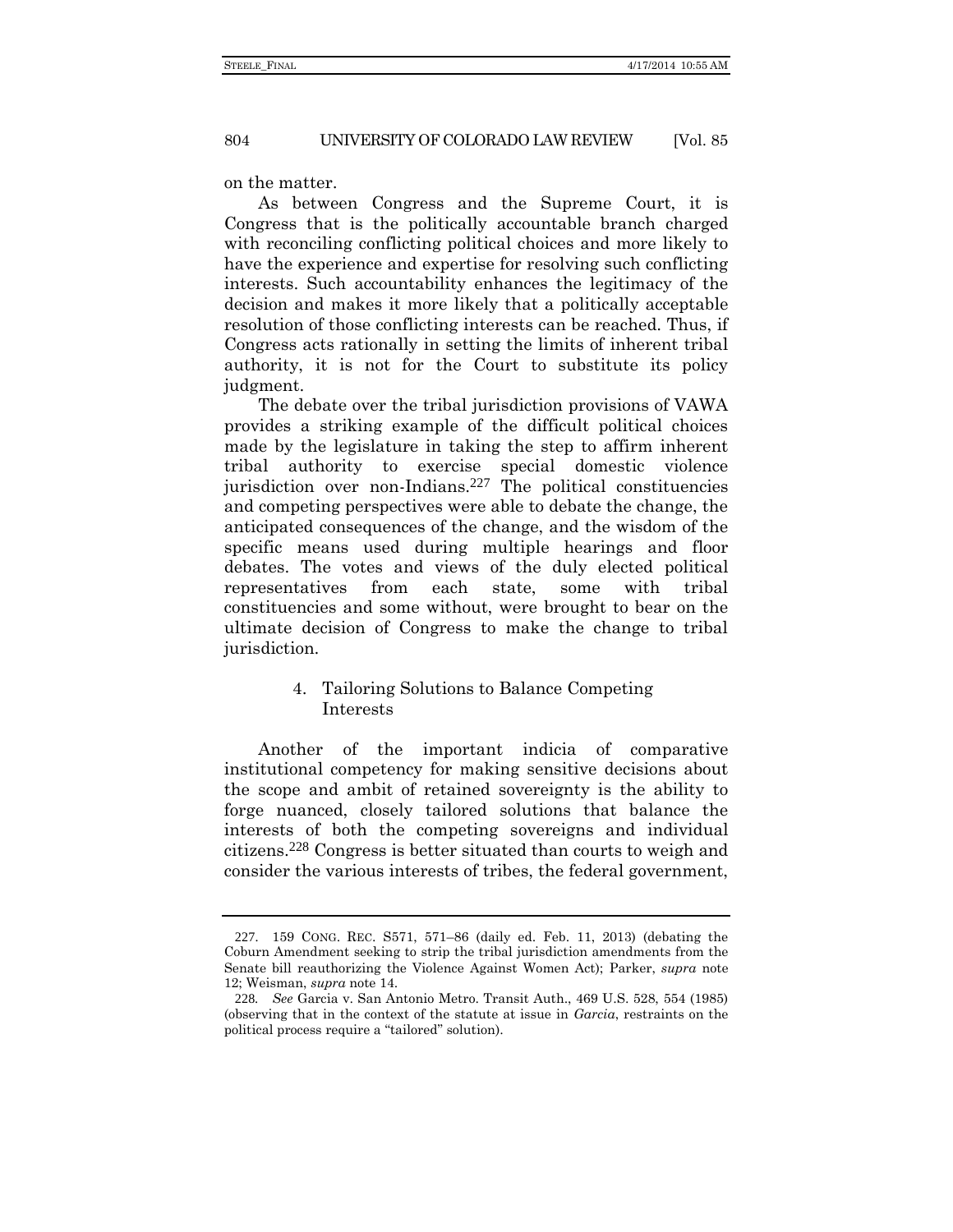and individual citizens.

The Article III power of the courts is not intended to forge tailored compromise. There is generally a winner and loser in the case or controversy at issue. In the matter of inherent tribal authority, the decisions and concerns of the Court implicate the interests of all 566 federally-recognized tribes, but are derived from the limited facts of the case at bar and may depend in some cases on the quality of advocacy available to the parties. Federally recognized tribes are widely varied in their levels of funding, infrastructure, institutions, populations, and interests.229 Courts are not well suited to account for this level of variety among tribes acting in their sovereign capacities. The Court in *Oliphant* announced a bright-line rule denying inherent criminal jurisdiction over non-Indians based in part on the fact that the Tribe provided no opportunity for non-Indians to serve on tribal juries.<sup>230</sup> The holding, based on narrow facts, had consequences for all tribes without consideration of individual tribal variation in reservation demographics or opportunity for democratic participation.

Congress, however, can develop programs and policies that set minimum standards for tribal governments in the exercise of inherent authority over non-Indians. The tribal provisions of VAWA do just that.231 Rather than announce a bright-line rule applicable to all tribes regardless of capacity, the legislation requires tribes to meet certain criteria in order to exercise the special domestic violence jurisdiction the legislation affirms.<sup>232</sup>

<sup>229</sup>*. See, e.g.*, Oliphant v. Suquamish Indian Tribe, 435 U.S. 191, 211–12 (1978) ("We recognize that some Indian tribal court systems have become increasingly sophisticated and resemble in many respects their state counterparts. We also acknowledge that with the passage of the Indian Civil Rights Act of 1968, which extends certain basic procedural rights to *anyone* tried in Indian tribal court, many of the dangers that might have accompanied the exercise by tribal courts of criminal jurisdiction over non-Indians only a few decades ago have disappeared. Finally, we are not unaware of the prevalence of non-Indian crime on today's reservations which the tribes forcefully argue requires the ability to try non-Indians. But these are considerations for Congress to weigh in deciding whether Indian tribes should finally be authorized to try non-Indians. They have little relevance to the principles which lead us to conclude that Indian tribes do not have inherent jurisdiction to try and to punish non-Indians.").

<sup>230</sup>*. Id*. at 193.

<sup>231</sup>. Violence Against Women Reauthorization Act of 2013, Pub. L. No. 113-4, 127 Stat. 54 (codified as amended in scattered sections 42, 25, 22, and 18 U.S.C.) (VAWA of 2013 included Title IX—Safety for Indian Women).

<sup>232</sup>*. Id*.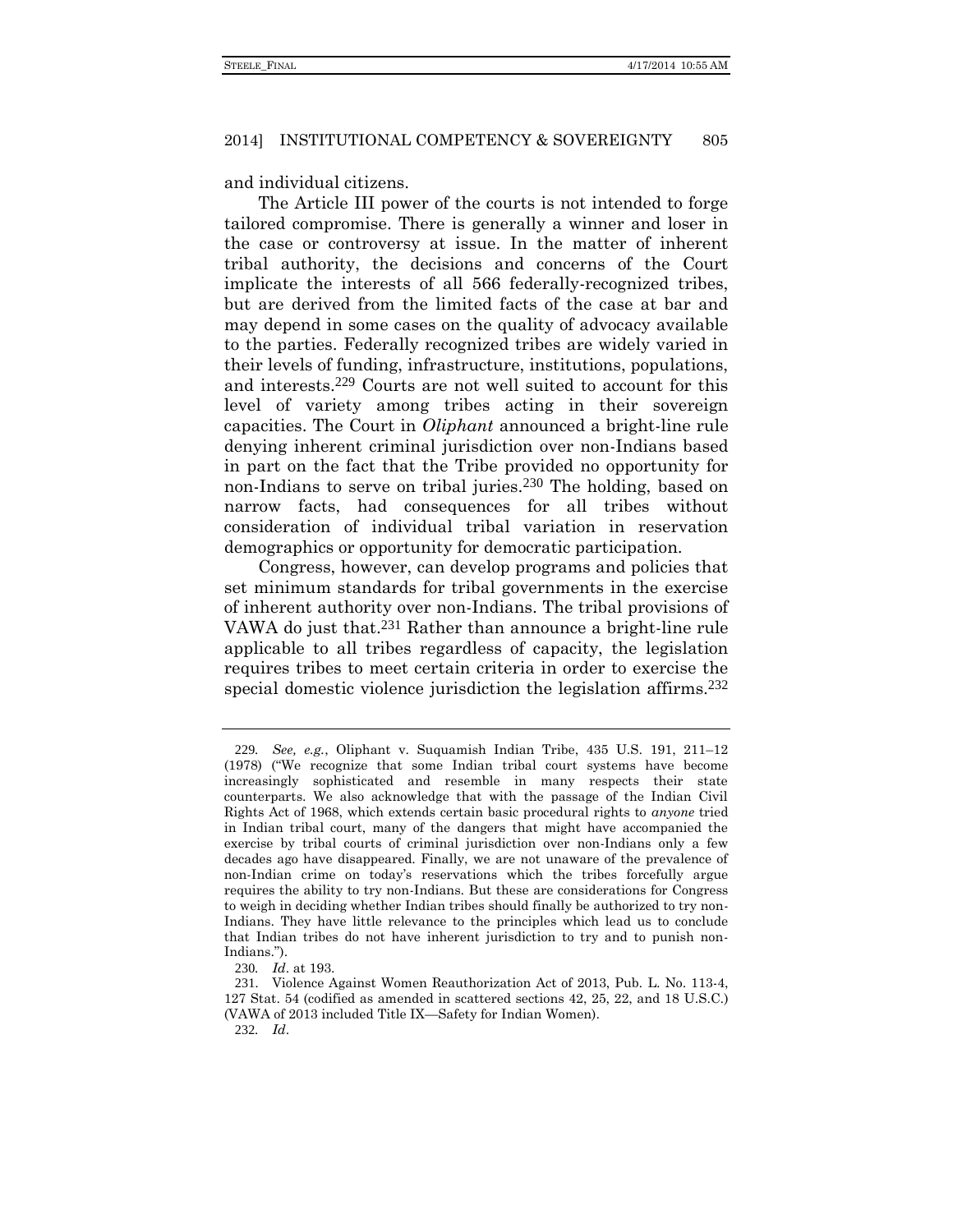These safeguards strike a tailored balance between the rights of individuals brought before tribal courts and the strong interest of tribes in public safety and order. The legislation also provides for rights of appeal to enhance protection of non-Indian defendants.233 Under the legislation, "participating tribes" work with the Department of Justice to develop tribal capacity to assert this jurisdiction.234 The Department of Justice certification requires that tribes have adequate protection and transparent procedures in place to protect the procedural and substantive rights of individuals brought before the tribal court.235 Under this model, Congress sets the standards governing the exercise of tribal authority, and tribes work with the executive to ensure that the standards are met; moreover, courts are given a reviewing role to ensure that the procedures are operating as anticipated.236 This tailored balancing accounts for the variety of circumstances among the federally recognized tribes in a way that court decisions cannot.

The difficulties of crafting coherent yet appropriately nuanced rules based on a case-by-case consideration of a limited judicial record are also illustrated by the quandary some justices believe the Supreme Court may have created in *Lara* itself. As discussed above, the Court in *Lara* deferred to the plenary power of Congress over Indian affairs and thus held that Congress could affirm inherent tribal authority to exercise criminal jurisdiction over non-member Indians.<sup>237</sup> Justice Kennedy, concurring in the judgment, cautioned that the *Lara* holding should be read narrowly and suggested that the holding exceeded the question presented.238 Indeed, Justice Kennedy's concurrence argued that the Court's formulation raised "difficult questions of constitutional dimension" regarding the competence of Congress to "subject American citizens to the authority of an extraconstitutional sovereign to which they had not previously been subject."<sup>239</sup> Justice Kennedy warned that the Court's result in *Lara* could portend

<sup>233</sup>*. Id*.

<sup>234</sup>*. Id*.

<sup>235</sup>. Pilot Project for Tribal Jurisdiction Over Crimes of Domestic Violence, 78 Fed. Reg. 35,961 (June 14, 2013).

<sup>236</sup>. P.L. 113-4. *See also* Pilot Project for Tribal Jurisdiction Over Crimes of Domestic Violence, 78 Fed. Reg. 35,961.

<sup>237</sup>. United States v. Lara, 541 U.S. 193, 210 (2004).

<sup>238</sup>*. Id*. at 211 (Kennedy, J., concurring).

<sup>239</sup>*. Id*. at 213–14.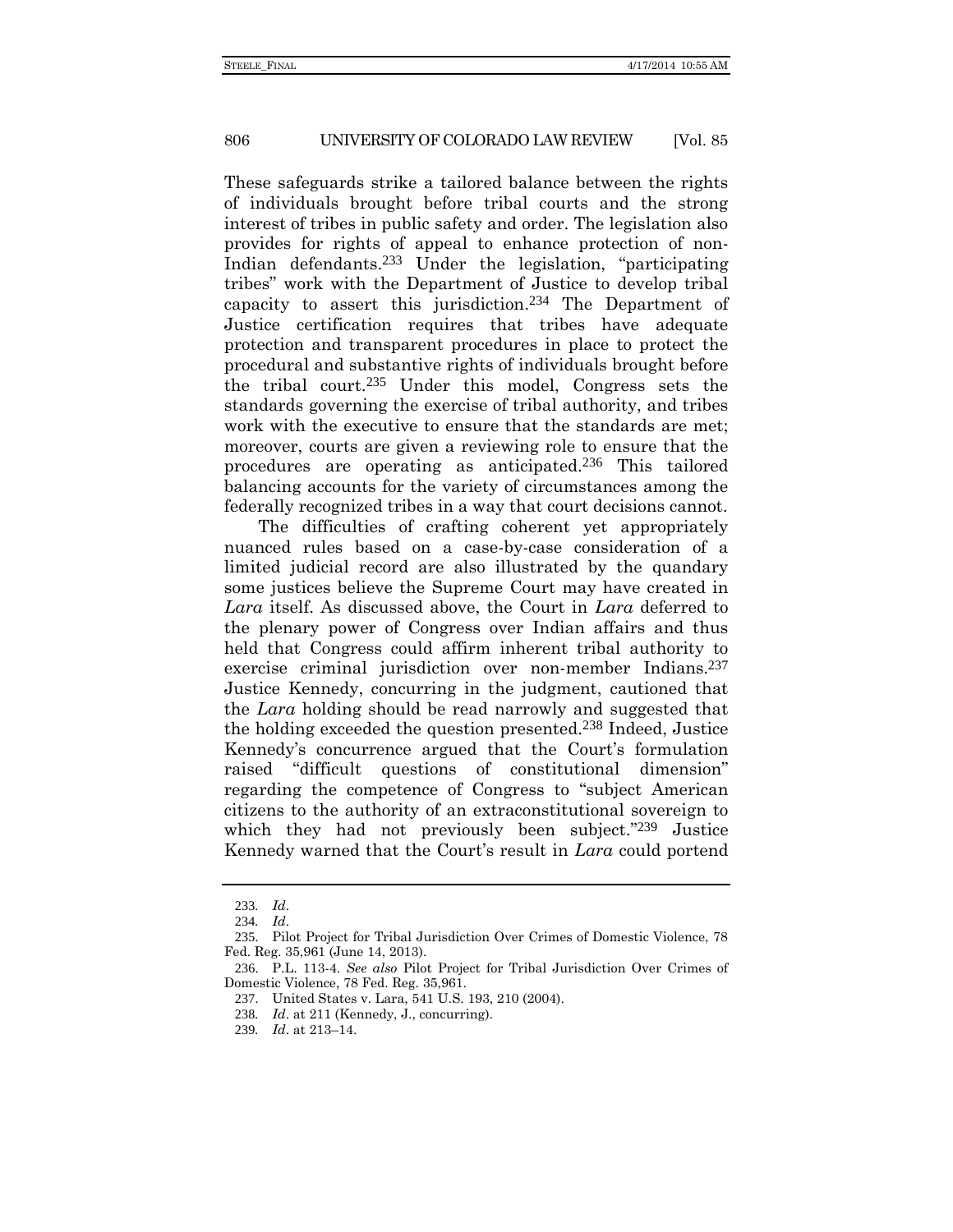an expansion of the doctrine of inherent tribal authority beyond traditional notions of self-government and that such an expansion of inherent tribal authority might be beyond the power of Congress.240 He noted that if the issue presented were the power of Congress to subject American citizens to an extraconstitutional forum, "it would be a difficult question"; and that, as a result, the Court's overbroad formulation in *Lara* "on a point of major significance to our understanding and interpretation of the Constitution . . . is most doubtful." 241

But in fact, the *Lara* decision does subject American citizens, non-member Indians, to "extraconstitutional" fora.242 While Justice Breyer, writing for the majority, concluded that *Lara* did not directly present the question of whether the tribal prosecution might have violated Lara's due process or equal protection rights (because it was a challenge to the federal prosecution rather than the tribal),243 the result of *Lara* is that tribes currently exercise criminal jurisdiction over non-member Indians, with the explicit blessing of Congress and the implicit blessing of the Court.

Justice Kennedy's concurrence seems to suggest that the Court might be inclined to create a standard that accords greater constitutional "protection" from facing tribal criminal process to non-Indians than non-member Indians.244 While that result would by itself be highly suspect, perhaps some members of the Court envision, as one possible justification for differential treatment "protecting" non-Indians more than nonmember Indians, that tribal members have, by voluntarily enrolling in a federally recognized Indian tribe, effectively consented to tribal jurisdiction generally.245

In contrast to the courts, Congress is in a far better position to craft an informed and nuanced rule for deciding when non-Indians ought to be subjected to tribal court jurisdiction. The VAWA provisions for special domestic violence jurisdiction again illustrate Congress's ability to craft a far better proxy for effective consent to tribal criminal jurisdiction than mere enrollment: the jurisdiction depends on one's

245*. Id*.

<sup>240</sup>*. Id*. at 212, 214.

<sup>241</sup>*. Id*. at 211.

<sup>242</sup>*. Id*. at 213.

<sup>243</sup>*. Id*. at 208–09 (majority opinion).

<sup>244</sup>*. Id*. at 212–13 (Kennedy, J., concurring).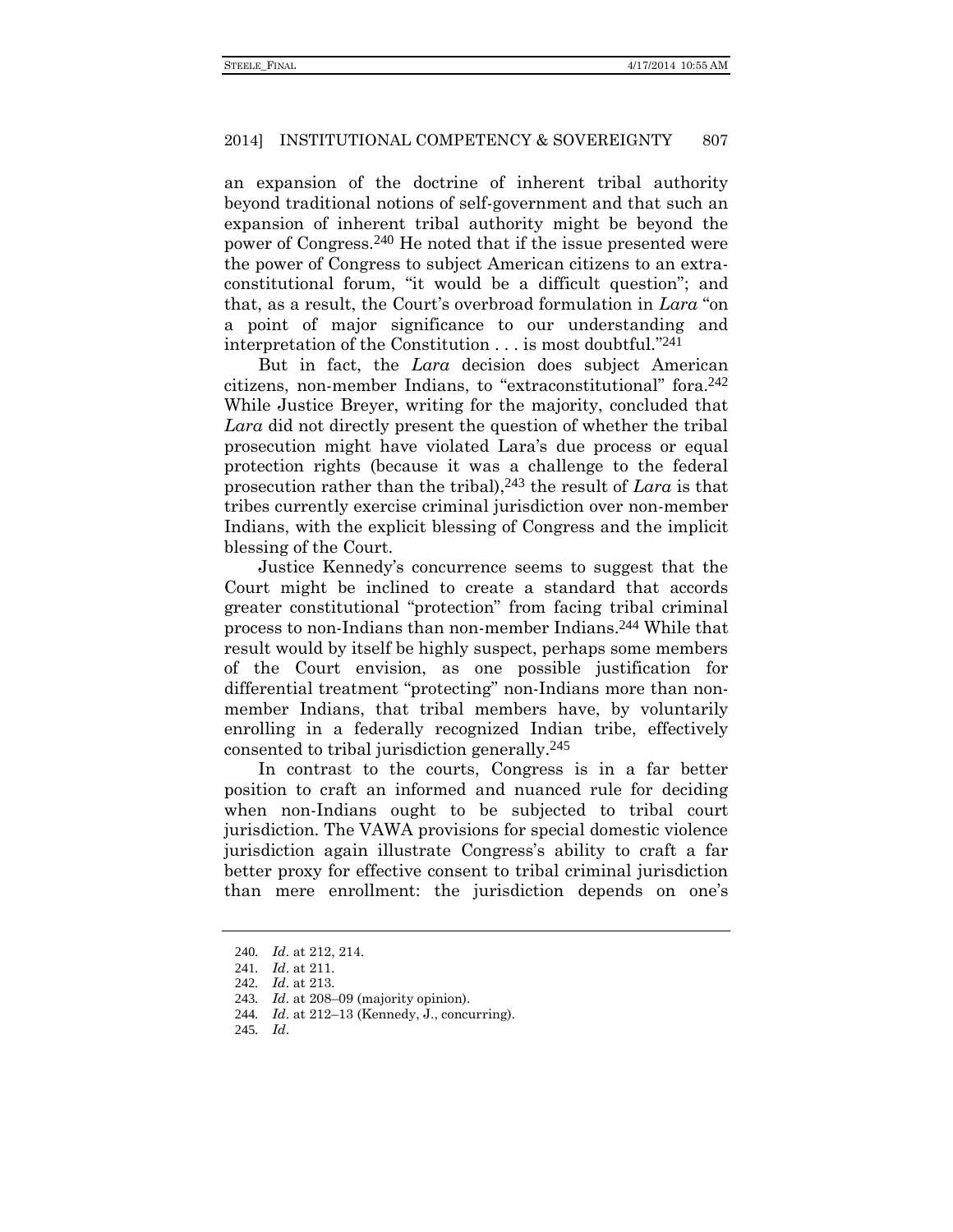presence in Indian country and an intimate relationship with a tribal member.246 In addition, the new law is narrowly tailored to extend tribal criminal jurisdiction over non-Indians to crimes of domestic violence, which Congress has identified as an area of particular concern, and which by definition involve a consensual relationship with a tribal member.247 It does not broadly grant or withdraw, wholesale, tribal authority as past decisions of the Court have done.248

In contrast to the broad strokes of the Court, the new law tailors the jurisdiction to domestic violence offenses and defines "domestic violence" for purposes of tribes' special domestic violence criminal jurisdiction as follows:

The term domestic violence means violence committed by a current or former spouse or intimate partner of the victim, by a person with whom the victim shares a child in common, by a person who is cohabitating with or has cohabitated with the victim as a spouse or intimate partner, or by a person similarly situated to a spouse of the victim under the domestic- or family-violence laws of an Indian tribe that has jurisdiction where the violence occurs.<sup>249</sup>

The law places tailored restrictions on the tribe's exercise of special domestic violence jurisdiction.250 It requires that, in order for a tribe to exercise jurisdiction, either the defendant or alleged victim must be a member of the participating tribe, or demonstrate "sufficient ties" to the tribe.251 To enforce this nexus with the tribe exercising jurisdiction, the parties may bring a pre-trial motion requiring the tribe to demonstrate sufficient ties, such as whether the defendant or alleged victim resides in the Indian country of the participating tribe; is

<sup>246</sup>. Violence Against Women Reauthorization Act of 2013, Pub. L. No. 113-4, 127 Stat. 54 (codified as amended in scattered sections 42, 25, 22, and 18 U.S.C.). 247*. Id*.

<sup>248</sup>*. See* Oliphant v. Suquamish Indian Tribe, 435 U.S. 191, 212 (1978) (holding that no tribe retained inherent authority to prosecute non-Indian offenders); Duro v. Reina, 495 U.S. 676, 688 (1990) (holding that no tribe retained inherent authority to prosecute non-member Indians).

<sup>249</sup>. Violence Against Women Reauthorization Act of 2013, Pub. L. No. 113-4, § 904, 127 Stat. 54 (codified as amended in scattered sections 42, 25, 22, and 18 U.S.C.).

<sup>250</sup>*. Id.* Title IX.

<sup>251</sup>*. Id*.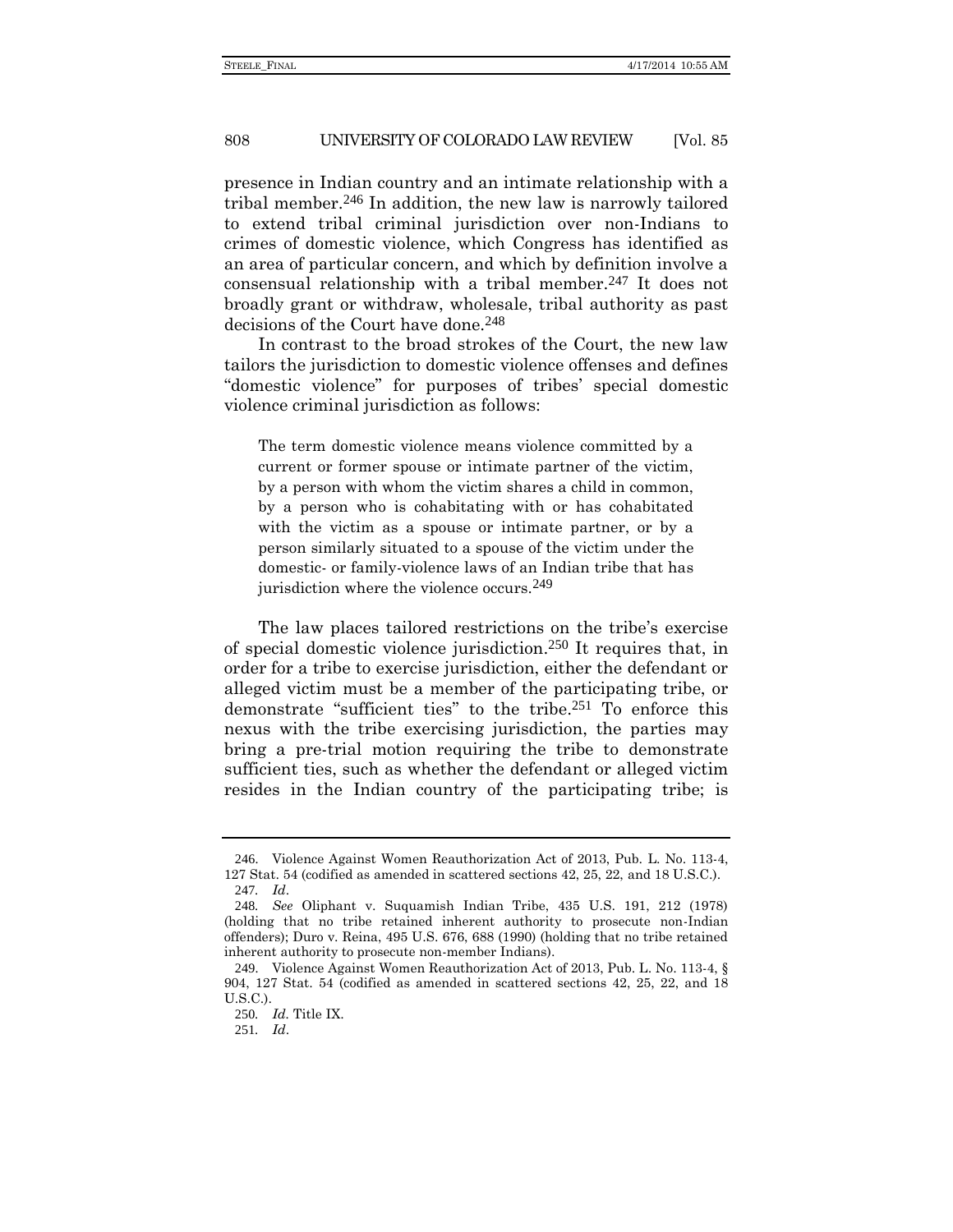employed by the tribe; or is a spouse, intimate partner, or member of the tribe.<sup>252</sup> The courts, in contrast, lack this ability to craft specific, flexible rules of this sort and thus are in a far worse position to accommodate the many competing interests at stake. The ability of Congress to closely tailor and condition the exercise of inherent authority therefore weighs in favor of the superior competence of Congress in setting the metes and bounds of inherent tribal authority. By its nature as a policymaking branch, Congress can fashion nuanced solutions that a court, constrained by the case or controversy before it, cannot. Whereas courts must essentially pick a winner and a loser in deciding a case in the adversarial system, Congress can balance competing interests in a way that both acknowledges tribal sovereignty and protects the due process concerns of non-Indians who may be subjected to the criminal process of a tribal court.

## 5. Adapting to Changing Circumstances

Congress is typically in a far better position than courts to respond to changing circumstances and emerging crises.253 While the opportunity to reverse an entrenched decision like *Oliphant* (even if the Court were to reimagine its perceptions of tribal institutional capacity, may never be presented) Congress can consider (and reconsider) the parameters of tribal sovereignty as circumstances warrant.

In contrast, the courts are necessarily limited to the cases and controversies that come before them. Courts do not have a similar ability to amend earlier rulings based simply on emerging crises or subsequent experience. Where Congress can be both proactive and reactive, the Court is constrained by the actual questions presented in litigation and limited by the remedies available to the parties to the litigation. Moreover, given the number of courts and limited Supreme Court review, the courts are ill-suited to provide solutions that address the diversity of tribal needs and capacities.

<sup>252</sup>*. Id*. § 904(b)(4)(B).

<sup>253</sup>. Indeed, in *Garcia*, the Supreme Court noted that one problem with tests often employed by courts to try to create judicially identifiable and stable standards, such as the "historical test" for traditional state functions, is that they explicitly preclude consideration of changes in circumstances. Garcia v. San Antonio Metro. Transit Auth., 469 U.S. 528, 543 (1985).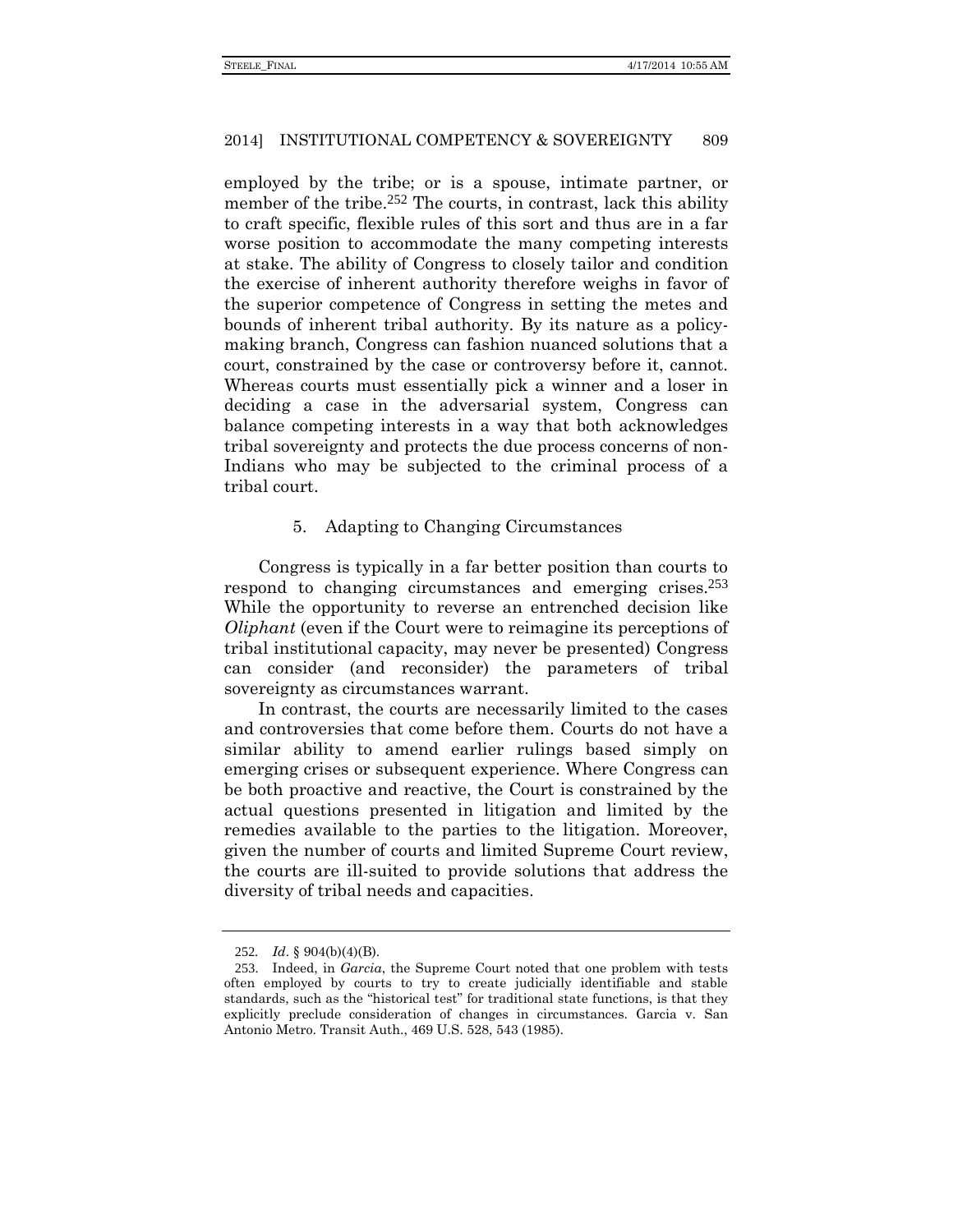Here again, the wave of violence against Native women serves as an important illustration of Congress's comparative competence. As noted above, the Senate Indian Affairs Committee hearing on violence against Native women presented a sobering picture of the consequences of the jurisdictional gap.254 Associate Attorney General Thomas J. Perrelli testified that "the current legal structure for prosecuting domestic violence in Indian country is not well suited to combating this pattern of escalating violence," citing a lack of federal resources and key gaps in federal law.255 He argued that tribes should be full partners in the law enforcement response to this wave of violence and noted that "crime fighting tools currently available to [tribal] prosecutors differ vastly, depending on the race of the domestic-violence perpetrator." 256

Congress's decision to enact the VAWA tribal jurisdiction provision may reflect its determination that the lack of an adequate legal response to domestic violence against Native women not only allows perpetrators to escape justice, it contributes to the systemic societal harm facing many tribal communities.257 At the hearing, Dr. Rose Weahkee, Director of Behavioral Health for the Indian Health Service, testified that there is a "tremendous physical and psychological toll that sexual assault and domestic violence take on individuals and society." 258 Dr. Weahkee also noted that children who have

<sup>254</sup>*. See generally Native Women*, *supra* not[e 4.](#page-1-1)

<sup>255</sup>*. Id*. at 9 (prepared statement of Thomas J. Perrelli, Assoc. Att'y Gen.).

<sup>256</sup>*. Id*. ("If an Indian woman is battered by her husband or boyfriend, then the tribe typically can prosecute him if he is Indian. But absent an express Act of Congress, the tribe cannot prosecute a violently abusive husband or boyfriend if he is non-Indian. And recently, one federal court went so far as to hold that, in some circumstances, a tribal court could not even enter a civil protection order against a non-Indian husband.").

<sup>257</sup>*. Id*. at 31; S. REP. NO. 112-265, at 4 (2012) (Conf. Rep.) ("While the national crime rate has been on the decline in the last decade, native Americans experience violent crimes at a rate much higher than the general population.") (citing Steward Wakeling et al., *Policing on American Indian Reservations*, U.S. Dep't of Justice, Office of Justice Programs, Nat'l Institute of Justice 13 (July 2001)).

<sup>258</sup>*. Native Women*, *supra* note [4,](#page-1-1) at 31–32 (statement of Rose Weahkee, Ph.D., Dir. Div. of Behavioral Health, Indian Health Serv., U.S. Dep't of Health and Human Servs.) ("Besides the obvious costs of medical care and evidence collection, there is increasing evidence that interpersonal violence is associated with many common health problems, including obesity, hypertension, chronic pain, headaches, gastrointestinal problems, complications of pregnancy, post traumatic stress disorder, alcohol use disorders, depression and anxiety. All of these health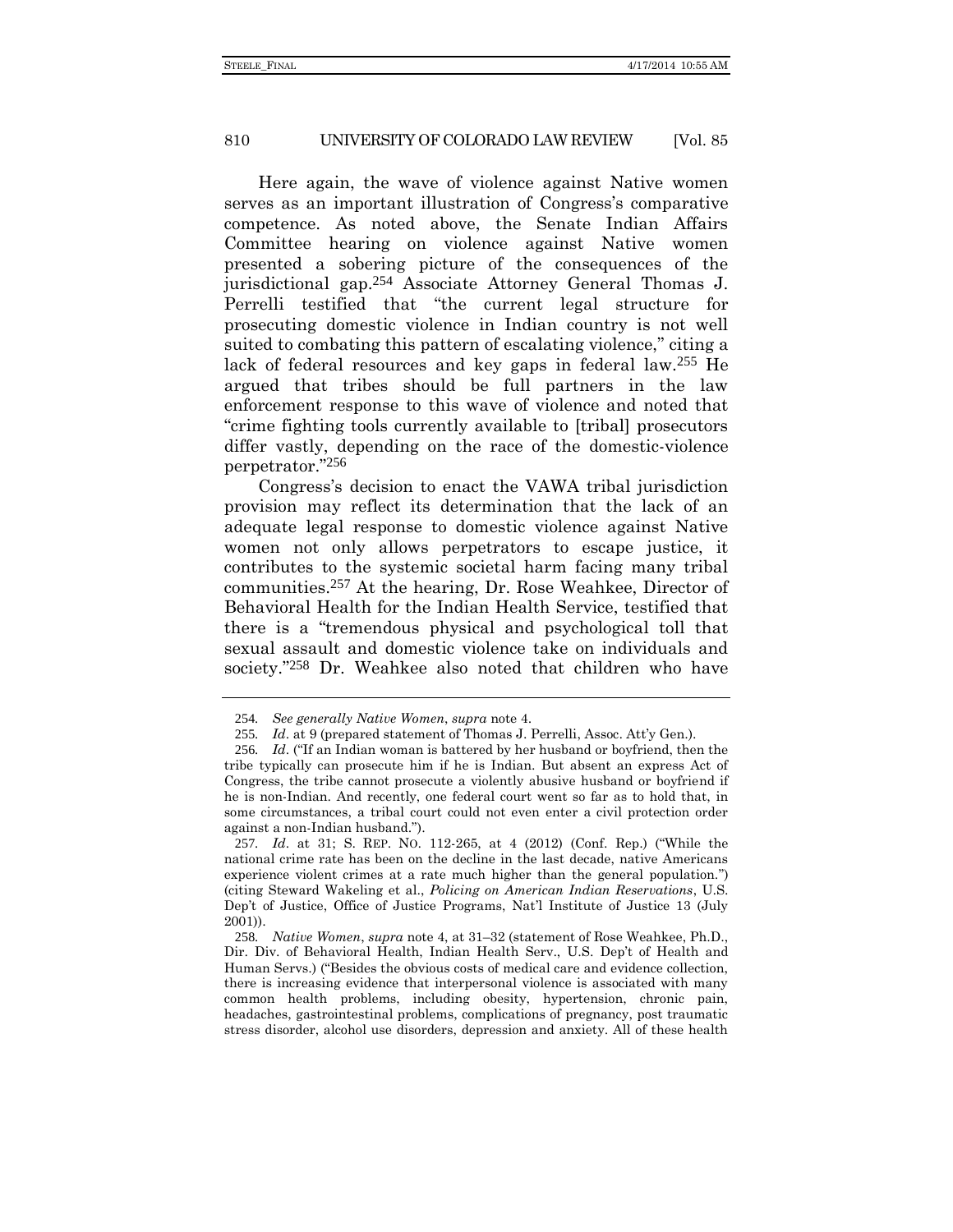witnessed domestic violence are at a significant risk of becoming themselves victims or perpetrators of violence, including special risks for developing depression and alcohol use disorders and dependence.259 The Committee also heard testimony from tribal leaders strongly urging Congress to take action to allow tribes to be partners in the effort to stem violence against Native women and to punish offenders who commit crimes of violence against tribal members.260

Faced with the evidence of this epidemic of violence against Native women by non-Indian offenders and the weight of evidence of the broad societal costs of this gap in jurisdiction, Congress affirmed a special domestic violence jurisdiction as an exercise of inherent tribal authority to respond to the crisis. Congress could have chosen to delegate federal authority to tribes through cross-deputation agreements or provide civil remedies in the federal courts. Congress could have also authorized a public education campaign designed to deter potential domestic violence offenders on Indian reservations, or any number of other measures designed to address the crisis. However, Congress chose to empower tribes by removing restrictions on the exercise of inherent authority as the most effective mechanism for responding to the crisis.261 As various tribes qualify as "participating tribes" under the program and the Department of Justice works with tribes to implement the provisions, Congress is in a position to refine, expand, or even contract the special domestic violence provisions as

problems can impact an individual's family life and ability to work. The economic impact of the loss of work and productivity is enormous.") (citin*g Adverse Health Conditions and Health Risk Behaviors Associated*, 57 MORBIDITY & MORTALITY WKLY. REP. 113–17 (2008)).

<sup>259</sup>*. Id*. at 34 ("Our prevention and treatment efforts must also focus on children and adults who have already witnessed or experienced domestic violence and sexual assault. Our youth, who have witnessed domestic violence or who have experienced child abuse/sexual abuse including incest are at great risk of becoming victims or perpetrators of violence and sexual assault as adults. Girls who witness the domestic abuse of their mothers, or who are victims of childhood sexual abuse are at special risk of developing PTSD, depression, and alcohol use disorders including binge drinking and alcohol dependence.").

<sup>260</sup>*. Id.* at 44–58 (Statements of tribal leaders at hearing).

<sup>261</sup>. S. REP. NO. 112-265, at 17 (2012) (Conf. Rep.) ("Congress has much broader plenary authority to legislate over Indian affairs than it does delegating criminal enforcement powers that are reserved for the Federal Government. Recognizing and affirming a tribe's inherent power to exercise criminal jurisdiction over certain nonmembers is exactly what Congress did in the "*Duro* fix," which the Supreme Court upheld in *United States v. Lara*.").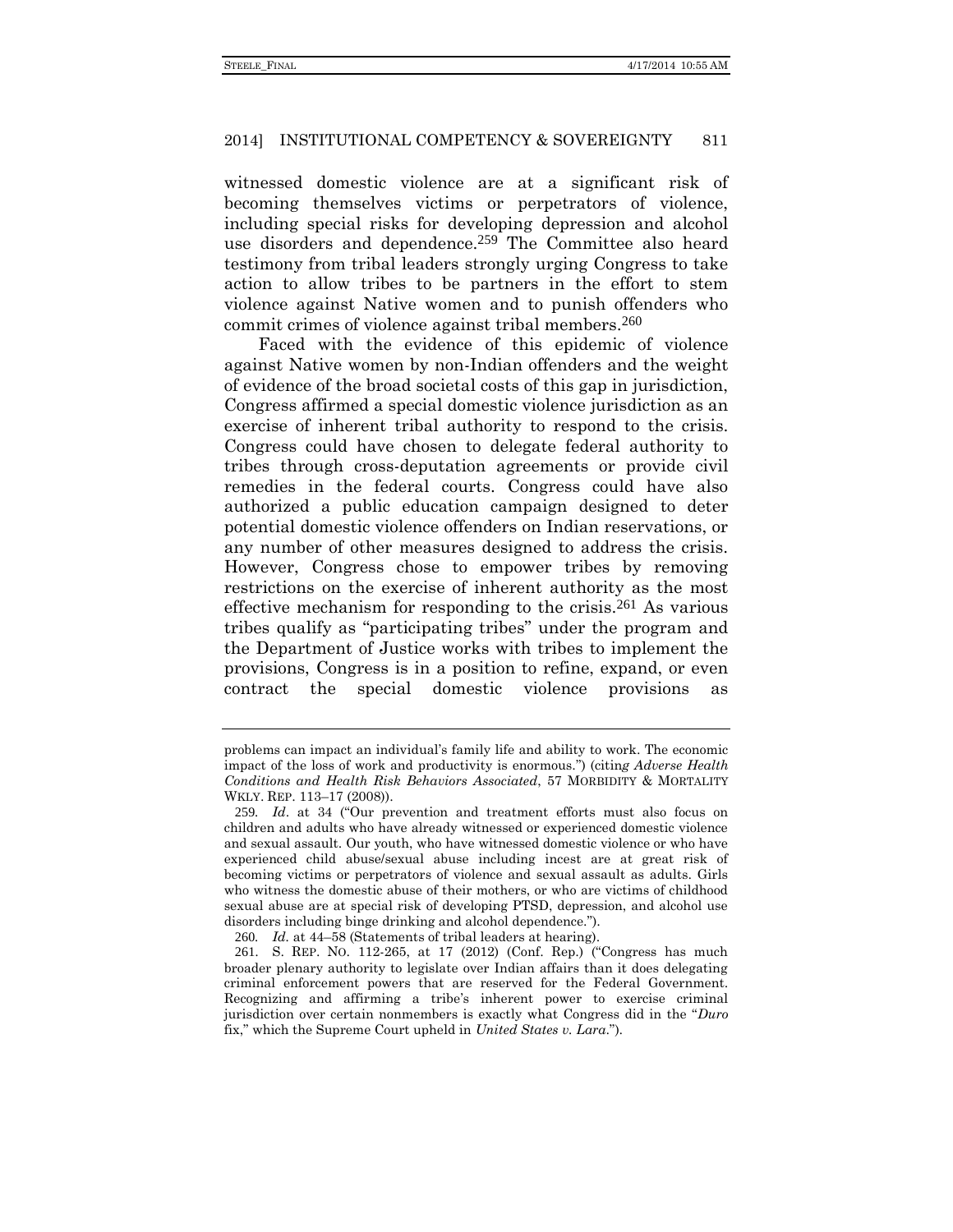circumstances may warrant.

## 6. The Prominence of Resource Allocation Issues

Resource allocation questions are rightfully within the purview of Congress rather than the courts. Which branch holds the purse strings is, therefore, another measure in the calculus of institutional competence.262 Many of the decisions that must be made about the appropriate scope of inherent tribal authority necessarily turn on questions of resource allocation. The allocation of scarce resources is precisely the kind of "polycentric" problem Professor Fuller argues is "illsuited to the judicial capacity."<sup>263</sup> In essence, these are problems where each decision may have "a different set of repercussions and might require in each instance a redefinition of the 'parties affected,'" like a "spider web." 264

For example, in the VAWA, Congress chose to use the mechanism of affirming tribal jurisdiction over non-Indians by removing restrictions on the exercise of inherent authority.265 Part of this calculus may reflect the recognition that prosecutions by U.S. Attorneys have been inadequate and that the demands on the financial and human resources of U.S. Attorneys and on the Federal Bureau of Investigation frequently leave tribal justice issues unaddressed.266 The resulting gap in enforcement allows non-Indian offenders to

<sup>262</sup>. Eric Biber, *The Importance of Resource Allocation in Administrative Law*, 60 ADMIN. L. REV. 1, 4–6 (2008) (discussing the role of judicial deference in questions of resource allocation in the administrative law context).

<sup>263</sup>. Fuller, *supra* note [116,](#page-24-0) at 395 (expressing the view that some "polycentric" problems, or problems with such "complex repercussions" that "adjudication[s] cannot encompass and take [them] into account," are ill-suited to the judicial capacity).

<sup>264</sup>*. Id*. ("A pull on one strand will distribute tensions after a complicated pattern throughout the web as a whole. Doubling the original pull will, in all likelihood, not simply double each of the resulting tensions but will rather create a different complicated pattern of tensions. . . . This is a 'polycentric' situation because it is 'many-centered'—each crossing of strands is a distinct center for distributing tensions.").

<sup>265</sup>. Violence Against Women Reauthorization Act of 2013, Pub. L. No. 113-4, § 904, 127 Stat. 54 (codified as amended in scattered sections 42, 25, 22, and 18 U.S.C.).

<sup>266</sup>. U.S. GOV'T ACCOUNTABILITY OFFICE, GAO–11–167R, U.S. DEPARTMENT OF JUSTICE DECLINATIONS OF INDIAN COUNTRY CRIMINAL MATTERS (2010), *available at* http://www.gao.gov/assets/100/97229.pdf.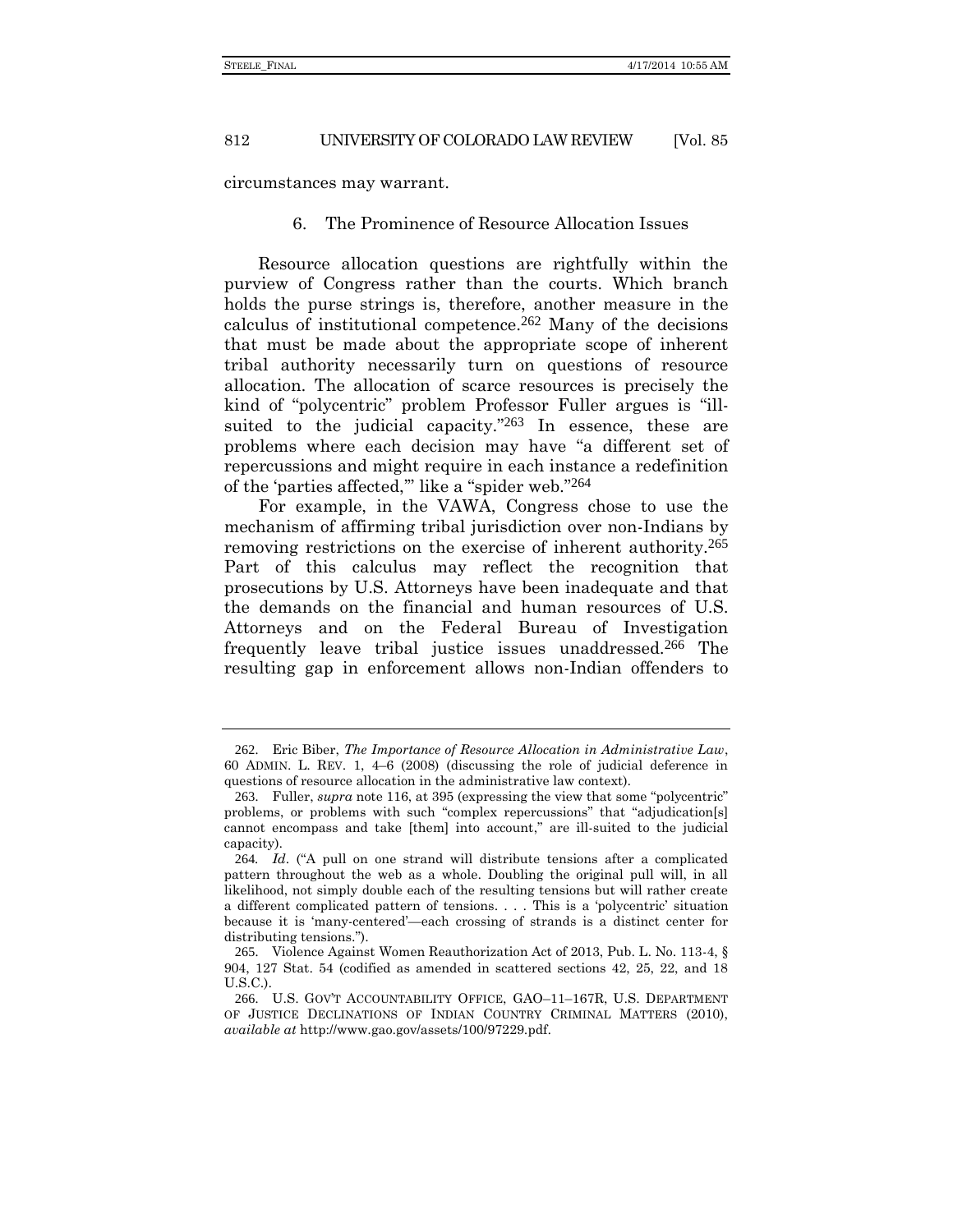escape justice to an unacceptably large degree.<sup>267</sup> Limitations on federal law enforcement and resources mean that the early incidents of assault within relationships, which tend to predict escalating violence, are not addressed in a timely way but are allowed to escalate to ever more serious assaults and murders.<sup>268</sup> With the proper legal tools, tribes could intervene earlier in the pattern of violence, saving lives and preventing more serious trauma and injury. Because tribes are often geographically remote and culturally diverse, local tribal authorities are best positioned to formulate effective response strategies. Congress seems to be well within its resource allocation purview to decide that strengthening tribal institutions—like tribal courts and tribal law enforcement—is a better use of resources than diverting the resources from other federal law enforcement priorities at significant human and economic cost.

If, however, the Supreme Court rejects the VAWA tribal jurisdiction provision, it deprives Congress of its ability to address the tide of violence against Native women through its chosen allocation of responsibility and resources. Congress may be forced either to let the tide of violence continue unabated, or to allocate more federal resources to U.S. Attorneys to prosecute these crimes themselves, diverting the resources from other important federal priorities. The Court should not be pulling on those strands of the complicated web of resource allocation. Congress should not be given the choice of leaving tribes unable to provide basic public safety for their own members.

One could argue to the contrary that such sensitive issues of sovereignty ought not depend upon the changing landscape of resource issues, but rather, ought to be decided upon objective principles. Given that the decisions on the proper scope of inherent authority will often turn on the amount of resources Congress will otherwise be required to allocate to a problem, and the complex calculus of the consequences of such resource allocation issues, Congress is in the best position to make the inherent tribal authority determination.

<sup>267</sup>*. Id*.

<sup>268</sup>. S. REP. NO. 112-265, at 26–27 (2012) (Conf. Rep.).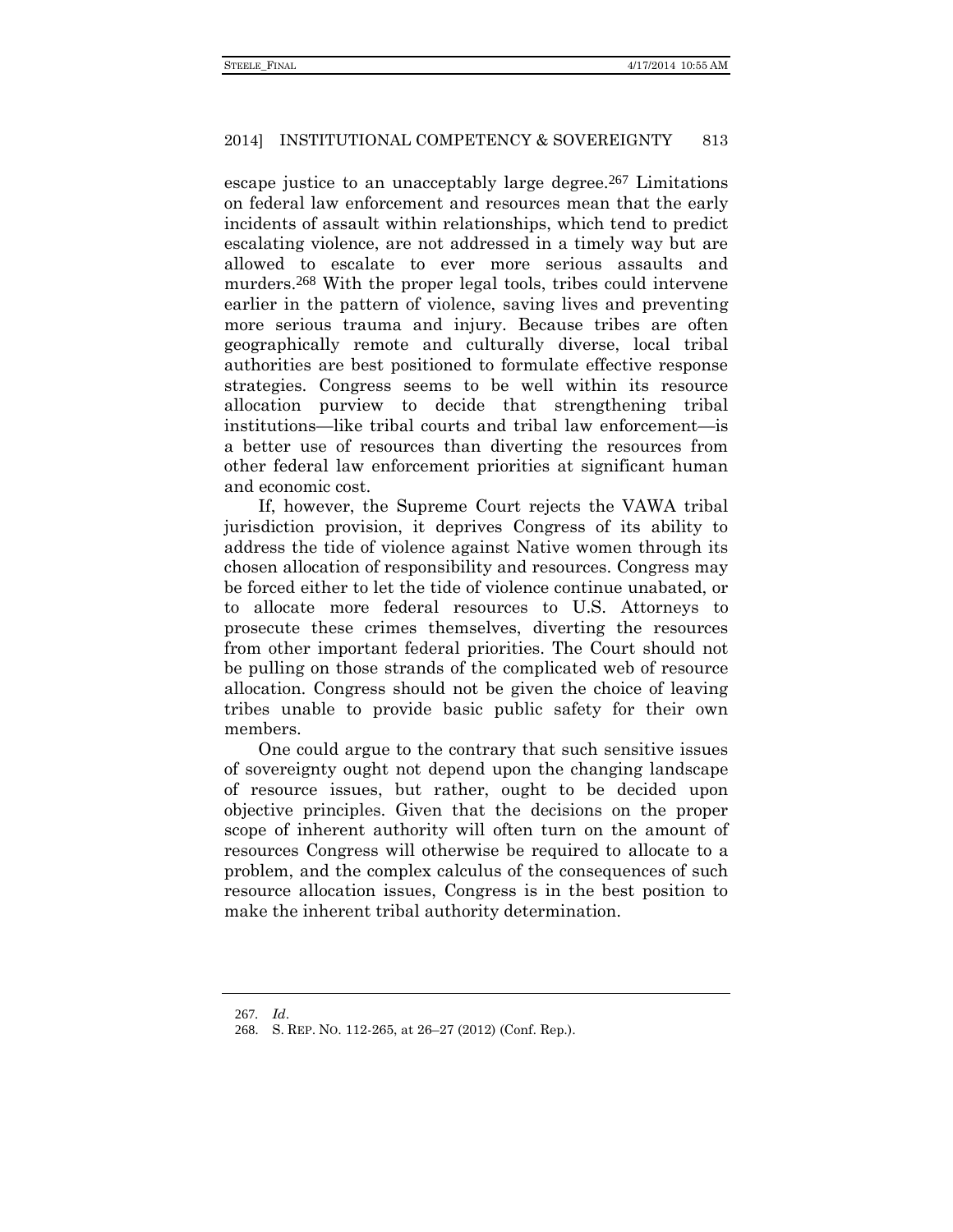#### 7. Subject Matter Expertise

In the same way that agencies develop regulatory and interpretive expertise in certain areas of law that may entitle their statutory interpretation to some degree of deference from the courts, Congress's policy expertise and plenary authority as trustee may entitle its policy judgments to deference.269 Professor Horwitz discusses the "epistemic authority-based justification for deference" as encompassing the idea that courts "defer to other decisionmakers on epistemic grounds when they believe that the other decisionmaker has greater expertise at its command on the issue in question." 270 In the administrative law context, courts "regularly rely on the expertise of  $\ldots$  agencies in deferring to them.<sup>"271</sup> Just as the court may be "ill-equipped to make independent determinations about various aspects of military life," courts have not demonstrated any particular competence for comprehending the complex issues of tribal life.272

At the same time, Congress has formally constituted committees: the Senate Indian Affairs Committee and the House Resources Committee, staffed by subject matter experts and professionals dedicated to the development of law and policy in the exercise of Congress's Indian affairs power. Representatives advocating for (and opposing) the widely-

<sup>269</sup>*. See* Chevron, U.S.A., Inc. v. Nat'l Resources Def. Council, Inc., 467 U.S. 837, 865−66 (1984) ("Judges are not experts in the field, and are not part of either political branch of the Government. . . . When a challenge to an agency construction of a statutory provision, fairly conceptualized, really centers on the wisdom of the agency's policy . . . the challenge must fail. In such a case, federal judges—who have no constituency—have a duty to respect legitimate policy choices made by those who do.").

<sup>270</sup>. Paul Horwitz, *supra* note [25,](#page-5-1) at 1085–87. Professor Horwitz argues that when courts defer to other decisionmakers on epistemic grounds "they are suggesting that some other decisionmaker actually possesses important information, experience, and skills that will help it decide some relevant question correctly. Second, they are suggesting that the other decisionmaker is not just a good one: it is also a superior decisionmaker, relative to the court." *Id.* at 1086. Examples may include the superior expertise of administrative agencies or the military to determine questions courts may be "ill-equipped" to answer.

<sup>271</sup>*. Id*.

<sup>272</sup>*. Id.* at 1087. *See, e.g.*, Strate v. A-1 Contractors, 520 U.S. 438 (1997) (holding Tribe did not have a cognizable interest in adjudicating an accident involving a longstanding member of the reservation community); Atkinson Trading Co. v. Shirley, 532 U.S. 645 (2001) (holding Tribe did not have power to tax non-Indian guests of a hotel within the boundaries of the reservation at a facility served by the Tribe's public safety infrastructure and personnel).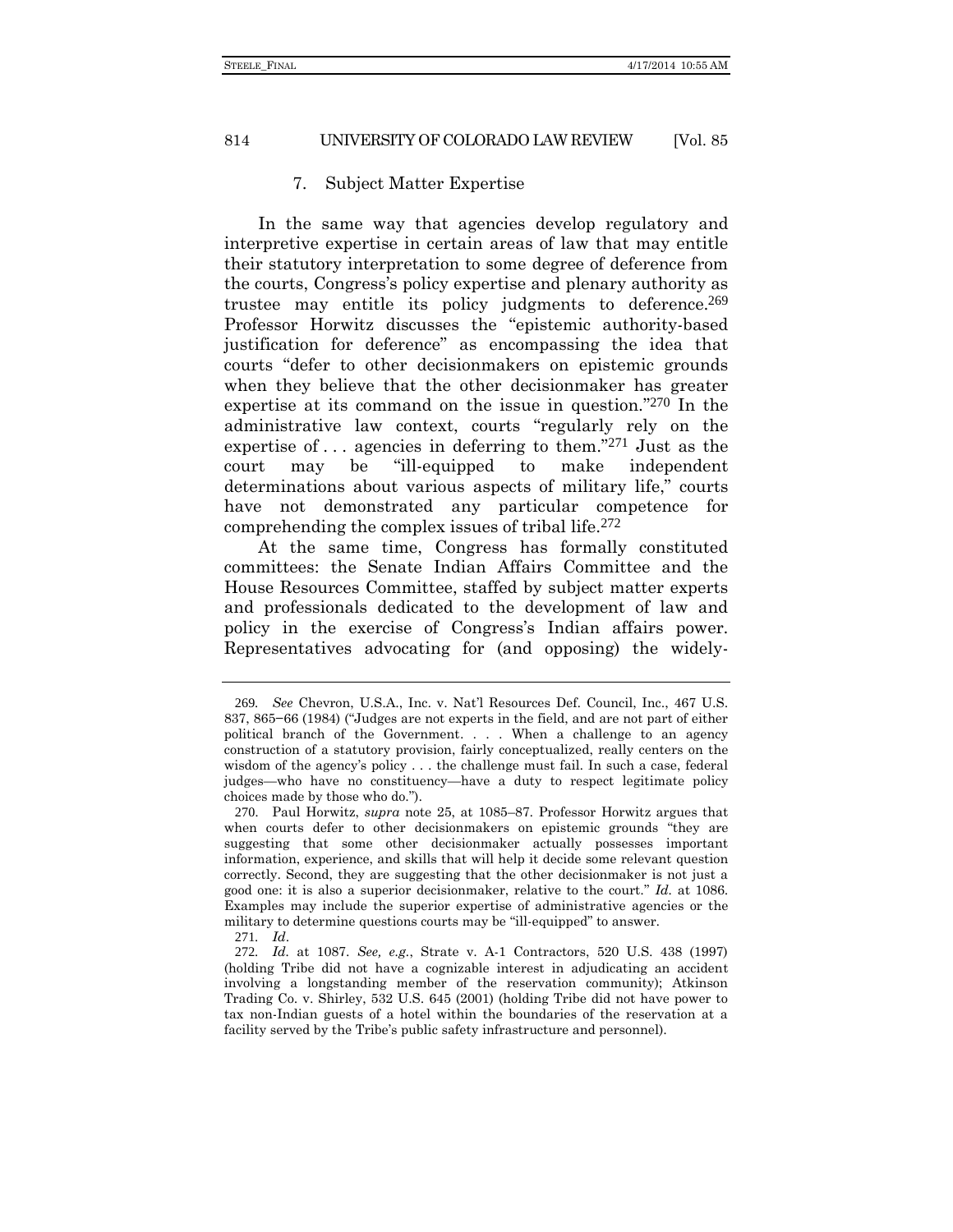varied interests of the 566 federally recognized tribes have access to members of Congress. Congress is able to hold hearings to gather input and data from subject matter experts as it deliberates policy. Subject matter experts from the executive branch routinely brief members and staff involved in the development of legislation affecting tribes and offer comment on proposed legislation, combining the expertise and experience of the political branches. While courts may receive amicus briefs and expert reports related to a particular adjudicative question, there is no corresponding cadre of individuals with specialized expertise in Indian affairs within the federal court system.

In the enactment of the tribal jurisdiction provisions of VAWA, Congress held numerous hearings over several years and debated the language and mechanics of the provisions, the rights of non-Indians, and the role of tribal institutions.273 The final passage of the proposal represents the considered judgment of Congress after close and careful weighing of the facts and the variety of tools for addressing the issue. To the extent that any bill passed by Congress represents the consensus of the majority of legislators, this bill represents the consensus of the policymaking branch for developing a tailored response to a serious public safety concern. The superior subject-matter expertise of Congress as compared to the courts represents an additional factor weighing in favor of deference to the policy judgment of Congress in setting the bounds of inherent tribal authority.

## **CONCLUSION**

The special domestic violence provisions in VAWA purport to affirm the inherent authority of tribes to exercise a limited criminal jurisdiction over all persons, even non-Indians, if the tribe demonstrates a sufficient nexus between the offender and the tribe and qualifies as a participating tribe by offering adequate protection for the due process rights of the accused. The controversial step by Congress alters the longstanding boundaries of inherent tribal authority, as described by the Supreme Court in *Oliphant*. It also amounts to an assertion

<sup>273</sup>*. See e.g., Native Women*, *supra* not[e 4;](#page-1-1) 159 CONG. REC. S571, 579 (daily ed. Feb. 11, 2013) (statement of Sen. Maria Cantwell).